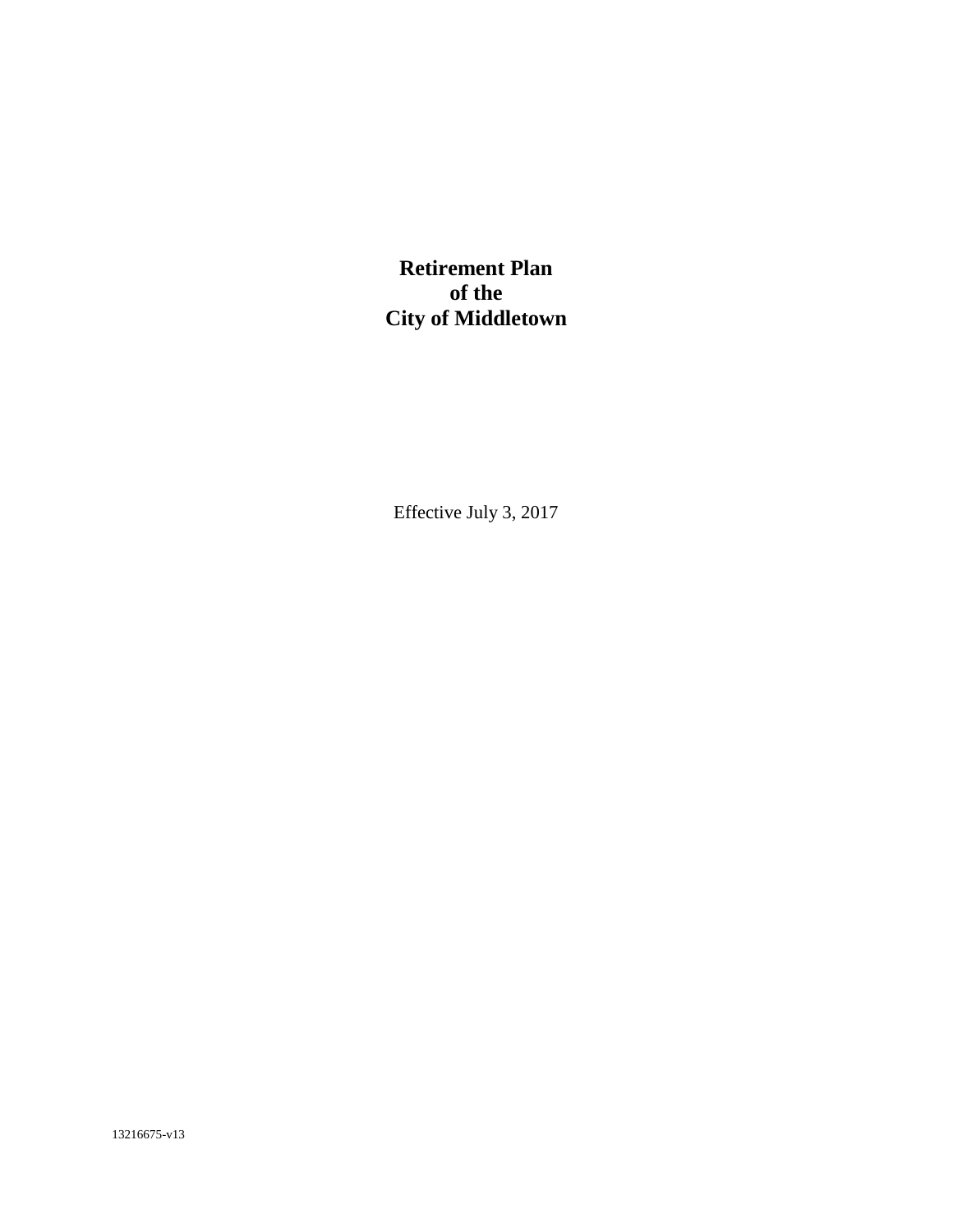## **TABLE OF CONTENTS**

## Page

| <b>ARTICLE I</b>  |  |  |
|-------------------|--|--|
| 1.01              |  |  |
| 1.02              |  |  |
| 1.03              |  |  |
| 1.04              |  |  |
| 1.05              |  |  |
| 1.06              |  |  |
| 1.07              |  |  |
| 1.08              |  |  |
| 1.09              |  |  |
| 1.10              |  |  |
| 1.11              |  |  |
| 1.12              |  |  |
| 1.13              |  |  |
| 1.14              |  |  |
| 1.15              |  |  |
| 1.16              |  |  |
| 1.17              |  |  |
| 1.18              |  |  |
| 1.19              |  |  |
| 1.20              |  |  |
| 1.21              |  |  |
| 1.22              |  |  |
| 1.23              |  |  |
| 1.24              |  |  |
| 1.25              |  |  |
| 1.26              |  |  |
| 1.27              |  |  |
| 1.28              |  |  |
| 1.29              |  |  |
| 1.30              |  |  |
| 1.31              |  |  |
| 1.32              |  |  |
| 1.33              |  |  |
| 1.34              |  |  |
| 1.35              |  |  |
| 1.36              |  |  |
| <b>ARTICLE II</b> |  |  |
| 2.01              |  |  |
| 2.02              |  |  |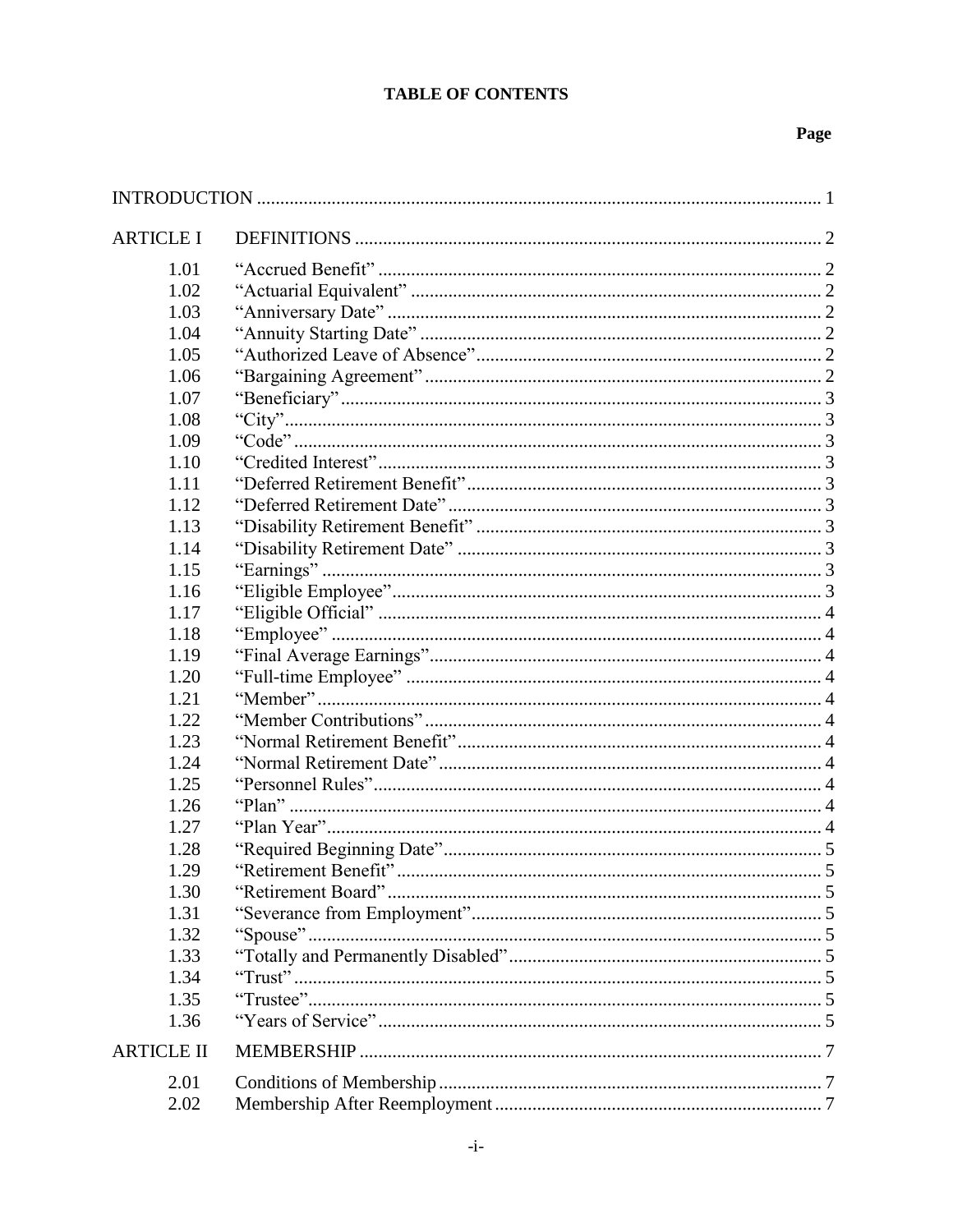### **TABLE OF CONTENTS** (continued)

## **Page**

| 2.03                                         |                                                                                                                                    |  |
|----------------------------------------------|------------------------------------------------------------------------------------------------------------------------------------|--|
| <b>ARTICLE III</b>                           |                                                                                                                                    |  |
| 3.01<br>3.02<br>3.03<br>3.04                 |                                                                                                                                    |  |
| <b>ARTICLE IV</b>                            |                                                                                                                                    |  |
| 4.01<br>4.02<br>4.03<br>4.04                 |                                                                                                                                    |  |
| <b>ARTICLE V</b>                             |                                                                                                                                    |  |
| 5.01<br>5.02<br>5.03<br>5.04<br>5.05         | Timing of Commencement of Disability Retirement Benefit  15<br>Right to Affirm That Member Continues to Be Totally and Permanently |  |
| 5.06                                         |                                                                                                                                    |  |
| <b>ARTICLE VI</b>                            |                                                                                                                                    |  |
| 6.01<br>6.02<br>6.03<br>6.04<br>6.05<br>6.06 |                                                                                                                                    |  |
| <b>ARTICLE VII</b>                           |                                                                                                                                    |  |
| 7.01<br>7.02                                 |                                                                                                                                    |  |
|                                              |                                                                                                                                    |  |
| 8.01<br>8.02<br>8.03<br>8.04<br>8.05         |                                                                                                                                    |  |
| <b>ARTICLE IX</b>                            |                                                                                                                                    |  |
| 9.01                                         |                                                                                                                                    |  |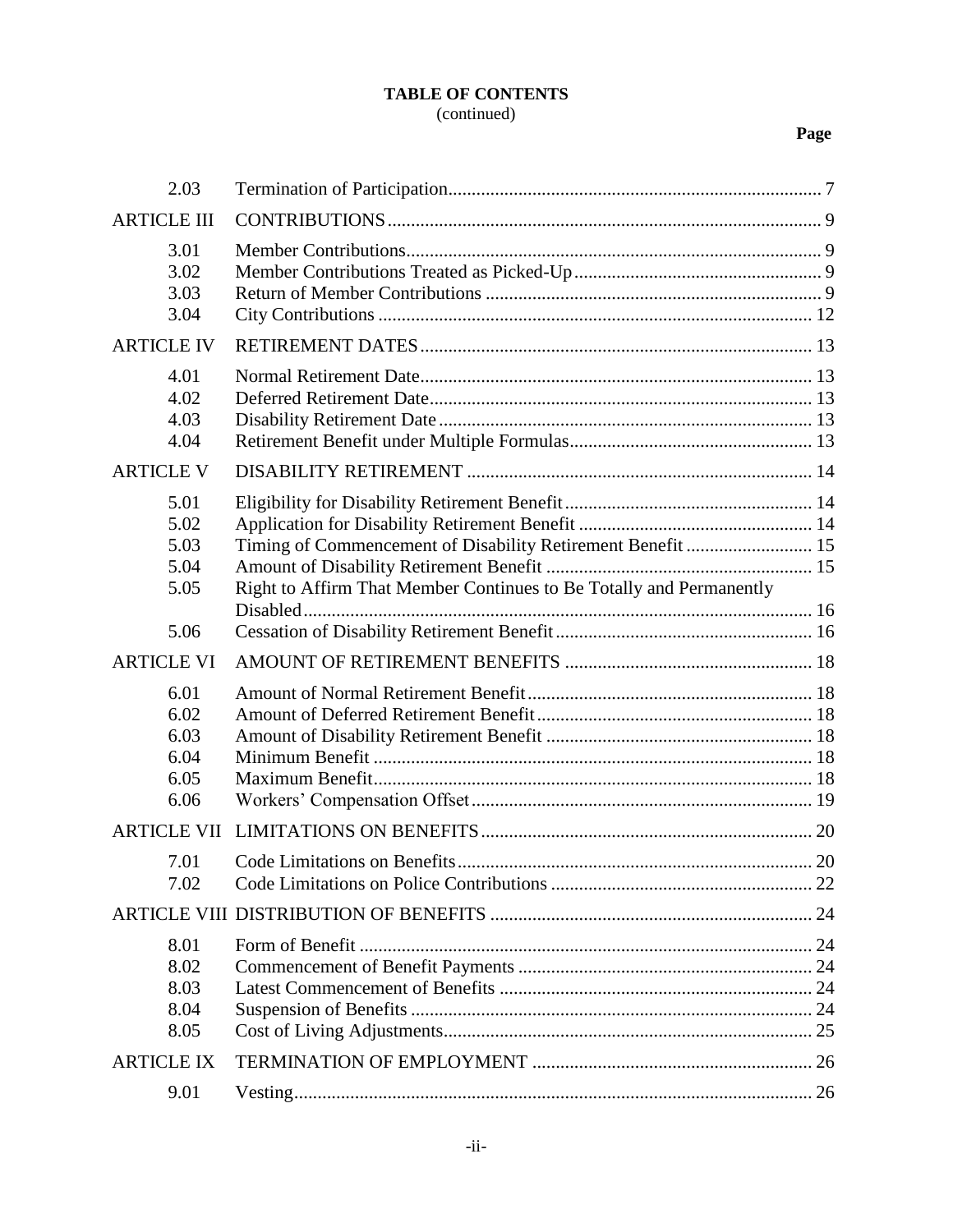# **TABLE OF CONTENTS**

## (continued)

## Page

| 9.02<br>9.03<br>9.04                                        |                                                                   |  |
|-------------------------------------------------------------|-------------------------------------------------------------------|--|
| <b>ARTICLE X</b>                                            |                                                                   |  |
| 10.01<br>10.02<br>10.03                                     | Death of a Member Before Retirement with Ten Years of Service  28 |  |
| <b>ARTICLE XI</b>                                           |                                                                   |  |
| 11.01<br>11.02<br>11.03<br>11.04<br>11.05                   |                                                                   |  |
|                                                             |                                                                   |  |
| 12.01                                                       |                                                                   |  |
|                                                             |                                                                   |  |
| 13.01<br>13.02<br>13.03                                     |                                                                   |  |
|                                                             |                                                                   |  |
| 14.01<br>14.02<br>14.03<br>14.04<br>14.05<br>14.06<br>14.07 |                                                                   |  |
| 14.08                                                       |                                                                   |  |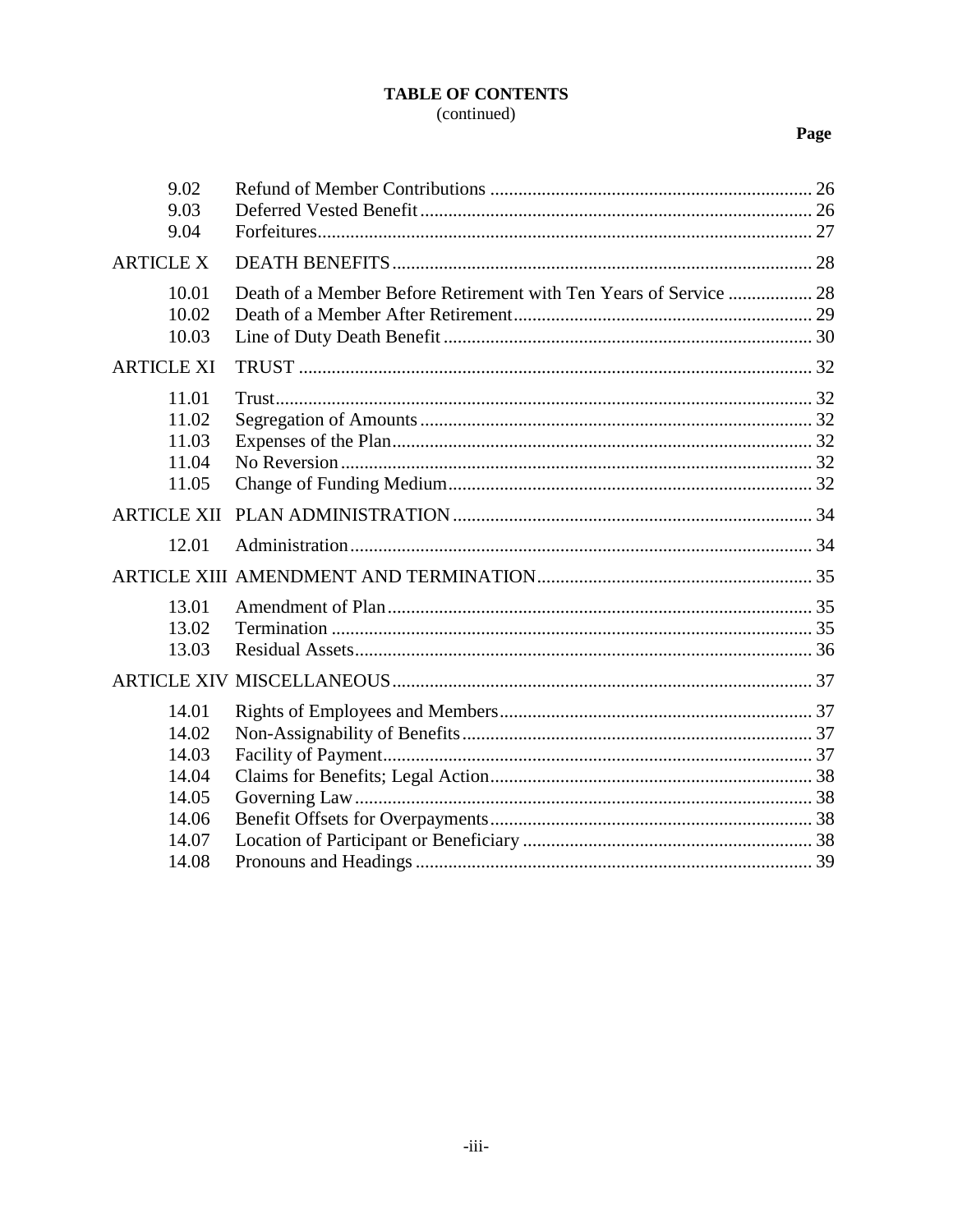#### <span id="page-4-0"></span>**INTRODUCTION**

In 1945, the City of Middletown (the "City"), a Connecticut municipality, adopted the Retirement System of the City of Middletown (the "Plan"). The Plan was and is intended to be a governmental retirement plan, as defined in Section 414(d) of the Internal Revenue Code ("Code"), and was and is intended to qualify as a defined benefit retirement plan under Section 401(a) of the Code. It is also intended that all Member Contributions to the Plan, except for those employees who are covered by the Police CBA, be "picked-up" (treated as pre-tax) and treated as employer contributions as described in Section 414(h) of the Code so that the contributions, when made, would not be taxable to the Members.

The Plan is funded with a trust, under which there is separate accounting for the three covered groups of Members—certain eligible police department employees, fire department employees and general government employees. The Plan is maintained for the exclusive benefit of Members and their Beneficiaries.

In the past, the terms of the Plan were set forth in the City's Code of Ordinances ("Ordinances"), as well as in various personnel policies and collective bargaining agreements. The terms of the Plan have been amended through the years by a combination of amendments to the Ordinances and the adoption of updated personnel policies and bargaining agreements. The City has determined that it is in the best interest of the Plan's Members and their Beneficiaries to streamline the Ordinances to include the fundamental provisions of the Plan and to incorporate by reference a separate plan document, which sets forth the specific details of the Plan's design and operation. In light of the foregoing, effective July 3, 2017, the Plan shall be set forth in: (1) the Ordinances; (2) this Plan document; and (3) the retirement provisions of any personnel policies or collective bargaining agreements intended to supersede or supplement the Plan provisions set forth in the Ordinances and this Plan document. It is generally intended that all provisions required to comply with the Code shall be included in this Plan document, which will be incorporated by reference into the Ordinances. It is also intended that Plan provisions not typically subject to negotiation or change will be set forth in this Plan document, rather than in personnel policies and collective bargaining agreements.

Unless otherwise stated herein, the rights of Members who terminated service on or before July 2, 2017 shall be determined under the Ordinances, as modified by any applicable collective bargaining agreement or personnel policy, in effect on such Member's date of termination and shall not be affected by any provision of this amendment and restatement, except as otherwise specifically provided in this Plan. Additionally, to the extent that any provisions of the Ordinances in effect on July 2, 2017 or any applicable collective bargaining agreement or personnel policy in effect on that date, impact the determination of a Member's benefit accrued on or before July 2, 2017, those provisions of the Ordinances shall continue to apply.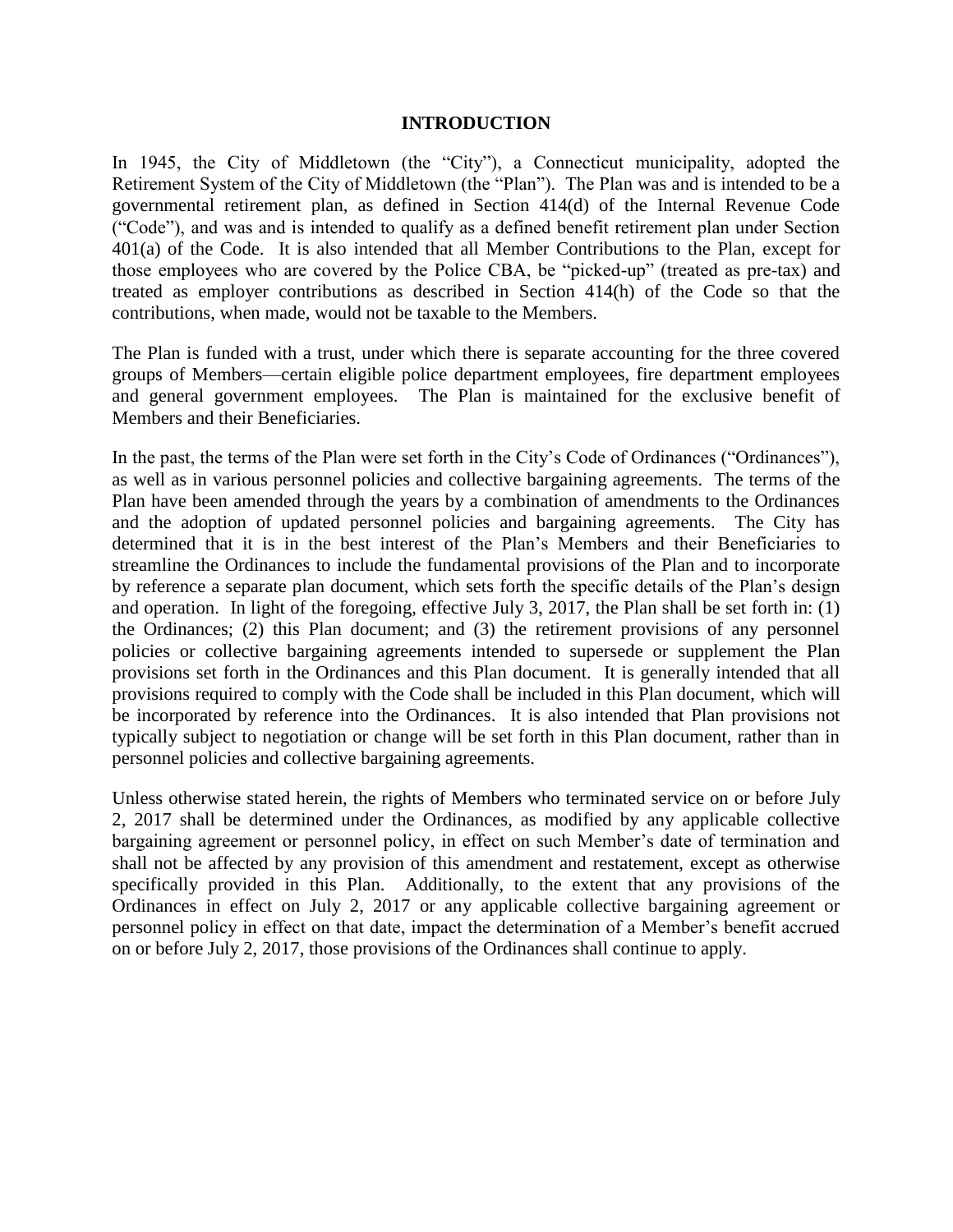### <span id="page-5-1"></span><span id="page-5-0"></span>**ARTICLE I DEFINITIONS**

- 1.01 "Accrued Benefit" means, at any point in time, the amount of a Member's Retirement Benefit payable at his or her Normal Retirement Date, or, if later, such Member's date of actual retirement, determined under [Article VI](#page-21-6) using a Member's Years of Service and Final Average Earnings as of such date.
- 1.02 "Actuarial Equivalent" means a benefit of equivalent current value to the benefit which would otherwise have been provided to the Member, determined based on the following assumptions:

<span id="page-5-2"></span>Interest: 5.5%

<span id="page-5-5"></span><span id="page-5-4"></span><span id="page-5-3"></span>Mortality: IRS Applicable Mortality Table as set forth in Revenue Ruling 2001-62

- 1.03 "Anniversary Date" means the anniversary of the Employee's date of hire with the City.
- 1.04 "Annuity Starting Date" means the first day on which an amount is payable under the Plan.
- 1.05 "Authorized Leave of Absence" means any absence authorized by the City under the City's standard personnel practices, provided that all persons under similar circumstances must be treated alike in the granting of such Authorized Leaves of Absence, and provided further that the Employee returns within the period of authorized absence. An absence due to service in the armed forces of the United States shall be considered an Authorized Leave of Absence to the extent required under Section 414(u) of the Code.
- <span id="page-5-6"></span>1.06 "Bargaining Agreement" or "CBA" means a collective bargaining agreement between the City and a labor union representing a group of City employees. Any reference to a Bargaining Agreement in this Plan shall be deemed to be a reference to the collective bargaining agreement in effect, or agreed to continue to be in effect with regard to an expired Bargaining Agreement, at the time for which a determination is being made. The following references to specific Bargaining Agreements shall be used for purposes of the Plan:
	- (a) "AFSCME CBA" shall mean the Bargaining Agreement between the City and Local 466, Council 4 AFSCME, AFL-CIO;
	- (b) "Firefighters CBA" shall mean the Bargaining Agreement between the City and Local Union 1073, International Association of Firefighters, AFL-CIO;
	- (c) "Police CBA" shall mean the Bargaining Agreement between the City and the Police Union, AFSCME, Local 1361; and
	- (d) "UPSEU CBA" shall mean the Bargaining Agreement between the City and the local chapter of the United Public Service Employee Union.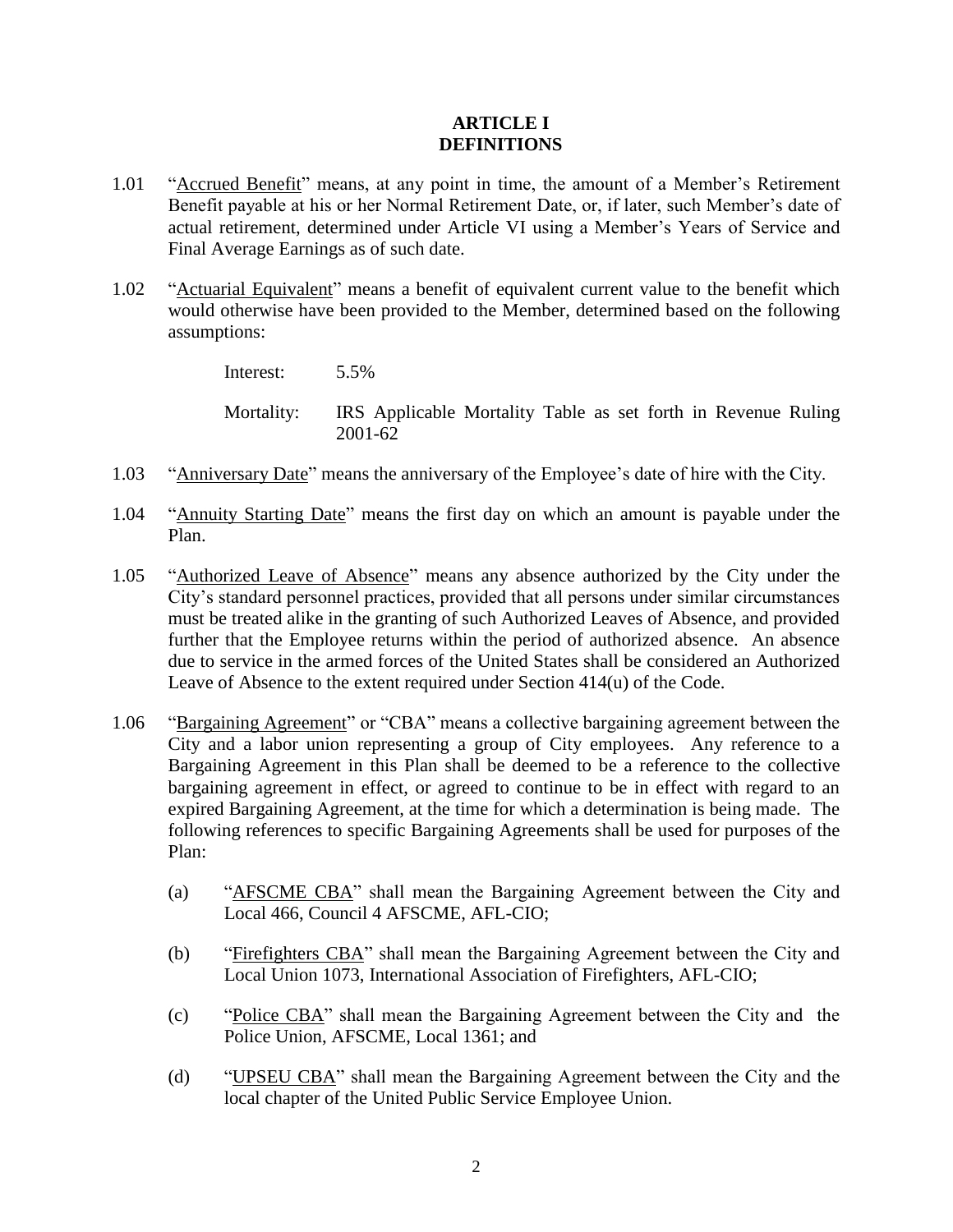- <span id="page-6-0"></span>(e) "Russell Library CBA" shall mean the Bargaining Agreement between the Russell Library Company, Inc. and Russell Library Employees Union, Local 1303-85 Council 4 AFSCME, AFL-CIO.
- 1.07 "Beneficiary" means the individual(s) and/or trust(s) designated by the Member to receive a refund of contributions from the Plan upon the death of the Member in accordance with Section [3.03](#page-12-4) hereof.
- <span id="page-6-1"></span>1.08 "City" means the City of Middletown, Connecticut.
- <span id="page-6-2"></span>1.09 "Code" means the Internal Revenue Code of 1986, as such has been and as such may be amended from time to time, and any regulations promulgated thereunder and interpretations thereof as such may affect this Plan.
- <span id="page-6-3"></span>1.10 "Credited Interest" means the interest credited on refunded Member Contributions, with such interest compounded annually on the last day of the Plan Year using a reasonable rate of interest as determined from time to time by the Board in its discretion; provided, however, that the rate of interest may not be retroactively decreased and may not be changed more than once during any Plan Year.
- <span id="page-6-4"></span>1.11 "Deferred Retirement Benefit" means the benefit paid to a Member commencing on his or her Deferred Retirement Date determined under Section [6.02.](#page-21-7)
- <span id="page-6-5"></span>1.12 "Deferred Retirement Date" means the Member's retirement date described in Section [4.02](#page-16-5) occurring after his or her Normal Retirement Date. The Member's Deferred Retirement Date shall be determined by the Retirement Board in its discretion, with consideration to the date specified by the Member in his or her application for benefits. The selected date shall not be more than sixty (60) days after the filing date of such application.
- <span id="page-6-6"></span>1.13 "Disability Retirement Benefit" means the benefit paid to a Member commencing on his or her Disability Retirement Date determined as described in Section [5.01.](#page-17-3)
- <span id="page-6-7"></span>1.14 "Disability Retirement Date" means the date on which a Member commences receiving a Disability Retirement Benefit as described in [Article V.](#page-17-4) The Member's Disability Retirement Date shall be determined by the Retirement Board in its discretion, with consideration to the date specified by the Member in his or her application for benefits.
- <span id="page-6-8"></span>1.15 "Earnings" means, except as set forth in an applicable Appendix, the salary or wages paid to the Employee by the City for services rendered to the City. Earnings shall also include overtime unless defined differently in the attached appendices or in the relevant collective bargaining agreement. A Member's Earnings taken into account for purposes of the Plan shall not exceed \$270,000 (for the Plan Year beginning July 1, 2017), increased as permitted under Section 401(a)(17) of the Code to reflect cost-of-living adjustments.
- <span id="page-6-9"></span>1.16 "Eligible Employee" means an Employee who is: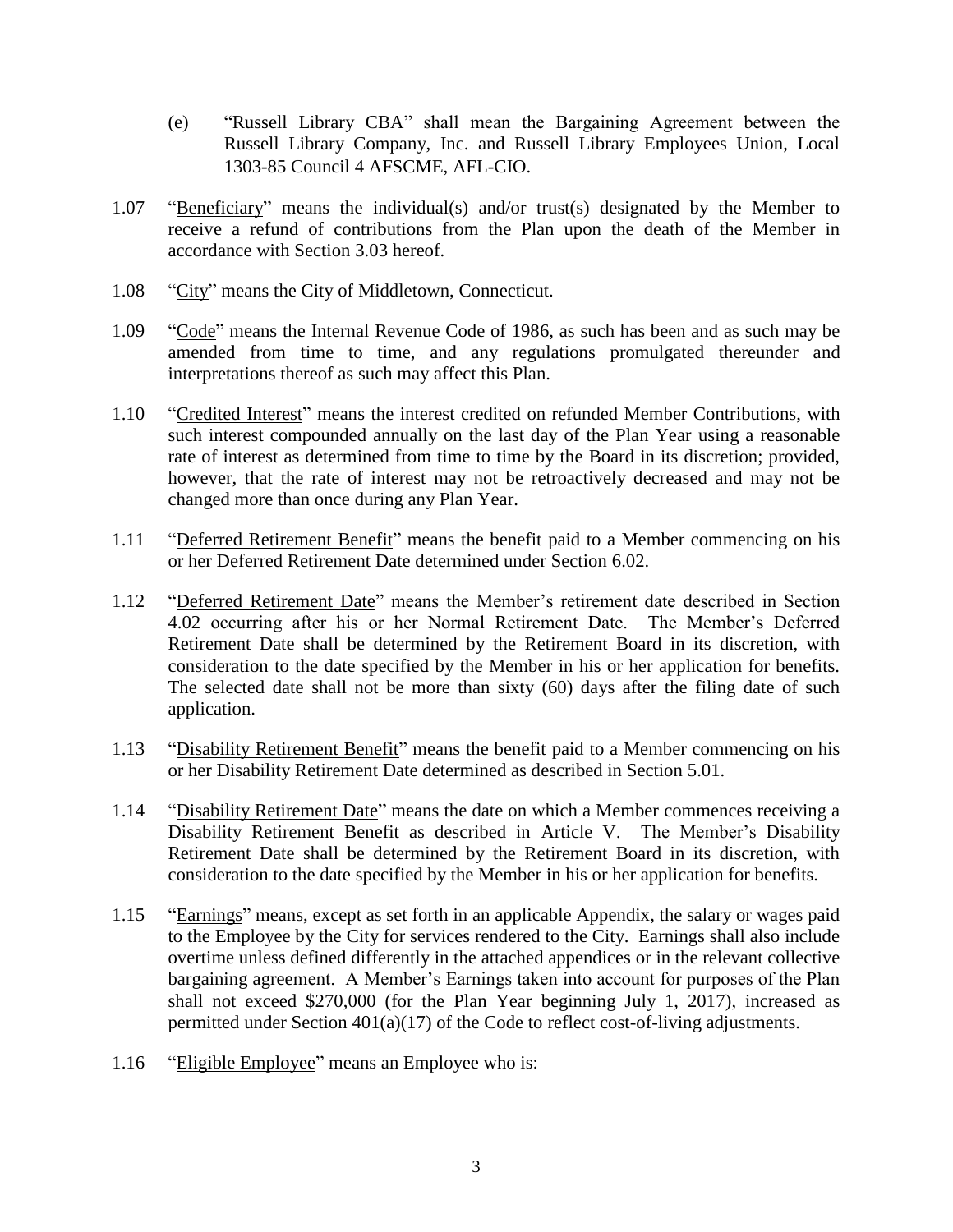- (a) regularly employed by the City or is a City employee working at the Board of Education and required to be covered under the Plan pursuant to the applicable Bargaining Agreement or Personnel Rules; and
- (b) is a Full-time Employee.

Eligible Employee shall also include full-time employees of the Russell Library and fulltime Assistant Registrars of the City of Middletown.

<span id="page-7-0"></span>In no case shall an Employee who is accruing pension benefits under another defined benefit or defined contribution plan maintained by the City (other than the City's deferred compensation plan under Section 457(b) or Section 403(b) plan) be considered an Eligible Employee.

- 1.17 "Eligible Official" means an individual elected as and serving as the Mayor of the City.
- <span id="page-7-1"></span>1.18 "Employee" means an employee of the City or a City employee working at the Board of Education who is covered by a Bargaining Agreement or is a non-bargaining employee City employee or a non-bargaining City employee working at the Board of Education.
- <span id="page-7-11"></span><span id="page-7-2"></span>1.19 "Final Average Earnings" means, except as set forth in an applicable Appendix, the average of the Member's annual Earnings during the three (3) consecutive Plan Years in which the Member had the highest Earnings.
- <span id="page-7-3"></span>1.20 "Full-time Employee" shall have the meaning set forth in the applicable Bargaining Agreement or the Personnel Rules.
- <span id="page-7-4"></span>1.21 "Member" means any Eligible Employee who has become covered under the Plan pursuant to [Article II](#page-10-4) and as further defined in each Appendix to this Plan.
- <span id="page-7-5"></span>1.22 "Member Contributions" means the contributions made by the Members which are either "picked-up" (treated as pre-tax) pursuant to Section 414(h) of the Code or, with respect to Members who are covered by the Police CBA, are made on an after-tax basis.
- <span id="page-7-6"></span>1.23 "Normal Retirement Benefit" means the benefit payable to a Member commencing on his or her Normal Retirement Date.
- <span id="page-7-7"></span>1.24 "Normal Retirement Date" shall have the meaning set forth in the applicable Appendix.
- <span id="page-7-8"></span>1.25 "Personnel Rules" shall mean the City of Middletown Personnel Rules, as amended from time to time.
- <span id="page-7-9"></span>1.26 "Plan" means the Retirement System for the City of Middletown, as amended and restated effective July 3, 2017.
- <span id="page-7-10"></span>1.27 "Plan Year" means the twelve (12) month period commencing each July 1 and ending each June 30 of the succeeding calendar year.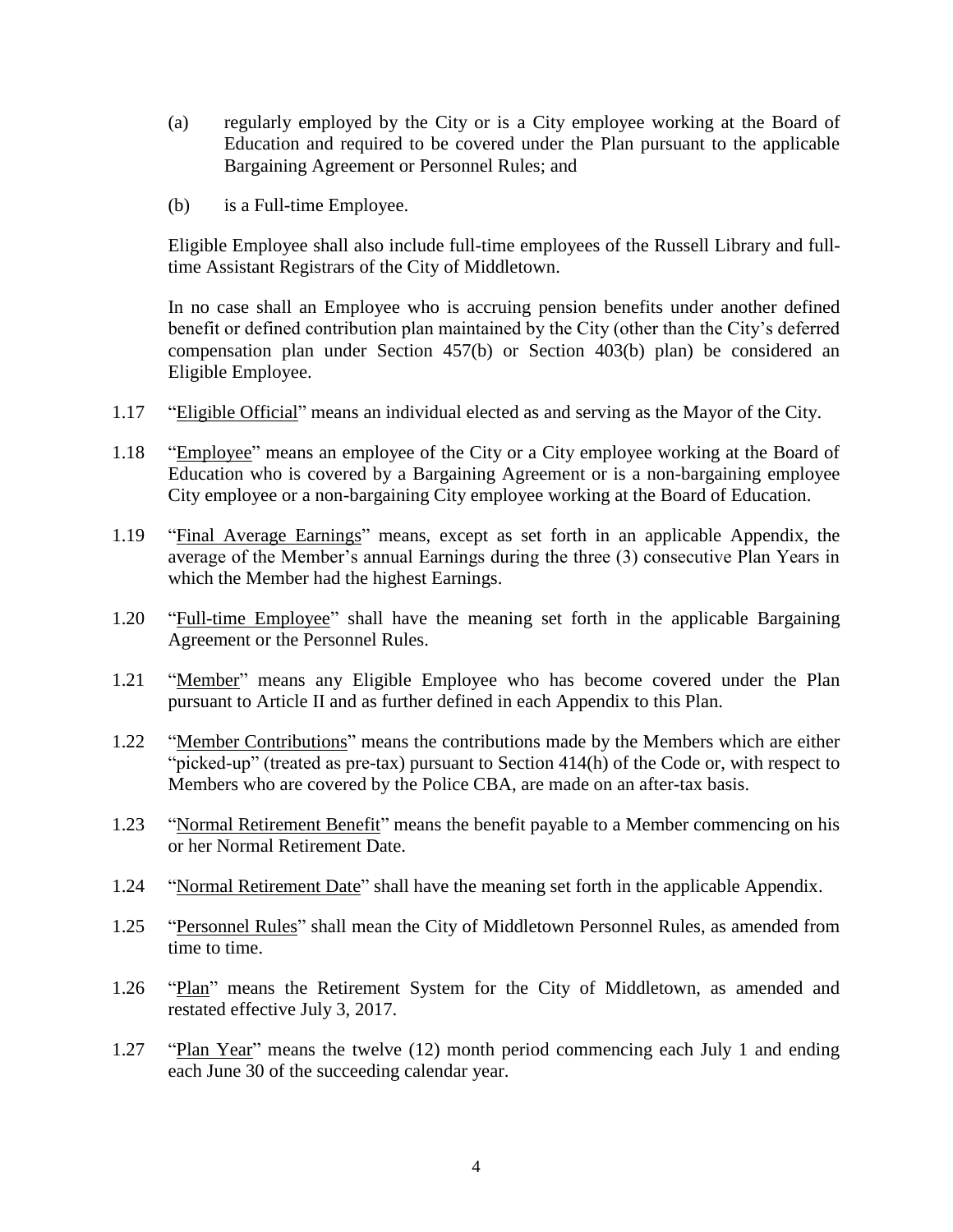- <span id="page-8-0"></span>1.28 "Required Beginning Date" means the first day of April of the calendar year following the calendar year in which the Member attains age 70½; or if later, the year in which the Member has a Severance from Employment with the City.
- <span id="page-8-1"></span>1.29 "Retirement Benefit" means the Normal Retirement Benefit, Deferred Retirement Benefit or Disability Retirement Benefit pension payable to a Member as described in [Article V](#page-17-4) or [Article VI](#page-21-6) herein. Retirement Benefit shall not refer to a return of Member Contributions under Section [3.03.](#page-12-4)
- <span id="page-8-2"></span>1.30 "Retirement Board" means the Retirement Board described in the Ordinances and Section [12.01.](#page-37-2)
- <span id="page-8-3"></span>1.31 "Severance from Employment" means the date of an Employee's death, retirement, resignation or discharge, or any absence that causes such Employee to cease to be an Employee of the City.
- <span id="page-8-4"></span>1.32 "Spouse" means the person, if any, to whom the Member is lawfully married for purposes of Federal tax law, except as otherwise provided in specific sections of the Plan.
- <span id="page-8-12"></span><span id="page-8-5"></span>1.33 "Totally and Permanently Disabled" means, except as set forth in an applicable Appendix, a physical or medical condition that prevents the Member from performing or engaging in any occupation or employment for remuneration or profit, as determined by the Retirement Board in its discretion.
- <span id="page-8-6"></span>1.34 "Trust" means the trust created by the City and the Trustee by a trust agreement to hold and invest the assets contributed under the terms of this Plan.
- <span id="page-8-7"></span>1.35 "Trustee" means such individual or corporate fiduciary or fiduciaries as may be duly appointed by the City to hold the assets of the Plan pursuant to the terms of this Plan and the Trust.
- <span id="page-8-13"></span><span id="page-8-11"></span><span id="page-8-10"></span><span id="page-8-9"></span><span id="page-8-8"></span>1.36 "Years of Service" means an Employee's uninterrupted period of employment with the City.
	- (a) An Employee's Years of Service shall be equal to the number of uninterrupted months of employment between the Employee's date of hire and the last Anniversary Date preceding his or her Severance from Employment divided by twelve (12).
	- (b) An Employee shall be credited with an additional one (1) Year of Service if he or she completes nine (9) uninterrupted months of employment between his or her last Anniversary Date and his or her Severance from Employment.
	- (c) Except as provided in subparagraph [\(b\)](#page-8-9) above for an Employee's last Year of Service, an Employee shall not be credited with fractional Years of Service.
	- (d) In determining an Employee's number of uninterrupted months of employment under subparagraph [\(a\)](#page-8-10) above, an absence from employment for a period of up to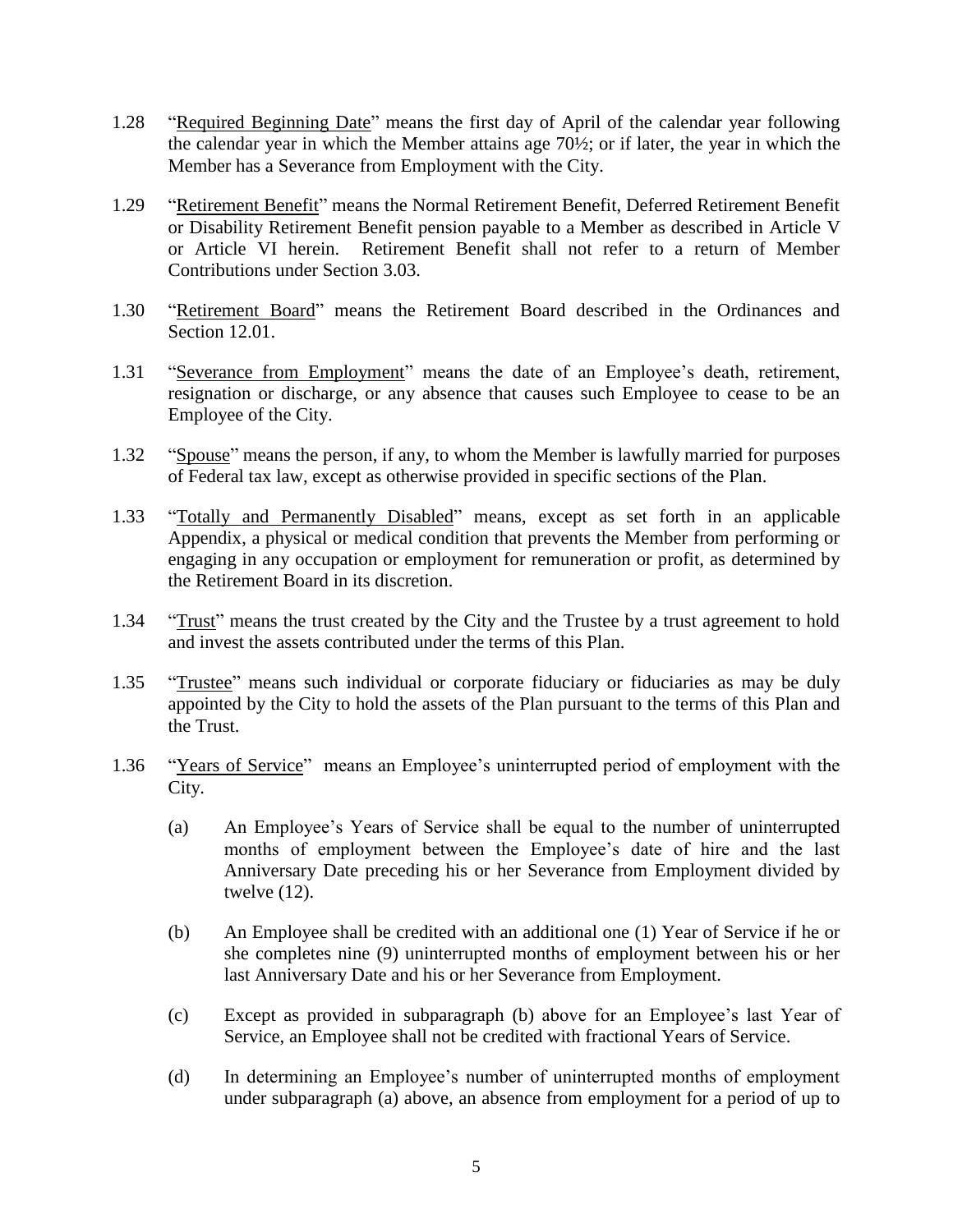twelve (12) months due to an Authorized Leave of Absence shall not be considered as an interruption in employment. In the case of absence from employment for more than one (1) year, the Retirement Board shall establish a policy pursuant to which the Employee may return without breaking the continuity of the Employee's employment. Reinstatement of an Employee in the Plan shall be conditioned upon such medical examination as the Retirement Board may prescribe and upon payment to the Plan of previously returned Member Contributions, together with such an amount as will establish the proper actuarial reserve for that portion of the reinstated Accrued Benefit, which was represented by the Member Contributions previously withdrawn. If a Member has received a distribution of his or her Member Contributions under Section [3.03,](#page-12-4) this subparagraph [\(d\)](#page-8-11) shall only apply if such Member Contributions are repaid to the Plan with applicable interest.

(e) Notwithstanding any provision of this Plan to the contrary, Years of Service shall be credited for periods of qualified military service in accordance with Section 414(u) of the Code or as otherwise required by law.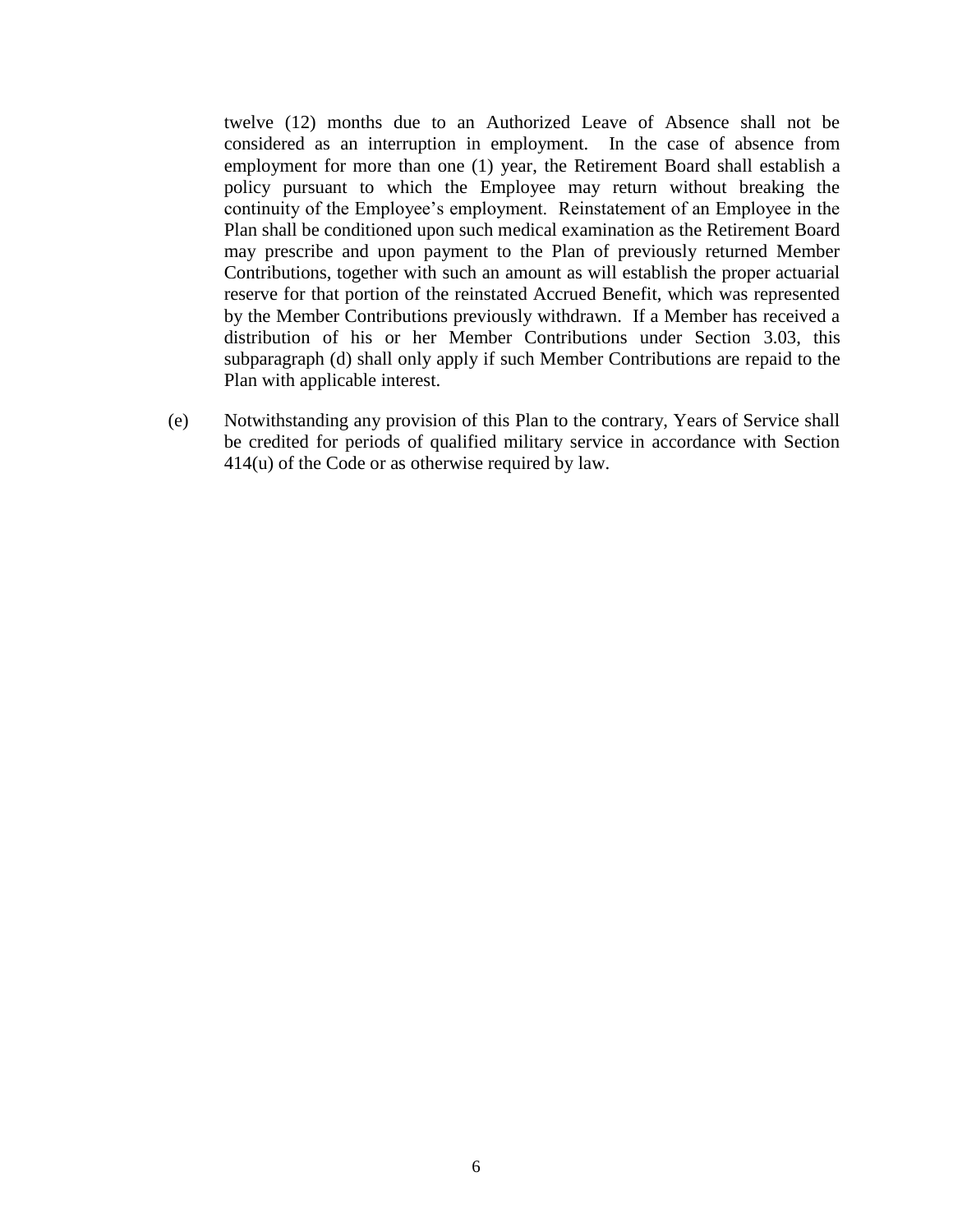## <span id="page-10-1"></span><span id="page-10-0"></span>**ARTICLE II MEMBERSHIP**

## <span id="page-10-5"></span><span id="page-10-4"></span>2.01 Conditions of Membership.

- (a) Each Member of the Plan who was a Member on July 2, 2017 shall continue to be a Member following the effective date of this Plan document.
- (b) Each Eligible Employee shall become a Member in the Plan as soon as administratively practicable following his or her first day of employment. All Eligible Employees shall be required to participate in the Plan as a condition of employment with the City. To the extent required by the City, a Member shall provide to the City any information necessary for the administration of the Plan, including the completion and return of any applicable forms.
- (c) Notwithstanding the foregoing, an Eligible Official shall not be required to participate in the Plan if, prior to the date he or she commences his or her term of office, the Eligible Official notifies the Retirement Board in writing of his or her intention not to participate in the Plan. Such decision not to participate shall be irrevocable once made and such Eligible Official shall be precluded from participating in any retirement plan sponsored by the City.

### 2.02 Membership After Reemployment.

- <span id="page-10-2"></span>(a) If a Member who had a Severance from Employment with the City prior to commencing benefits from the Plan is reemployed by the City, he or she shall immediately resume participation in the Plan as required under Section [2.01.](#page-10-5)
- <span id="page-10-3"></span>(b) If a Member who had a Severance from Employment with the City and who has commenced receiving benefits from the Plan is reemployed by the City and is an Eligible Employee, he or she shall immediately resume participation in the Plan subject to the requirements of Section [2.01.](#page-10-5)
- 2.03 Termination of Participation.
	- (a) A Member who has a Severance from Employment with the City will no longer be an active Member of the Plan as of his or her Severance from Employment date, and shall not accrue further benefits or Years of Service following his or her Severance from Employment date unless otherwise specified in the Plan.
	- (b) A Member who has a Severance from Employment shall continue to be a Member with regard to his or her already Accrued Benefit until such time as no further benefits are due from the Plan to the Member, his or her Spouse, child(ren) or estate.
	- (c) A Member who has a Severance from Employment with no right to a vested benefit shall cease to be a Member on the date of his or her Severance from Employment.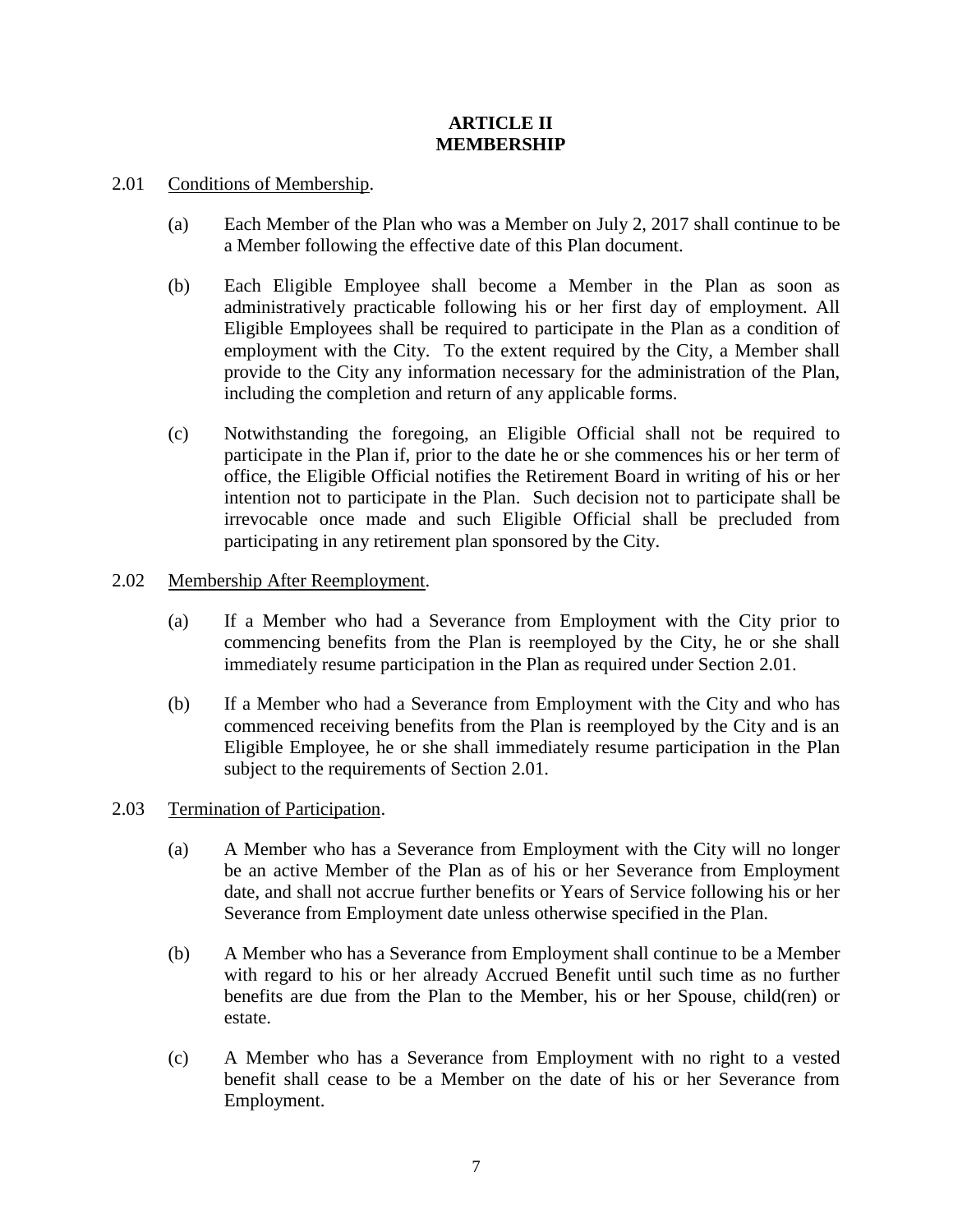(d) A Member who is entitled to no further benefits from the Plan shall cease to be a Member on the date the final payment of benefits is made.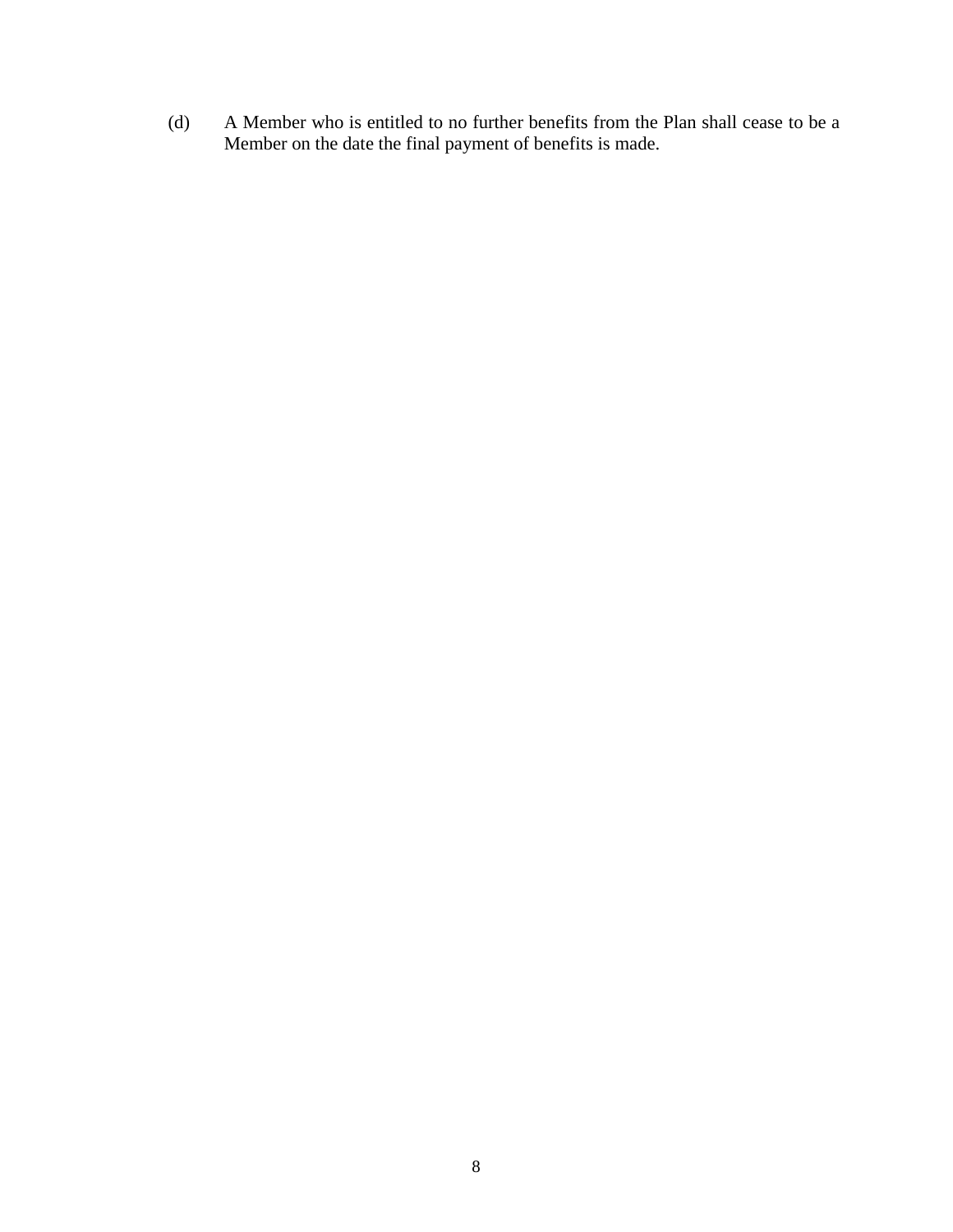## <span id="page-12-2"></span><span id="page-12-1"></span><span id="page-12-0"></span>**ARTICLE III CONTRIBUTIONS**

### <span id="page-12-5"></span>3.01 Member Contributions.

All Members of the Plan who are actively employed by the City, or who are on a paid Authorized Leave of Absence, shall be required to make Member Contributions to the Plan each pay period. The percentage of pay contributed as a Member Contribution for a given pay period shall be determined as required under the applicable Appendix.

## 3.02 Member Contributions Treated as Picked-Up.

- (a) Member Contributions made by Members in accordance with Section [3.01,](#page-12-5) other than Members covered by the Police CBA, shall be "picked up" by the City as permitted under Section 414(h)(2) of the Code. Such Member Contributions shall be withheld from a Member's pay on a pre-tax basis and shall be treated as employer contributions. Member Contributions made by Members covered by the Police CBA shall be withheld from a Member's pay on an after-tax basis.
- (b) Member Contributions picked up by the City shall be paid to the Trust from the City's general fund. A deduction shall be made from each Member's Earnings equal to the amount of the Member Contributions picked up by the City, provided that such deduction shall not reduce the Member's Earnings for purposes of computing benefits under this Plan. Member Contributions made by Members covered by the Police CBA shall be paid to the Trust after being withheld from the Member's pay.

### <span id="page-12-4"></span>3.03 Return of Member Contributions.

- <span id="page-12-3"></span>(a) A Member shall receive a return of his or her Member Contributions, plus Credited Interest, if the Member has a Severance from Employment: (i) prior to his or her completion of ten (10) Years of Service; and (ii) before he or she becomes eligible for a Retirement Benefit from the Plan. Any such payment shall be made to the Member in a single sum as soon as administratively practicable after his or her Severance from Employment.
- <span id="page-12-6"></span>(b) A Member who has a Severance of Employment prior to the date he or she becomes eligible to receive a Retirement Benefit from the Plan, but after completing ten (10) Years of Service, shall be eligible to request a return of his or her Member Contributions, plus Credited Interest, in lieu of a Retirement Benefit from the Plan. Any such payment shall be made to the Member in a single sum as soon as administratively practicable following the date he or she makes a written request for such return of Member Contributions, provided that such request must be made before the Member's Normal Retirement Date.
- (c) Member Contributions, plus Credited Interest, shall be returned if the Member: (i) dies before commencing to receive a Retirement Benefit from the Plan; and (ii) no death benefit is payable under [Article X.](#page-31-2) Such Member Contributions, plus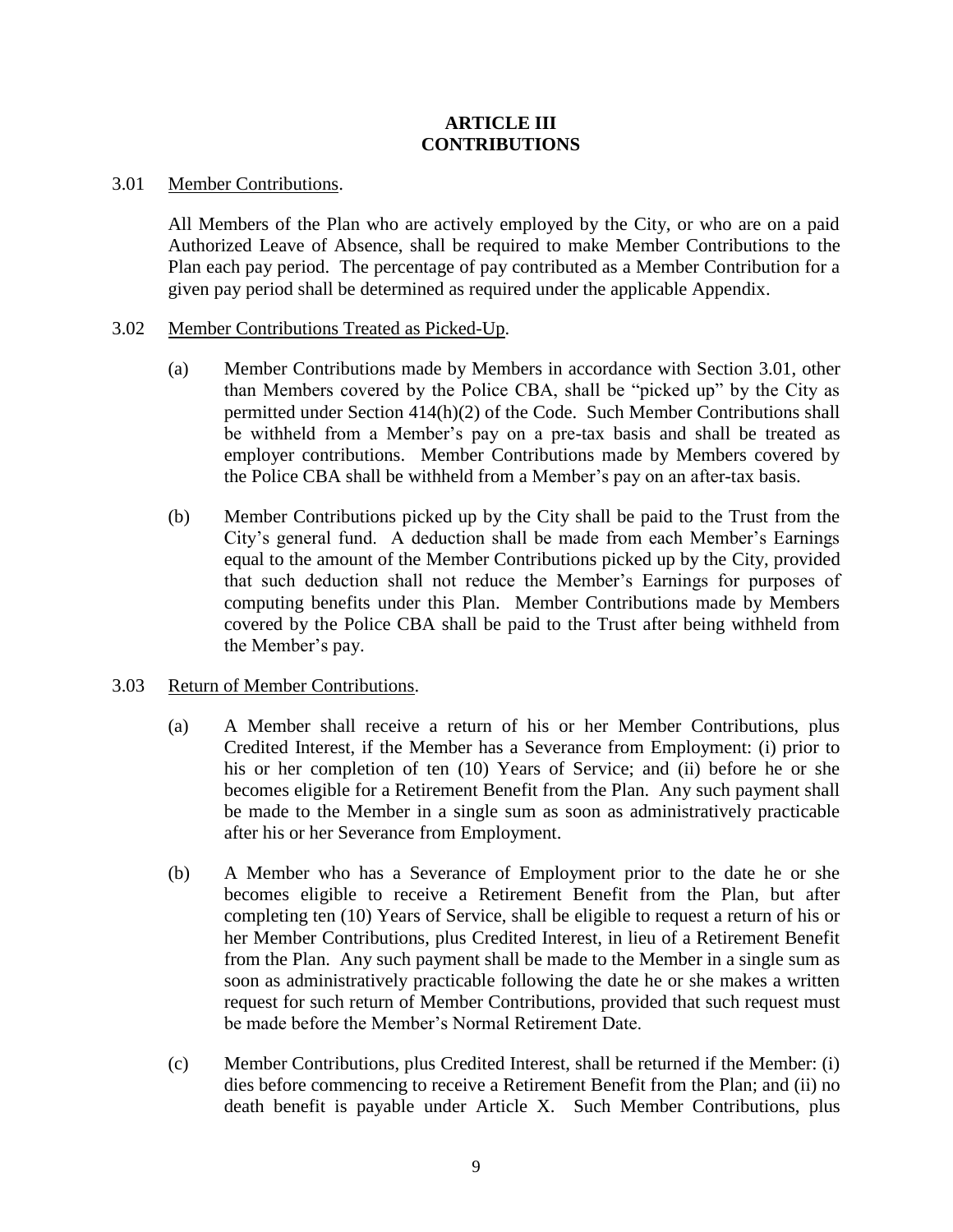Credited Interest, shall be paid to the individual determined under subparagraph [\(e\)](#page-13-0) in a single lump sum payment as soon as administratively practicable following the Member's death.

- (d) If a Member dies while receiving a Retirement Benefit from the Plan, and no death benefit is payable under [Article X,](#page-31-2) the individual determined under subparagraph [\(e\)](#page-13-0) shall receive an amount payable in a single sum payment that is equal to the excess, if any, of:
	- (i) the Member Contributions, determined as of the date Retirement Benefits commenced under the Plan, over
	- (ii) the amount of all benefit payments made from the Plan on behalf of the Member as of the date of his or her death.

Such payment shall be made as soon as administratively practicable following the Member's death.

- <span id="page-13-0"></span>(e) Any refund of contributions under this Section [3.03](#page-12-4) that is made following the death of the Member shall be payable first to the Member's Spouse; next, to his or her child(ren), in equal shares; and last, to the Member's estate.
- $(f)$  If:
	- (i) a Member died and had commenced receiving Retirement Benefits at the time of his or her death,
	- (ii) death benefits were payable under [Article X](#page-31-2) at one time, but ceased to be payable due to the death or remarriage of the Member's Spouse or the death or attainment of age 18 of the Member's child(ren),
	- (iii) the total amount of benefits paid to the Member, the Member's Spouse and/or the Member's child(ren) under [Article X](#page-31-2) did not exceed the contributions made by the Member under Section [3.01,](#page-12-5) plus Credited Interest, and
	- (iv) the Plan has no further obligation to provide benefits to the Member, the Member's Spouse or the Member's child(ren),

the Member's Spouse if he or she is not otherwise eligible for a death benefit; or if no such Spouse survives the Member, the Member's estate, shall receive single lump sum payment of the excess, if any, of:

(i) the Member Contributions, determined as of the date Retirement Benefits commenced under the Plan, over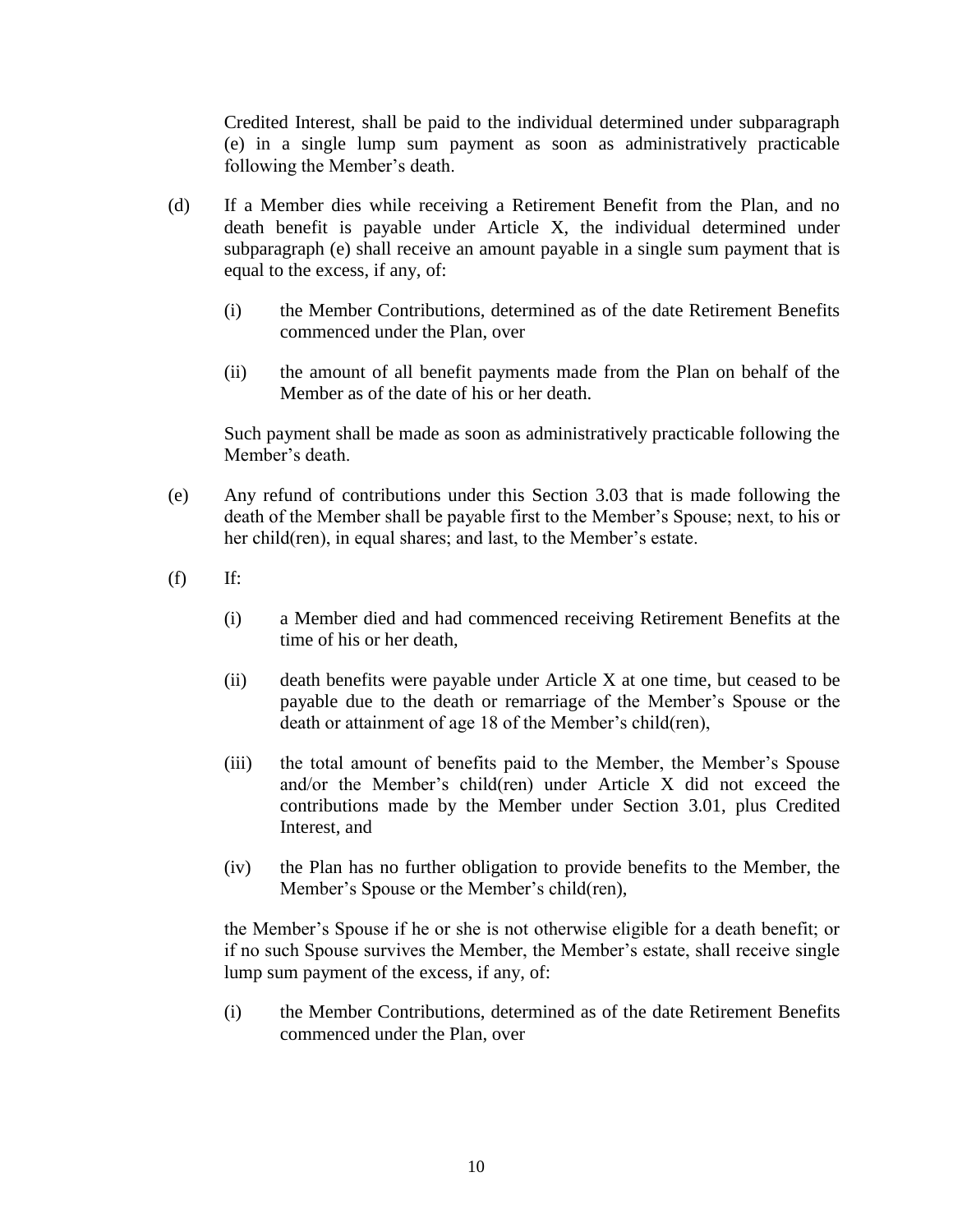(ii) the amount of all Retirement Benefits paid from the Plan on behalf of the Member, his or her Spouse and/or his or her child(ren) as of the date death benefits cease to be payable.

Such payment shall be made as soon as administratively practicable following the Member's death.

- (g) If the Plan is discontinued, any Member not entitled to a Retirement Benefit under Section [13.02](#page-38-3) shall receive a return of his or her Member Contributions, plus Credited Interest, as soon as administratively practicable following the date the Plan is terminated.
- (h) Any return of Member Contributions under this Section [3.03](#page-12-4) shall constitute a complete distribution of the Member's interest in the Plan and no further benefit shall be due from the Plan to the Member, his or her Spouse, child(ren), Beneficiary, estate or any other person.

### 3.04 Direct Rollover of Eligible Rollover Distributions.

- (a) Notwithstanding any provision of the Plan to the contrary that would otherwise limit a Member's election under Section 3.03, a Member may elect, at the time and in the manner prescribed by the City, to have any portion of an Eligible Rollover Distribution paid directly to an Eligible Retirement Plan specified by the Member in a Direct Rollover.
- (b) A "Direct Rollover" is an eligible rollover distribution, except hardship distributions as provided in Section  $401(k)(2)(B)(i)(IV)$  of the Code, that is paid directly to:
	- (i) an individual retirement account described in Section 408(a) of the Code;
	- (ii) an individual retirement annuity described in Section 408(b) of the Code;
	- (iii) an annuity plan described in Section 403(b) of the Code;
	- (iv) an eligible plan under Section 457(b) of the Code maintained by a state, political subdivision of a state, or any agency or instrumentality of a state or political subdivision of a state;
	- (v) a qualified plan described Sections 401(a) and 403(a) of the Code that accepts the eligible rollover distribution; or
	- (vi) a Roth individual retirement account described in Section 408A of the Code (subject to certain income restrictions for Direct Rollovers made before January 1, 2010).
- (c) A Member may elect to have a portion of an eligible rollover distribution distributed to him and a portion distributed as a Direct Rollover. A Direct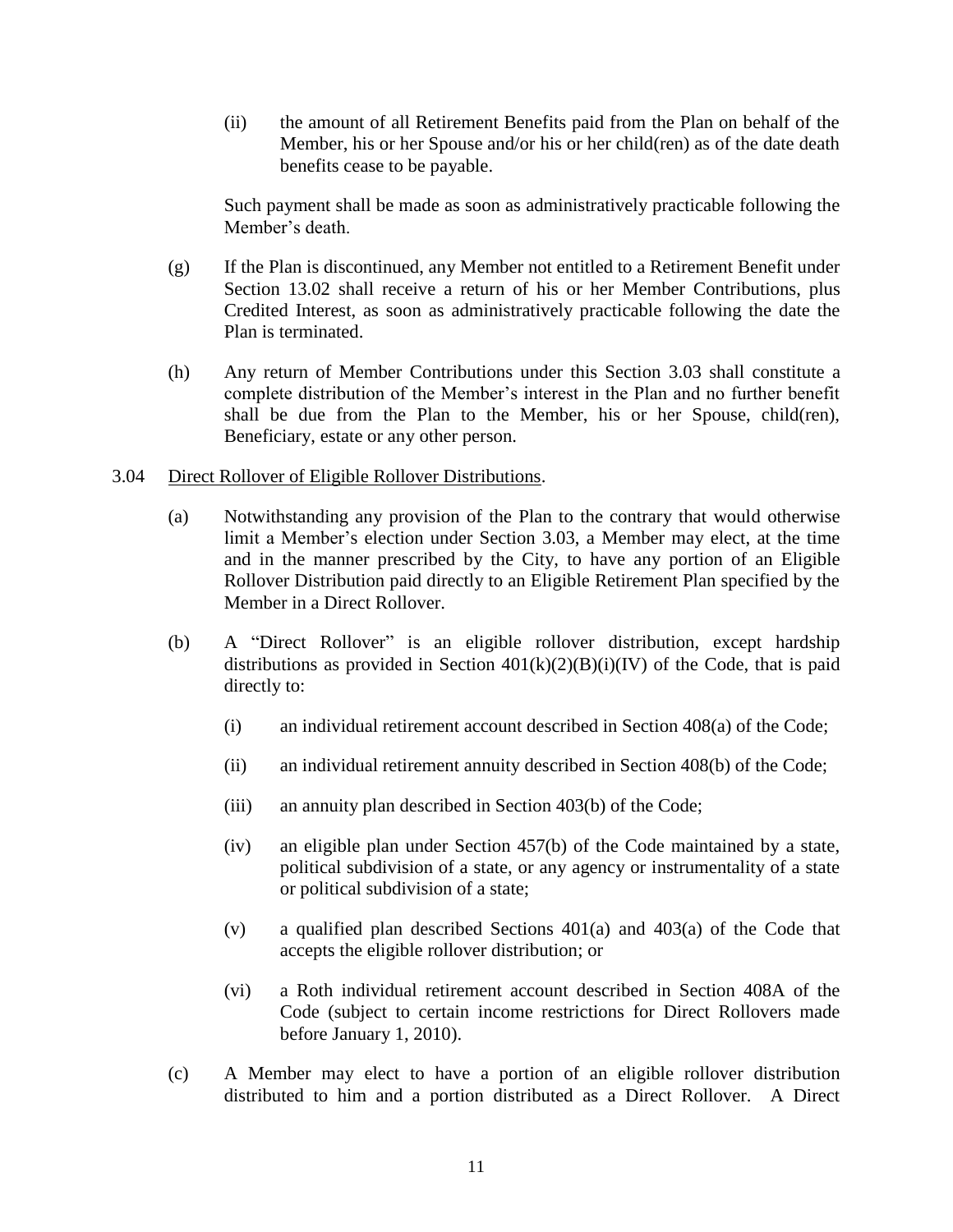Rollover of a Member's Member Contributions plus Credited Interest or a portion thereof may only be made to a single recipient plan. A Member may not elect a Direct Rollover of a distribution that does not exceed \$200 (\$500 if the Participant is electing a Direct Rollover of only a portion of his Member Contributions plus Credited Interest). A Member electing a Direct Rollover shall be required to furnish the City with adequate information with respect to the recipient plan, including, but not limited to, the name of the recipient plan and a representation that the recipient plan is an eligible individual retirement plan or qualified defined contribution plan and that it will accept the Member's Direct Rollover.

If a Member fails to elect a Direct Rollover or provide the City with adequate information in order to make a Direct Rollover prior to the date distribution is to be made to such Member, such Member shall be deemed not to have elected a Direct Rollover.

(d) The foregoing requirements of this Section shall apply to distributions made to a surviving Spouse.

### 3.05 City Contributions

<span id="page-15-0"></span>The City shall pay annually to the Plan such amount, as determined by the Retirement Board based on sound actuarial principles, as necessary, in addition to contributions of the Members, to provide future pensions and other benefits under the Plan on account of service rendered by Members subsequent to the date upon which each shall begin participation in the Plan.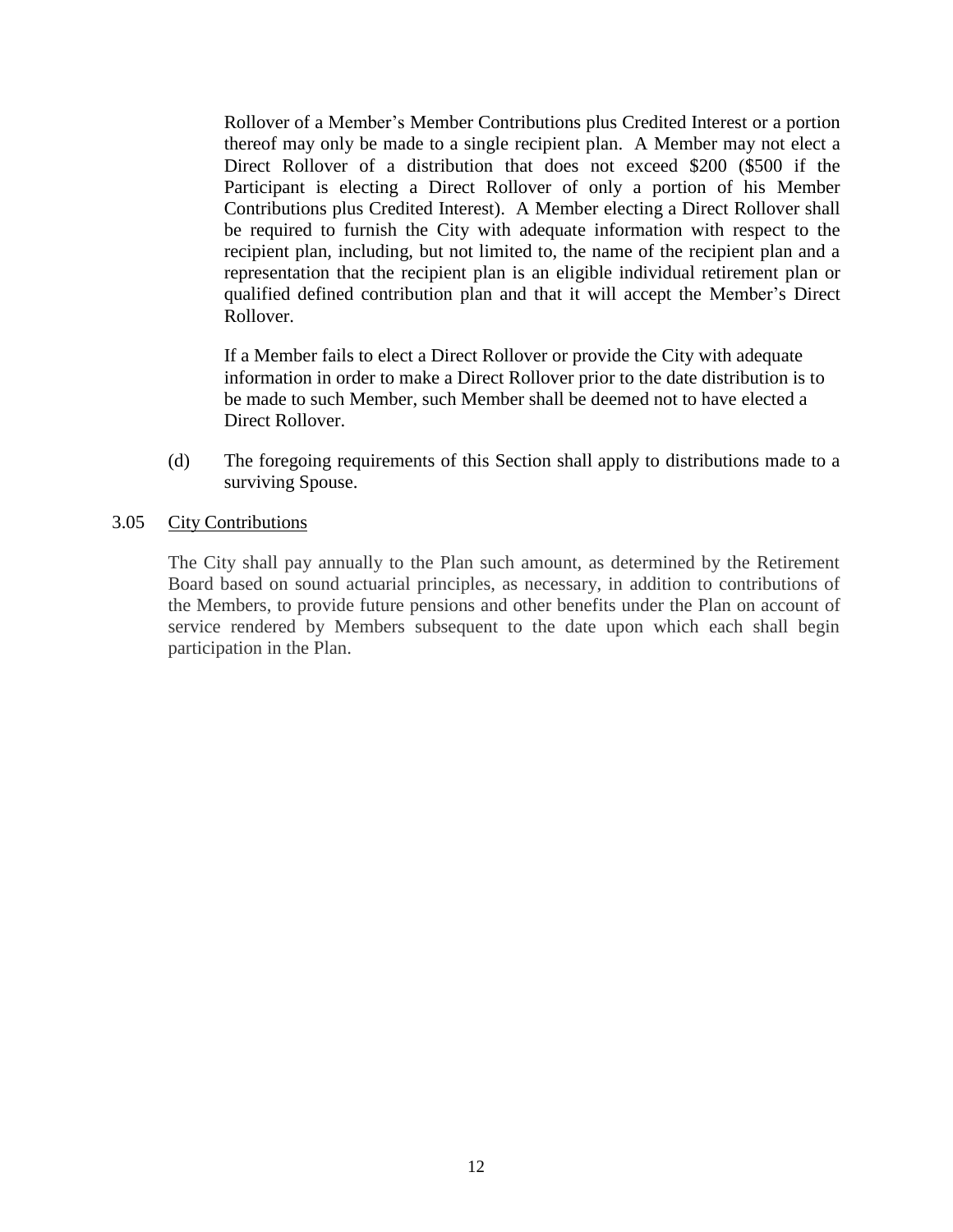## <span id="page-16-2"></span><span id="page-16-1"></span><span id="page-16-0"></span>**ARTICLE IV RETIREMENT DATES**

### <span id="page-16-6"></span>4.01 Normal Retirement Date.

Each Member who has attained his or her Normal Retirement Date may retire under this Section [4.01](#page-16-6) and shall be entitled to a Retirement Benefit payable in an amount and in a manner as set forth in Sections [6.01](#page-21-8) and [8.01.](#page-27-5)

### <span id="page-16-5"></span>4.02 Deferred Retirement Date.

Each Member who terminates employment after his or her Normal Retirement Date in accordance with this Section [4.02](#page-16-5) shall be entitled to receive a Deferred Retirement Benefit payable in an amount and in a manner as set forth in Sections [6.02](#page-21-7) and [8.01.](#page-27-5)

### 4.03 Disability Retirement Date.

<span id="page-16-3"></span>Each Member who terminates employment due to being Totally and Permanently Disabled, and is found eligible to receive a Disability Retirement Benefit under [Article V,](#page-17-4) shall be entitled to receive a benefit paid in the amount and manner set forth in Sections [5.01](#page-17-3) and [8.01.](#page-27-5)

### 4.04 Retirement Benefit under Multiple Formulas.

<span id="page-16-4"></span>If a Member earns Years of Service in more than one position with the City, and the positions are subject to different Appendices of the Plan, such Member's Retirement Benefit shall be determined based upon the provisions of the Plan and the applicable Appendix for the position the Member occupies at the time of his or her Severance from Employment.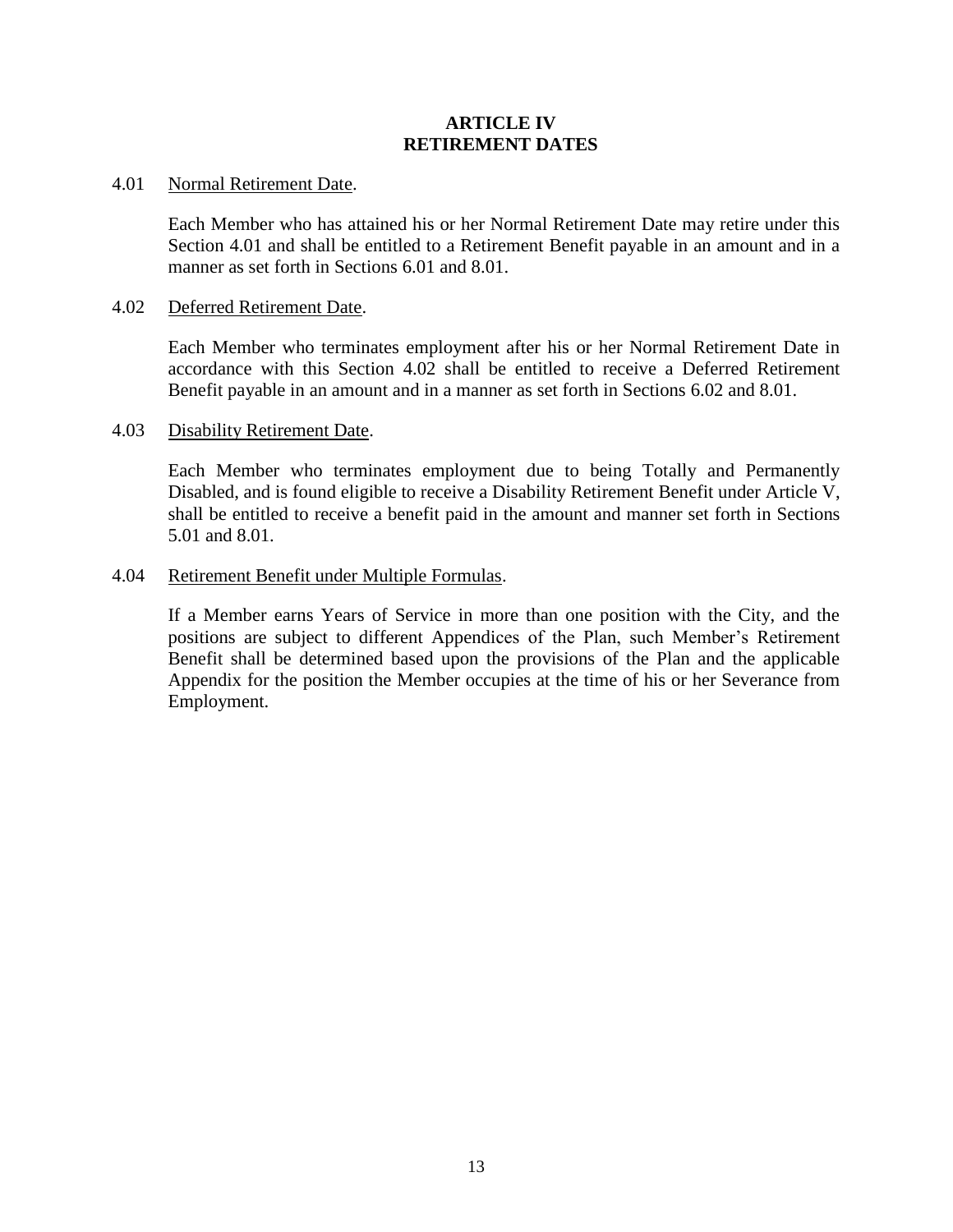## <span id="page-17-1"></span><span id="page-17-0"></span>**ARTICLE V DISABILITY RETIREMENT**

### <span id="page-17-7"></span><span id="page-17-4"></span><span id="page-17-3"></span>5.01 Eligibility for Disability Retirement Benefit.

- (a) A Member who has a Severance from Employment prior to his or her Normal Retirement Date because he or she is Totally and Permanently Disabled shall be eligible to receive a Disability Retirement Benefit if he or she meets the requirements of this Section [5.01,](#page-17-3) as determined by the Retirement Board in its discretion.
- <span id="page-17-5"></span>(b) A Member shall be eligible to receive a Disability Retirement Benefit if:
	- (i) the Member became Totally and Permanently Disabled while employed by the City;
	- (ii) the Member's willful misconduct was not a cause of the Member's becoming Totally and Permanently Disabled;
	- (iii) the Member had completed at least ten (10) Years of Service as of the date he or she became Totally and Permanently Disabled; and
	- (iv) the Member is unable to earn compensation at any substantially gainful employment as a result of being Totally and Permanently Disabled.
- (c) Notwithstanding the foregoing, the service requirement under subparagraph [\(b\)\(iii\)](#page-17-5) above shall not apply to a Member who is found by the Retirement Board to have become Totally and Permanently Disabled while performing essential duties pertaining to his or her employment with the City.
- <span id="page-17-2"></span>(d) To the extent an applicable Appendix sets forth different criteria for a Member to receive a Disability Retirement Benefit, that Appendix shall control.
- <span id="page-17-6"></span>5.02 Application for Disability Retirement Benefit.
	- (a) Except as may be provided in an Appendix, the provisions of this Section shall govern the process for determination of whether or not a Member is eligible for a Disability Retirement Benefit.
	- (b) A Member who wishes to receive a Disability Retirement Benefit or his or her legal designee shall make a written application to the Retirement Board for such benefit on a form provided by the Office of the General Counsel. Such application must include any evidence the Member wishes to present to support the Member's claim for a Disability Retirement Benefit.
	- (c) Following receipt of a Member's application for disability benefits, the Member shall submit to at least two (2) impartial medical examinations for the purpose of determining: (i) whether the Member is Totally and Permanently Disabled, and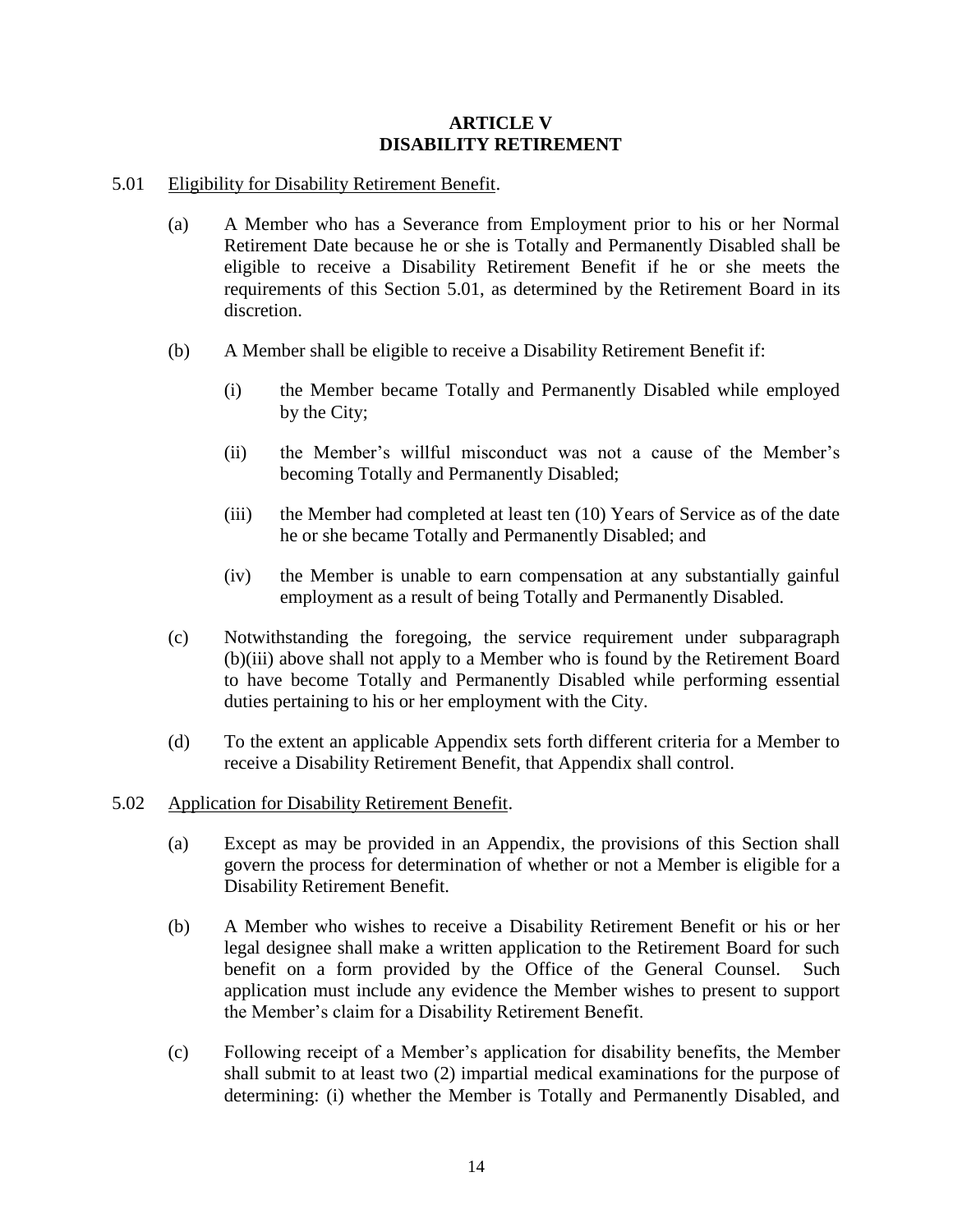(ii) to the extent relevant and possible, whether the Member became Totally and Permanently Disabled in the course of the Member's employment. The City shall select two impartial medical examiners to perform the impartial medical examinations. In no event shall a Member's personal treating physician be utilized as an impartial medical examiner. The cost of these impartial medical examinations shall be paid from the Trust.

- (d) Upon receipt of the results of the impartial medical examinations described above, the Retirement Board shall consider the Member's application for a Disability Retirement Benefit at its next regularly scheduled meeting, or, if the results are received without sufficient notice for the application to be heard at such meeting, the application shall be heard at or before the second regularly scheduled Retirement Board meeting.
- (e) In determining whether a Member is entitled to a Disability Retirement Benefit, the Retirement Board shall consider: (i) the results of the impartial medical examinations; (ii) any evidence presented by the Member; and (iii) any evidence presented by the City. Such application shall be considered in executive session as a matter involving an individual employee unless the Member requests that said meeting be held as an open meeting.
- (f) A Member's application for a Disability Retirement Benefit shall be granted if the Retirement Board is presented with sufficient proof demonstrating that the Member is Totally and Permanently Disabled, including, but not limited to, the impartial medical examinations ordered by the Retirement Board. The determination of the Retirement Board shall be conclusive and binding upon all persons.

### 5.03 Timing of Commencement of Disability Retirement Benefit.

<span id="page-18-0"></span>A Member found to be eligible for a Disability Retirement Benefit pursuant to Section [5.02](#page-17-6) shall be entitled to receive a Disability Retirement Benefit commencing on the date that the Retirement Board approves the Disability Retirement Benefit.

### <span id="page-18-2"></span>5.04 Amount of Disability Retirement Benefit.

- <span id="page-18-1"></span>(a) The amount of a Member's Disability Retirement Benefit shall be calculated using the Normal Retirement Benefit formula set forth in the applicable Appendix, based upon the Member's Final Average Earnings and Years of Service as of the date the Member became Totally and Permanently Disabled.
- (b) The amount of the Member's Disability Retirement Benefit shall be offset by any awards or payments concurrently received by the Member under the provisions of the Connecticut Workers' Compensation Act.
- <span id="page-18-3"></span>(c) Notwithstanding the foregoing, in no event shall the annual Disability Retirement Benefit payable to a Member who is Totally and Permanently Disabled and whose disability was sustained during the performance of essential duties of his or her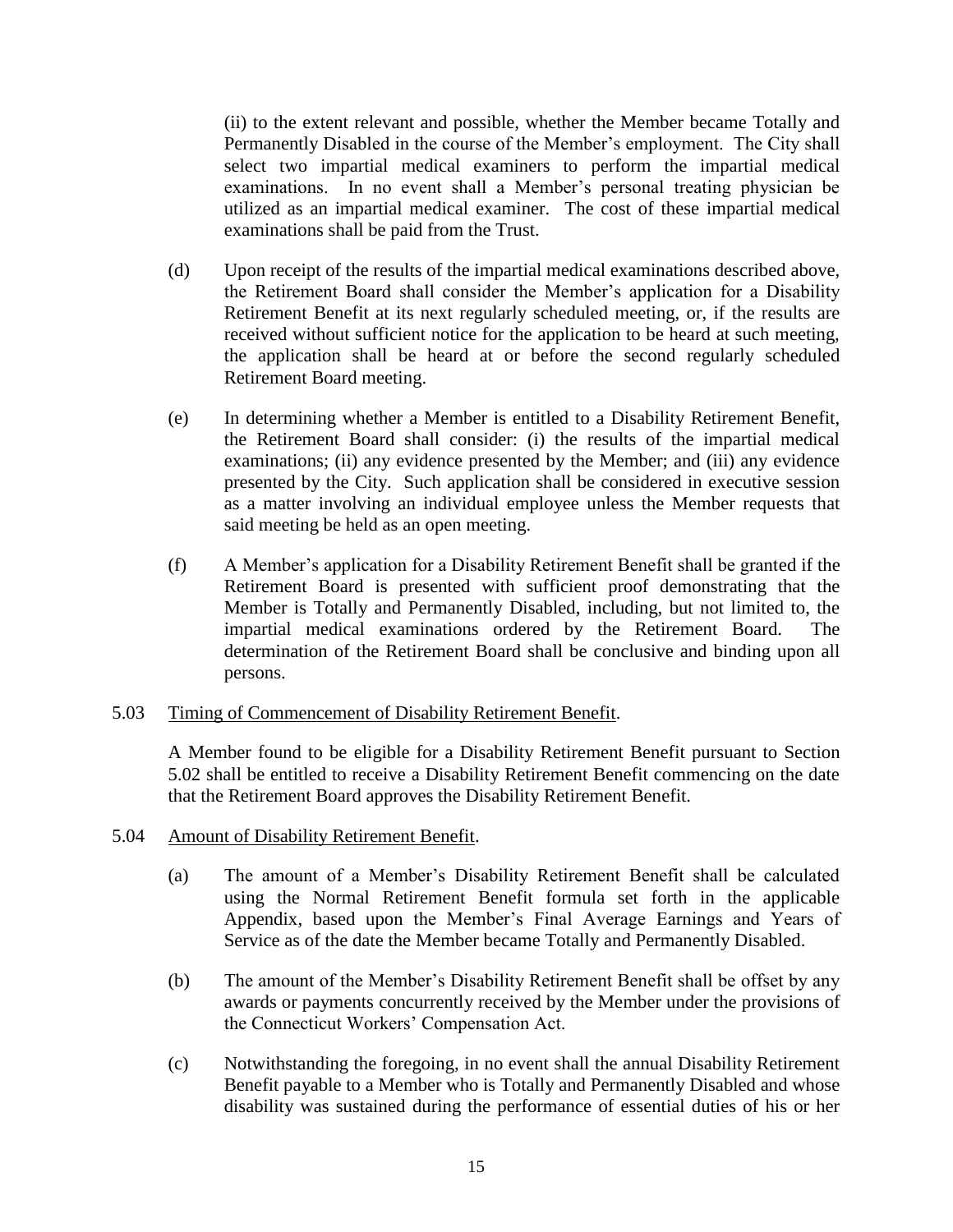<span id="page-19-0"></span>position with the City be less than fifty percent (50%) of the Member's annual rate of Earnings on the date he or she became Totally and Permanently Disabled.

- 5.05 Right to Affirm That Member Continues to Be Totally and Permanently Disabled.
	- (a) In any case where the Retirement Board deems it necessary or advisable, the Retirement Board may require that a Member receiving a Disability Retirement Benefit submit to physical examination, including, but not limited to, diagnostic tests, by a physician or physicians selected by the Retirement Board. The purpose of this examination shall be to determine whether the Member continues to be Totally and Permanently Disabled and eligible to receive a Disability Retirement Benefit. The cost of any such diagnostic test or exam shall be paid from the Trust.
	- (b) If a Member refuses to submit to any such physical examination or test, the Retirement Board shall have the right to determine without regard to any other evidence that the Member is no longer Totally and Permanently Disabled. This provision shall not apply if the Member is able to demonstrate to the Retirement Board that the examination or test would be dangerous to the Member's life or health.
	- (c) The Retirement Board shall also have the right to inquire about the employment status of a Member receiving a Disability Retirement Benefit. A Member who fails to respond to a written inquiry from the Retirement Board regarding his or her employment status within 60 days of the inquiry shall be deemed to be engaged in substantially gainful occupation.
- <span id="page-19-2"></span><span id="page-19-1"></span>5.06 Cessation of Disability Retirement Benefit.
	- (a) A Member will cease to receive a Disability Retirement Benefit as of the earliest of the following dates:
		- (i) the date the Member ceases to be Totally and Permanently Disabled;
		- (ii) the date the Member fails to submit requested satisfactory proof that the Member continues to be Totally and Permanently Disabled;
		- (iii) the date the Member is determined by the Retirement Board to be engaged in a substantially gainful occupation (except as otherwise provided in an applicable Appendix); or
		- (iv) the date of the Member's death.
	- (b) If a Member's Disability Retirement Benefit is discontinued under subparagraphs  $(a)(i)$ ,  $(a)(ii)$  or  $(a)(iii)$  above, and the Member otherwise meets the requirements for benefit under Section [4.01](#page-16-6) or Section [4.02,](#page-16-5) he or she shall be eligible to receive a benefit under the applicable Section calculated using his or her Final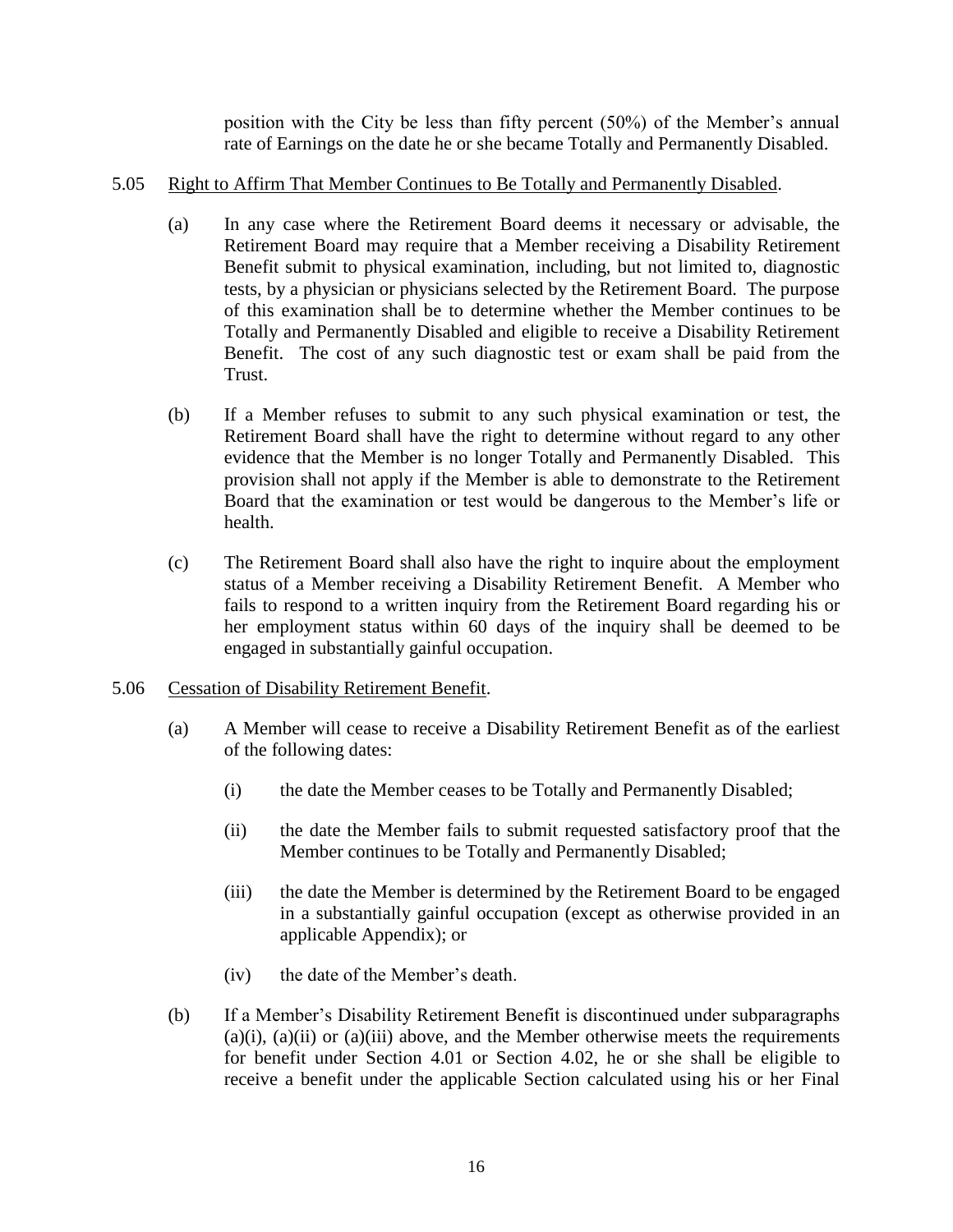Average Earnings and Years of Service as of the date he or she became Totally and Permanently Disabled.

- (c) If a Member's Disability Retirement Benefit is discontinued under subparagraphs  $(a)(i)$ ,  $(a)(ii)$  or  $(a)(iii)$  above, and the Member does not meet the requirements for benefit under Section [4.01](#page-16-6) or Section [4.02,](#page-16-5) he or she shall be eligible to receive a refund of Member Contributions in a single sum payment that is equal to the excess, if any, of:
	- (i) the Member's Member Contributions, determined as of the date Disability Retirement Benefits commenced under the Plan, over
	- (ii) the amount of all benefit payments made from the Plan on behalf of the Member as of the date he or she ceases to be eligible for a Disability Retirement Benefit.

Such payment shall be made as soon as administratively practicable following the date the Member ceases to be eligible for a Disability Retirement Benefit.

(d) If a Member's Disability Retirement Benefit is discontinued under subparagraph [\(a\)\(iv\)](#page-19-2) above, the Member's Spouse or child(ren) may be eligible for a death benefit subject to the requirements of [Article X.](#page-31-2)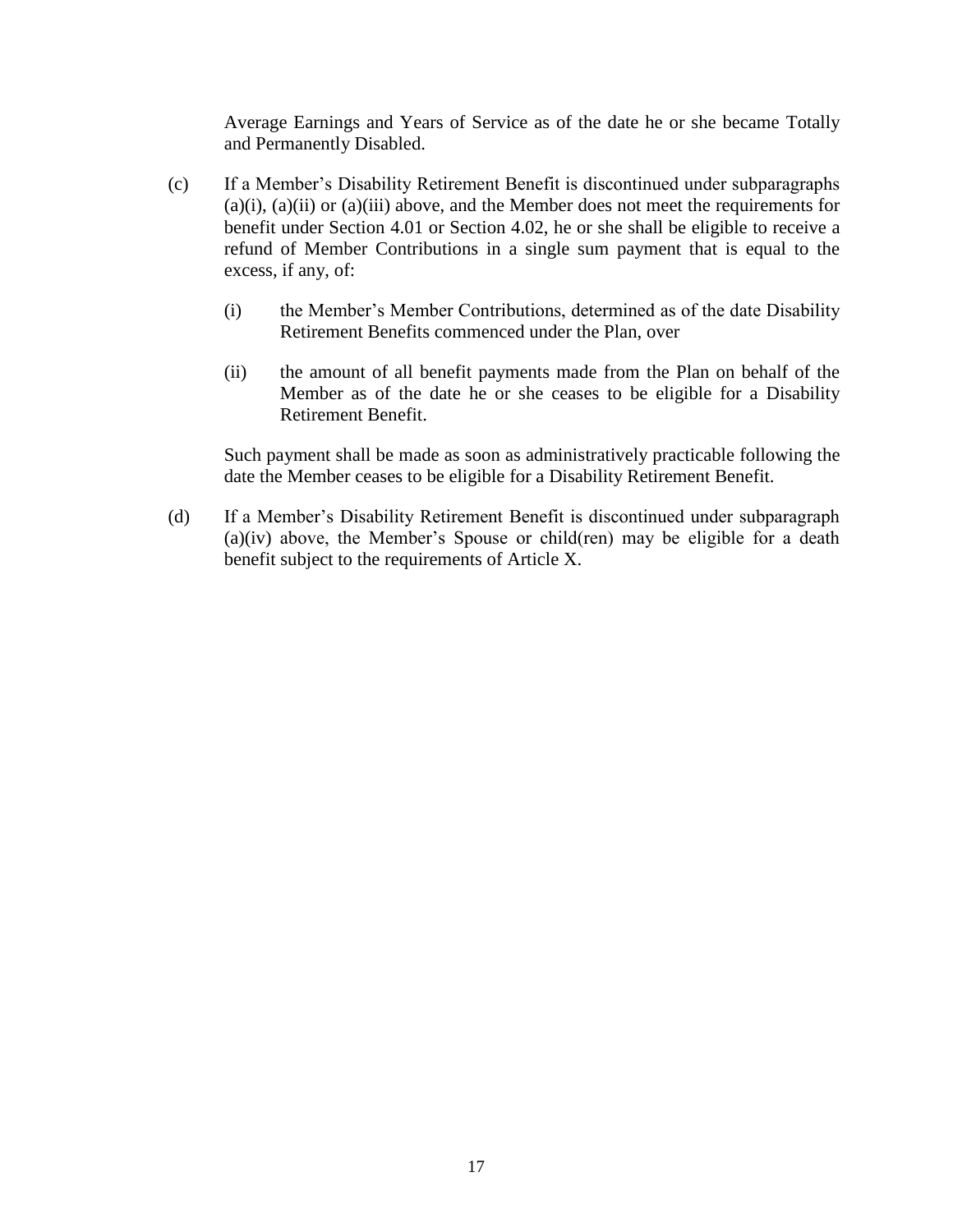### <span id="page-21-2"></span><span id="page-21-1"></span><span id="page-21-0"></span>**ARTICLE VI AMOUNT OF RETIREMENT BENEFITS**

### <span id="page-21-8"></span><span id="page-21-6"></span>6.01 Amount of Normal Retirement Benefit.

A Member who retires on his or her Normal Retirement Date as set forth in Section [4.01](#page-16-6) shall receive a benefit equal to a percentage of the Member's Final Average Earnings multiplied by his or her Years of Service, each determined as of the Member's Normal Retirement Date. The percentage of pay used to calculate a Member's Normal Retirement Benefit under this Section [6.01](#page-21-8) shall be set forth in the applicable Appendix.

### <span id="page-21-7"></span>6.02 Amount of Deferred Retirement Benefit.

A Member who retires on his or her Deferred Retirement Date as set forth in Section [4.02](#page-16-5) shall be calculated in the same manner as the Normal Retirement Benefit set forth in Section [6.01,](#page-21-8) except that the Member's Final Average Earnings and Years of Service shall be determined as of the Member's Deferred Retirement Date.

### 6.03 Amount of Disability Retirement Benefit.

<span id="page-21-3"></span>The amount of a Member's Disability Retirement Benefit shall be determined under Section [5.04.](#page-18-2) The provisions of Section [6.04](#page-21-9) and [6.05](#page-21-10) shall not apply to a Disability Retirement Benefit.

#### <span id="page-21-11"></span><span id="page-21-9"></span>6.04 Minimum Benefit.

- <span id="page-21-4"></span>(a) In no event shall the benefit determined under Section [6.01](#page-21-8) or [6.02](#page-21-7) and provided to a Member with more than twenty (20) Years of Service be less than \$100 per month.
- (b) Notwithstanding the foregoing, to the extent an applicable Appendix contains a minimum benefit provision, subparagraph [\(a\)](#page-21-11) shall not apply and the Member's minimum benefit shall be determined under the terms of the applicable Appendix.

### <span id="page-21-12"></span><span id="page-21-10"></span>6.05 Maximum Benefit.

- <span id="page-21-5"></span>(a) In no event shall the benefit provided to a Member under Section [6.01](#page-21-8) or [6.02](#page-21-7) exceed seventy percent (70%) of such Member's Final Average Earnings.
- (b) Notwithstanding the foregoing, to the extent an applicable Appendix contains a maximum benefit provision, subparagraph [\(a\)](#page-21-12) shall not apply and the Member's maximum benefit shall be determined under the terms of the applicable Appendix.
- (c) A Member's maximum benefit under this Section 6.05 or an applicable Appendix shall be determined prior to the application of the offset set forth in Section [6.06.](#page-22-1)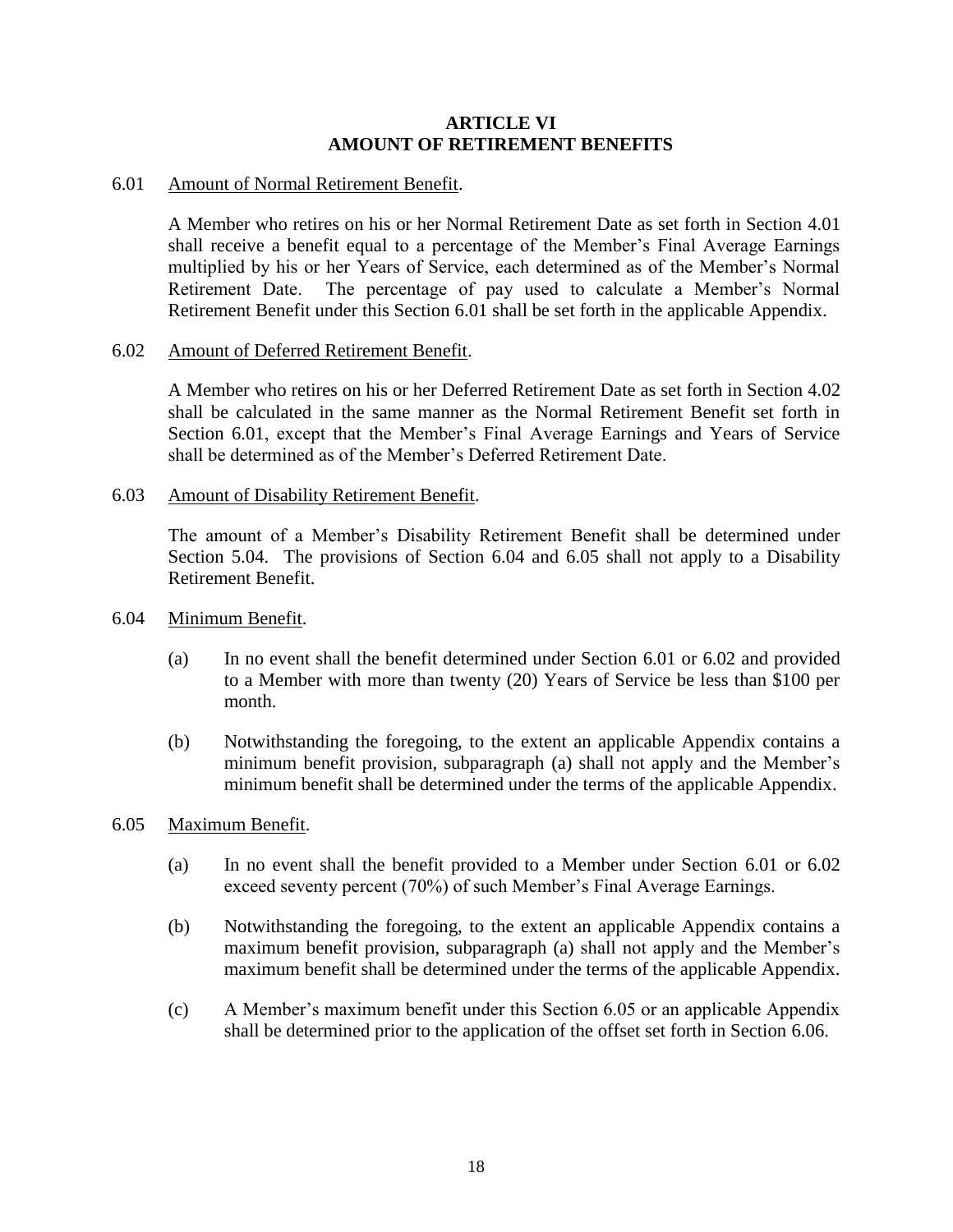## <span id="page-22-1"></span>6.06 Workers' Compensation Offset.

<span id="page-22-0"></span>All monies received by any Member or dependent payable by the City, the Board of Education and/or the workers' compensation insurer under the State of Connecticut Workers' Compensation Act shall be deducted from any concurrent payments of Retirement Benefits or death benefits payable under [Article X](#page-31-3) or an applicable Appendix made from the Plan.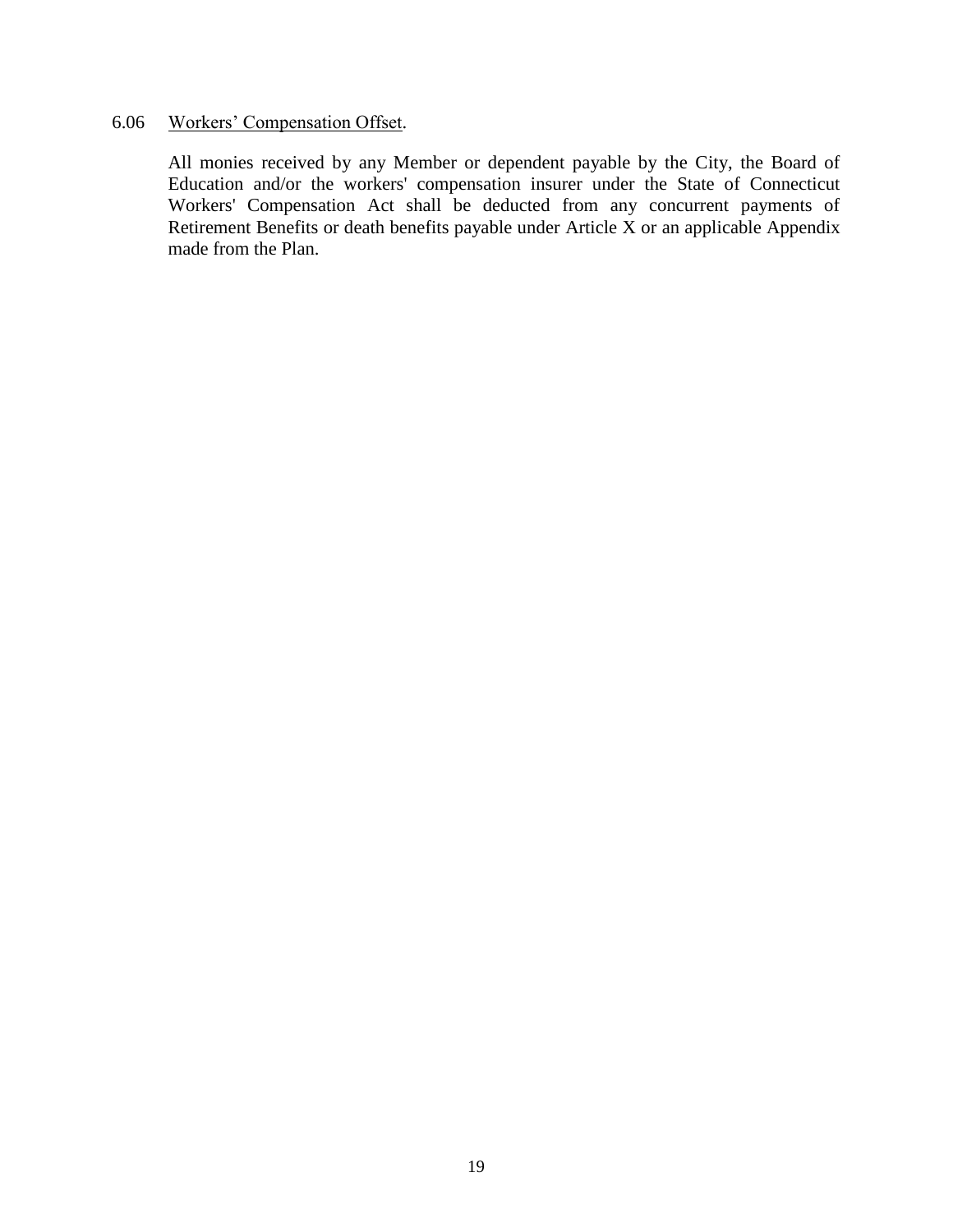### <span id="page-23-1"></span><span id="page-23-0"></span>**ARTICLE VII LIMITATIONS ON BENEFITS**

### <span id="page-23-4"></span>7.01 Code Limitations on Benefits.

The benefits payable under this Plan shall be subject to the following limitations:

- <span id="page-23-2"></span>(a) Basic Limitation.
	- (i) Regardless of any other provision of this Plan, other than subparagraph [\(f\)](#page-24-0) below, an annual benefit payable hereunder shall not exceed \$215,000, or such other amount as may be prescribed under the Code and Treasury Regulations issued thereunder.
	- (ii) For purposes of this Section, "annual benefit" means a benefit payable annually in the form of a straight life annuity (with no ancillary benefits) without regard to the benefit attributable to after-tax Member Contributions (except pursuant to Section 415(n) of the Code) and to rollover contributions (as defined in Section  $415(b)(2)(A)$  of the Code). The "benefit attributable" shall be determined in accordance with Treasury Regulations.

## <span id="page-23-3"></span>(b) Benefit Beginning After Age 65.

- (i) For limitation years beginning before July 1, 2007, the dollar limitation on a Member's benefit under Section [7.01\(a\)](#page-23-2) shall be equal to the annual amount of a benefit payable in the form of a straight life annuity commencing at the Member's Annuity Starting Date that is the actuarial equivalent of such dollar limitation (adjusted under Section [7.01\(e\)](#page-24-1) if required) computed using the Plan's mortality table and whichever of the following produces the smaller annual amount: (1) the Plan's interest rate; or  $(2)$  five percent  $(5\%)$ .
- (ii) For limitation years beginning on or after July 1, 2007, the dollar limitation on a Member's benefit shall be equal to the lesser of the limit determined under subparagraph [\(b\)\(i\)](#page-23-3) above and the dollar limit under Section [7.01\(a\)](#page-23-2) (adjusted under Section [7.01\(e\)](#page-24-1) if required), multiplied by the ratio of the annual amount of the adjusted immediately commencing straight life annuity under the Plan at the Member's Annuity Starting Date to the annual amount of the adjusted immediately commencing straight life annuity under the Plan at age sixty-five (65), both determined without applying the limitations of this Section [7.01.](#page-23-4) For this purpose, the adjusted immediately commencing straight life annuity under the Plan at the Member's Annuity Starting Date is the annual amount of such annuity payable to the Member, computed disregarding the Member's accruals after age sixty-five (65) but including actuarial adjustments even if those actuarial adjustments are used to offset accruals, and the adjusted immediately commencing straight life annuity under the Plan at age sixty-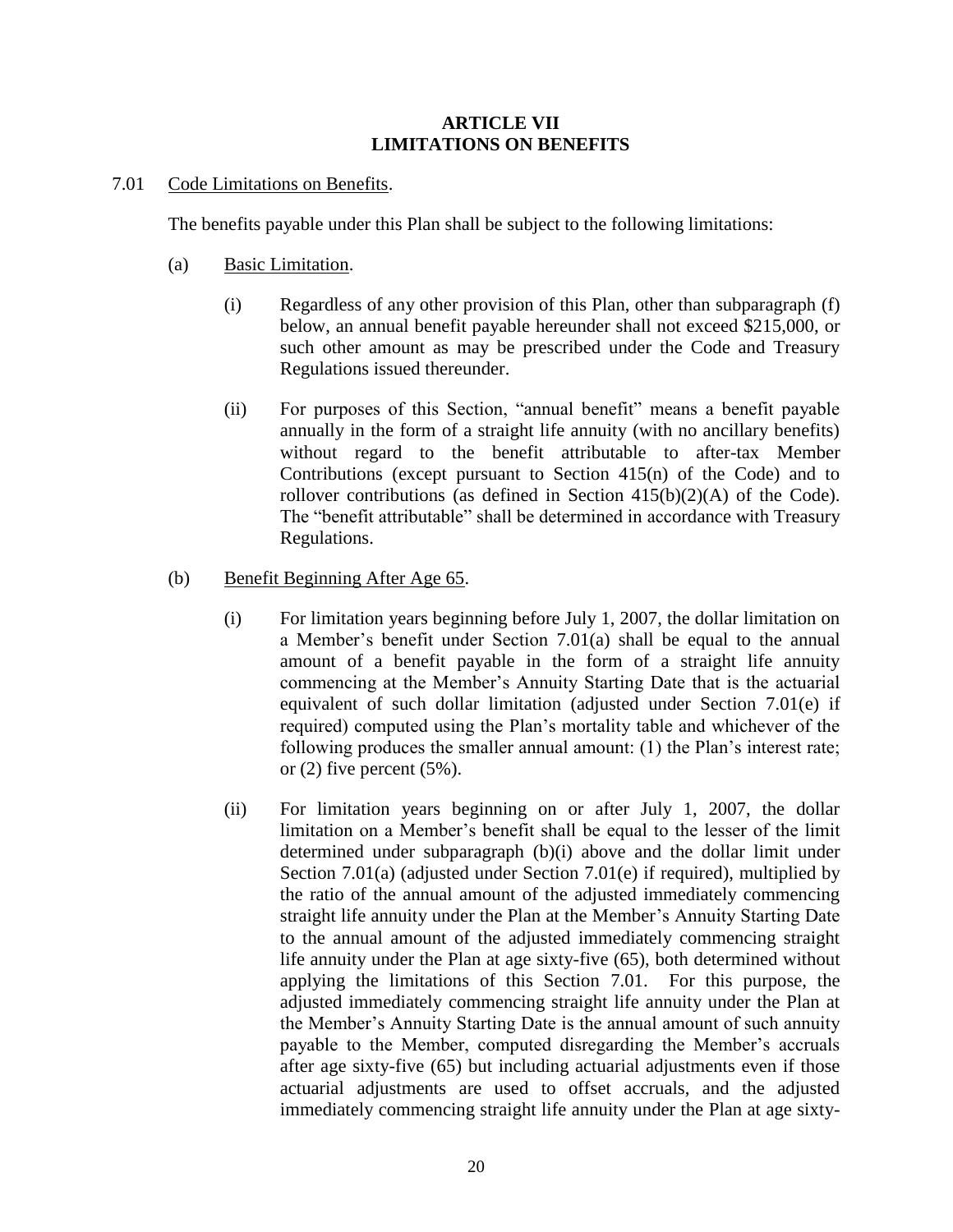five (65) is the annual amount of such annuity that would be payable under the Plan to a hypothetical Member who is age sixty-five (65) and has the same accrued benefit as the Member.

- <span id="page-24-2"></span>(c) Benefits Beginning Before Age 62.
	- (i) For limitation years beginning before July 1, 2007, the dollar limitation under Section [7.01\(a\)](#page-23-2) is the annual amount of a benefit payable in the form of a straight life annuity commencing at the Member's Annuity Starting Date that is the actuarial equivalent of the dollar limit under Section [7.01\(a\)](#page-23-2) (adjusted under Section [7.01\(e\)](#page-24-1) if required) with actuarial equivalence computed using the Plan's mortality table and whichever of the following produces the smaller annual amount: (1) the Plan's interest rate; or (2) five percent (5%).
	- (ii) For limitation years beginning on or after July 1, 2007, the dollar limitation under Section [7.01\(a\)](#page-23-2) is the lesser of the limitation determined under subparagraph  $(c)(i)$  above and the dollar limit under Section [7.01\(a\)](#page-23-2) (adjusted under Section [7.01\(e\)](#page-24-1) if required) multiplied by the ratio of the annual amount of the immediately commencing straight life annuity under the plan at the Member's Annuity Starting Date to the annual amount of the immediately commencing straight life annuity under the Plan at age sixty-two (62), both determined without applying the limitations of this Section [7.01.](#page-23-4)
- (d) Exception to Basic Limitation. The limitation in subparagraphs [\(a\),](#page-23-2) [\(b\)](#page-23-3) and [\(c\)](#page-24-2) above shall not be applied to reduce the benefit of any Member below \$10,000.
- <span id="page-24-1"></span>(e) Secondary Limitations. The limitation in Section [7.01\(a\)](#page-23-2) shall be reduced in the case of any Member who has had less than ten (10) years of participation in the Plan by multiplying the limitation by a fraction whose numerator is the number of years (or part thereof) of participation in the Plan and the denominator of which is ten (10).
- <span id="page-24-0"></span>(f) Cost-of-Living Limitation Adjustment. If the Secretary of the Treasury shall, by regulations, have raised the \$215,000 limitation of subparagraph [\(a\)](#page-23-2) above to reflect increases in the cost of living, such new limitation at the time of a Member's commencement of benefits shall be applied.
- (g) For purposes of this Section [7.01,](#page-23-4) average compensation with respect to any Member shall mean the wages, salaries, fees for professional services and other amounts paid to such Member by the City for personal services actually rendered in the course of employment with the City, and shall include, without being limited to, bonuses, overtime payments and commissions; and any elective deferrals that are not includible in gross income of the Member by reason of Sections 125, 132(f), 402(g), or 457(b) of the Code; and shall exclude other deferred compensation, stock options and other distributions which receive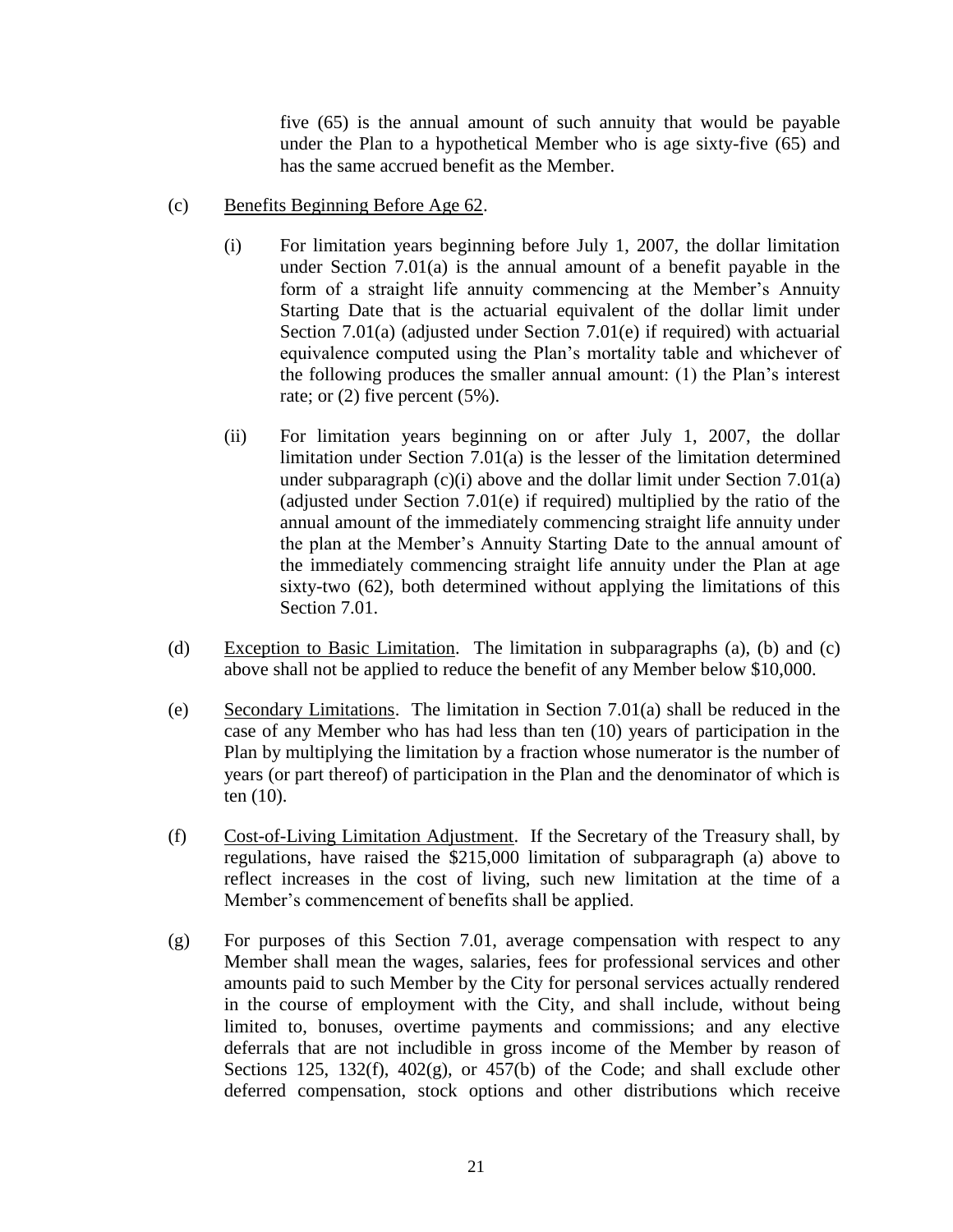special tax benefits under the Code. Notwithstanding the foregoing, in no event shall a Member's remuneration include amounts in excess of the limit set forth in Section  $401(a)(17)$  of the Code that applies to the limitation year for which Compensation is being determined. Compensation shall also include payments made by the later of two and one half months after or the end of the limitation year that includes the date of severance from employment, provided that absent a severance from employment, such payments would have been paid to the employee while the employee continued in employment with the City and are regular compensation for services during the employee's regular working hours, compensation for services outside of the employee's regular working hours (such as overtime or shift differential), commissions, bonuses or other similar compensation.

Effective with respect to amounts paid after December 31, 2008, compensation shall also include differential wage payments made to active duty members of the uniformed services in accordance with Section 3401(h) of the Code. For this purpose, differential wage payments shall mean any payment which:

- (i) is made by an employer to an individual with respect to any period during which the individual is performing service in the uniformed services (as defined in chapter 43 of title 38, United States Code) while on active duty for a period of more than thirty (30) days, and
- (ii) represents all or a portion of the wages the individual would have received from the employer if the individual were performing service for the employer.
- (h) Exception for Death Benefits and Disability Retirement Benefits. The limitations in subparagraphs [\(c\)](#page-24-2) and [\(e\)](#page-24-1) shall not be applied to reduce (i) the benefit of a Member who receives a Disability Retirement Benefit in accordance with the provisions of [Article V](#page-17-4) of the Plan, or (ii) the death benefits payable under [Article](#page-31-3)  [X](#page-31-3) of the Plan.
- (i) Exception for Certain Police Officers and Firefighters. The limitation in subparagraph [\(c\)](#page-24-2) shall not be applied to reduce the benefit of a Member who is an employee of the City's police department or fire department who has completed fifteen (15) years of service providing police protection, firefighting services, or emergency medical services.

### 7.02 Code Limitations on Police Contributions.

<span id="page-25-0"></span>(a) Limitation on Annual Additions. Anything in this Article VII to the contrary notwithstanding, in no event shall Member Contributions made with respect to any Plan Year regarding a Member subject to the Police CBA exceed the lesser of \$54,000 (as modified for cost of living adjustments under Section 415 of the Code) or one hundred percent (100%) of such Member's compensation, as defined by Section 415(c)(3) of the Code, for the Plan Year.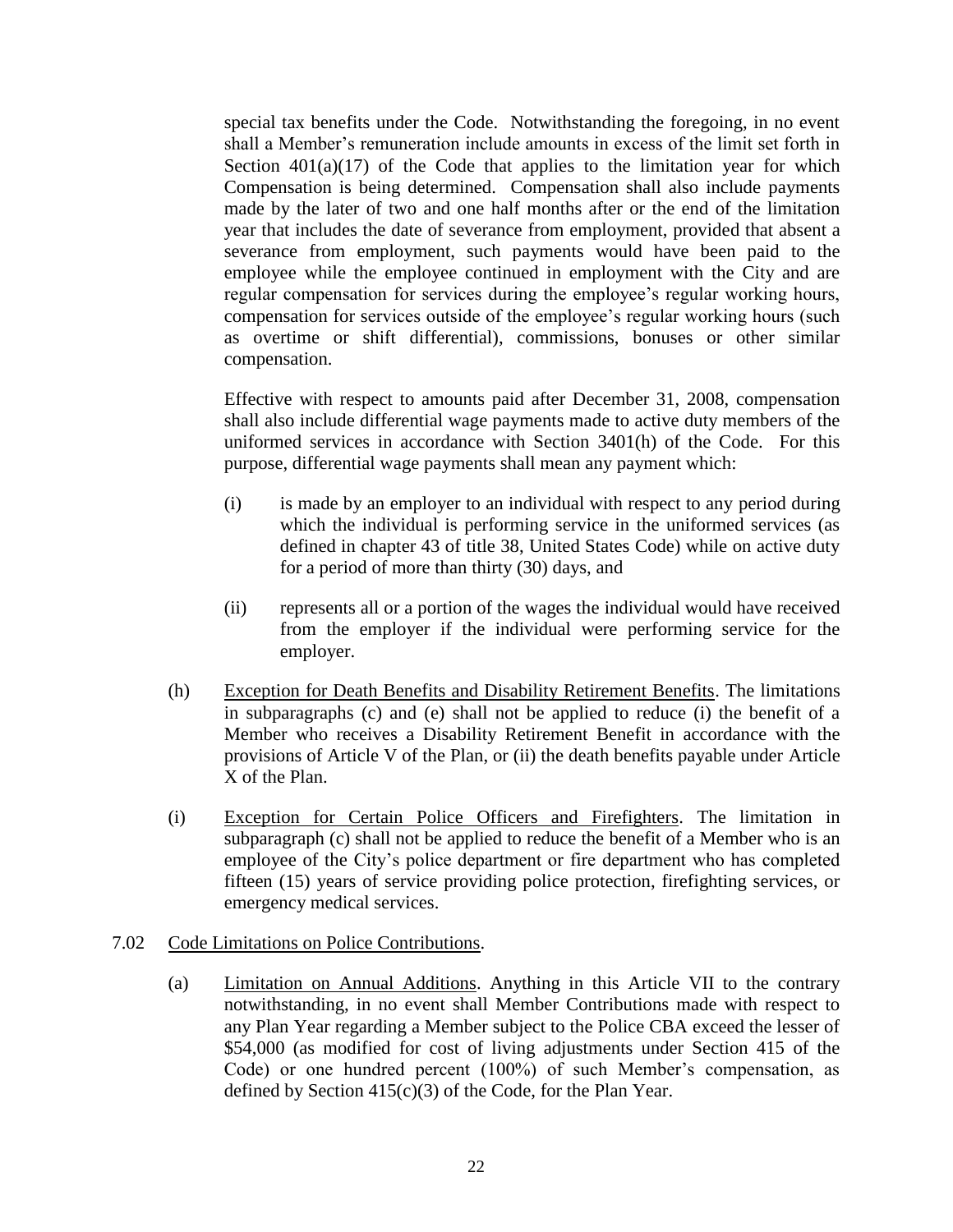(b) Treatment of Excess Annual Additions. If the limitation on Member Contributions made by a Member is exceeded, such excess Member Contributions shall be corrected as permitted under applicable law, statute, regulation or procedure.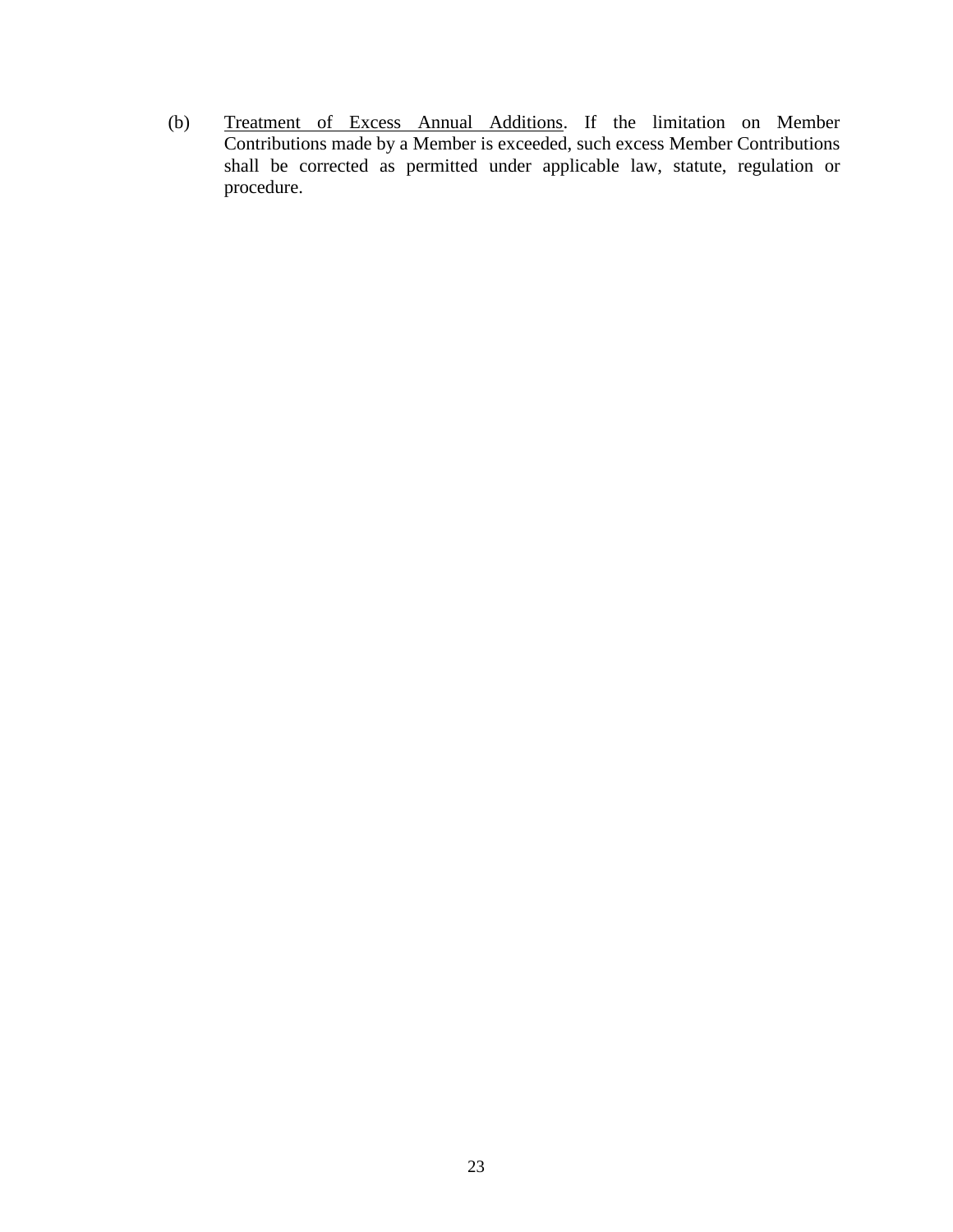### <span id="page-27-2"></span><span id="page-27-1"></span><span id="page-27-0"></span>**ARTICLE VIII DISTRIBUTION OF BENEFITS**

## <span id="page-27-6"></span><span id="page-27-5"></span>8.01 Form of Benefit.

A Member's Normal Retirement Benefit under Section [6.01,](#page-21-8) Deferred Retirement Benefit under Section [6.02](#page-21-7) and Disability Retirement Benefit under Section [5.04](#page-18-2) shall be paid in the form of a life annuity, with payments made each month during the Member's life and the final payment made for the month of the Member's death.

### <span id="page-27-8"></span>8.02 Commencement of Benefit Payments

A Member's benefit payments shall be deemed to commence on his or her Normal Retirement Date, Disability Retirement Date, or Deferred Retirement Date. The first and last monthly benefit payment shall be adjusted, as applicable, if the Member was not eligible to receive a full month of benefits for such month. The amount of such adjusted benefit shall be determined by multiplying the Member's monthly benefit amount by a fraction. For a Member's first monthly benefit payment, the numerator of this fraction shall be the number of days occurring between the Member's Normal Retirement Date, Disability Retirement Date or Deferred Retirement Date and the last day of the month, and the denominator shall be the number of days in the month. For a Member's final monthly benefit payment, the numerator of this fraction shall be the number of days occurring between the first day of the month and the day on which the Member's death occurs, and the denominator shall be the number of days in the month. Payments shall generally be made on the twenty-sixth  $(26<sup>th</sup>)$  day of the month, although the City shall have discretion to make all payments on an earlier date for purposes of administrative convenience.

### 8.03 Latest Commencement of Benefits.

<span id="page-27-3"></span>A Member's interest in the Plan must commence no later than the Member's Required Beginning Date. All distributions required under this [Article VIII](#page-27-6) shall be determined and made in accordance with Section  $401(a)(9)$  of the Code and its accompanying regulations, including the minimum distribution incidental benefit requirement set forth in Treas. Regs. Section 1.401(a)(9)-6.

### <span id="page-27-7"></span>8.04 Suspension of Benefits.

- <span id="page-27-4"></span>(a) If a Member continues to be an Eligible Employee of the City after reaching his or her Normal Retirement Date, any benefits payable to such Member or retired or former Eligible Employee under the Plan shall be suspended during the period of such continued employment.
- (b) If a Member is reemployed by the City, other than as a temporary employee, after Retirement Benefits from the Plan have commenced, such Member's Retirement Benefits shall be suspended for the duration of his or her employment, other than as a temporary employee. Payments shall resume, adjusted for an additional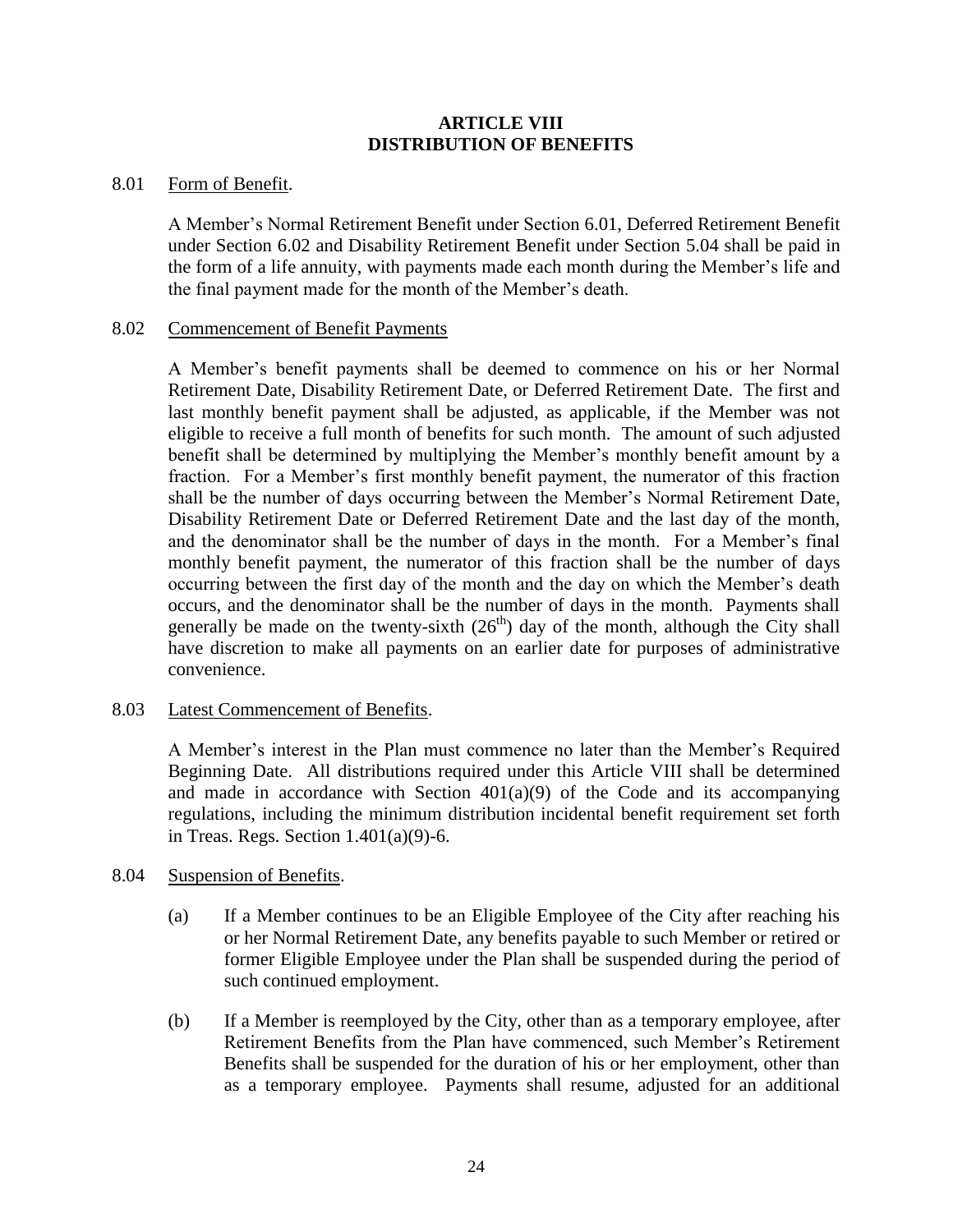<span id="page-28-0"></span>benefit accrued under paragraph [\(a\),](#page-27-7) on the date the Member is no longer employed by the City or is only employed by the City as a temporary employee.

<span id="page-28-1"></span>8.05 Cost of Living Adjustments.

Except as otherwise provided herein, as of each July 1, the Plan Administrator shall adjust the monthly benefit of each Member who is retired and has commenced receiving monthly Retirement Benefits, and the monthly benefit of the Spouse or child(ren) of a deceased Member who are entitled to and receiving a monthly death benefit, by the amount of the year over year increase in the Consumer Price Index - U (CPU-U) ("Index"), compiled by the United States Department of Labor, Bureau of Labor Statistics. The amount of such adjustment shall be determined as follows:

- <span id="page-28-2"></span>(a) The percentage increase in the Index shall be determined by dividing the Index for March in the current calendar year by the Index for March of the preceding calendar year.
- <span id="page-28-3"></span>(b) Notwithstanding the foregoing, no adjustment shall be made under this Section [8.05](#page-28-1) if the increase in the Index, as determined under subparagraph [\(a\),](#page-28-2) is less than zero percent (0%).
- <span id="page-28-4"></span>(c) Notwithstanding the foregoing, the amount of any adjustment under this Section [8.05](#page-28-1) shall not exceed three percent (3%), regardless of whether the percentage increase calculated in subparagraph [\(a\)](#page-28-2) exceeds that amount.

In the case of any Member who has been retired for less than twelve (12) full months on any such July 1, such Member's adjustment, if any, under this Section shall be reduced by multiplying the adjustment determined under subparagraphs [\(a\),](#page-28-2) [\(b\)](#page-28-3) and [\(c\)](#page-28-4) by the ratio of the number of full months that have elapsed since the Member's retirement over twelve (12).

Notwithstanding the foregoing, effective July 1, 2016, the adjustment shall be two percent (2%). In addition, the adjustment effective July 1, 2017, shall not be less than two percent (2%) if the amount determined above would be less than two percent (2%). On July 1, 2018 and each July thereafter, each retiree's pension shall be adjusted in accordance with subsections (a) through (c) of this section.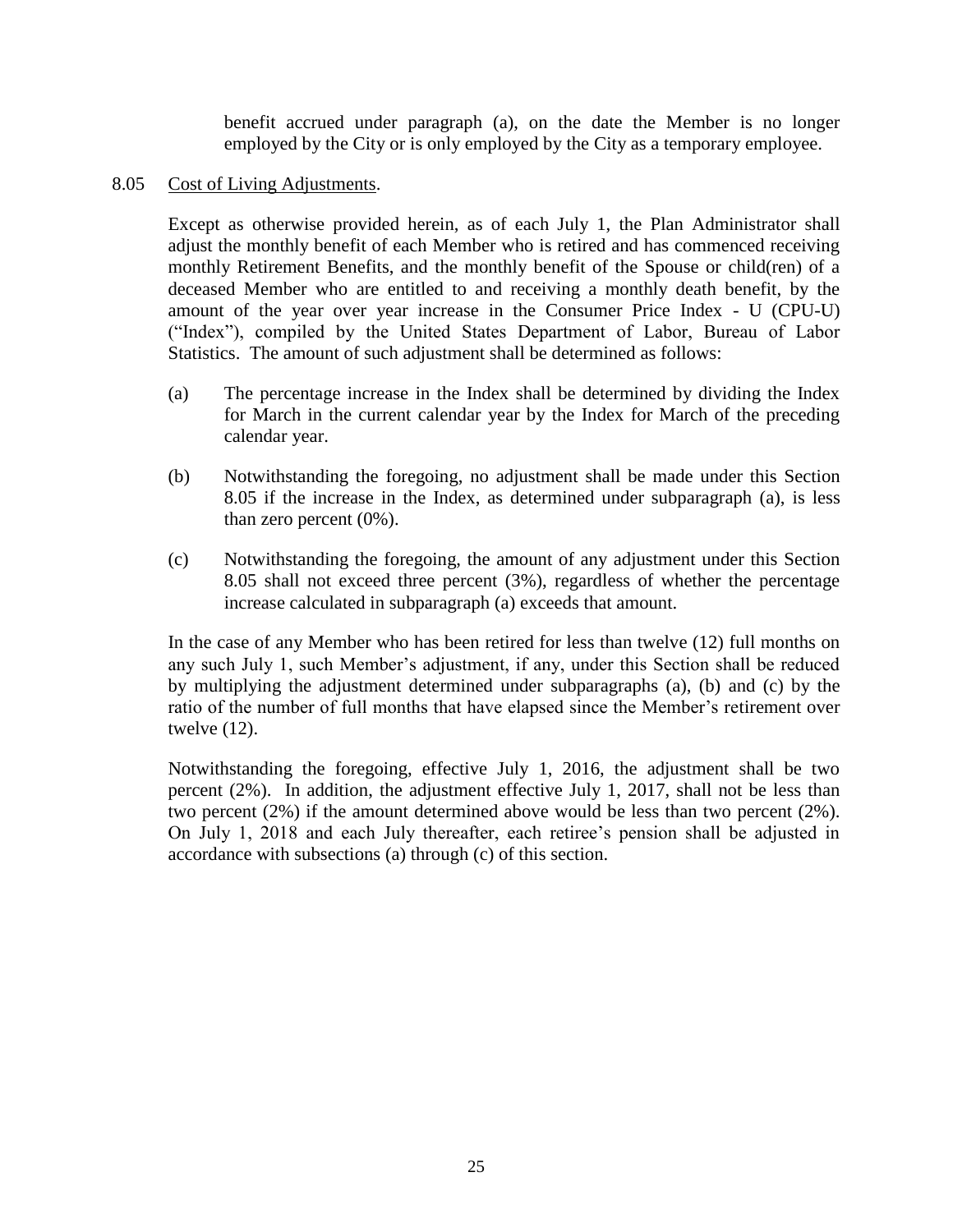### <span id="page-29-0"></span>**ARTICLE IX TERMINATION OF EMPLOYMENT**

- <span id="page-29-4"></span><span id="page-29-1"></span>9.01 Vesting.
	- (a) Except to the extent modified by an applicable Appendix, a Member shall become vested in his or her benefit under the Plan in accordance with the following schedule:

| <b>Years of Service</b> | <b>Percentage Vested</b> |
|-------------------------|--------------------------|
| Less than 10 Years      | $0\%$                    |
| 10 or More Years        | 100\%                    |

- (b) A Member shall be one hundred percent (100%) vested, regardless of his or her actual Years of Service, upon the termination of the Plan.
- (c) If a Member leaves employment with the City to perform qualified military service and dies while performing such qualified military service, to the extent that the Member was not fully vested at the time such Member commenced the period of qualified military service during which death occurred, such Member shall be fully vested as if he or she died while employed by the City. For purposes of this provision, the term "qualified military service" shall be defined as set forth in Section 414(u) of the Code.
- 9.02 Refund of Member Contributions.

<span id="page-29-3"></span><span id="page-29-2"></span>Any Member who terminates employment prior to becoming vested under Section [9.01](#page-29-4) shall receive a return of his or her Member Contributions as described in Section [3.03.](#page-12-4)

- <span id="page-29-5"></span>9.03 Deferred Vested Benefit.
	- (a) A Member who:
		- (i) has a Severance of Employment with the City;
		- (ii) has completed at least ten (10) Years of Service; and
		- (iii) has not yet reached his or her Normal Retirement Date

may elect to leave his or her Member Contributions in the Plan until his or her Normal Retirement Date.

<span id="page-29-6"></span>(b) A Member who elects to leave his or her Member Contributions in the Plan shall be eligible to receive a Normal Retirement Benefit determined as described in Section [6.01.](#page-21-8) Such benefit shall be calculated based on the Member's Final Average Earnings and number of Years of Service as of the date of his or her Severance from Employment.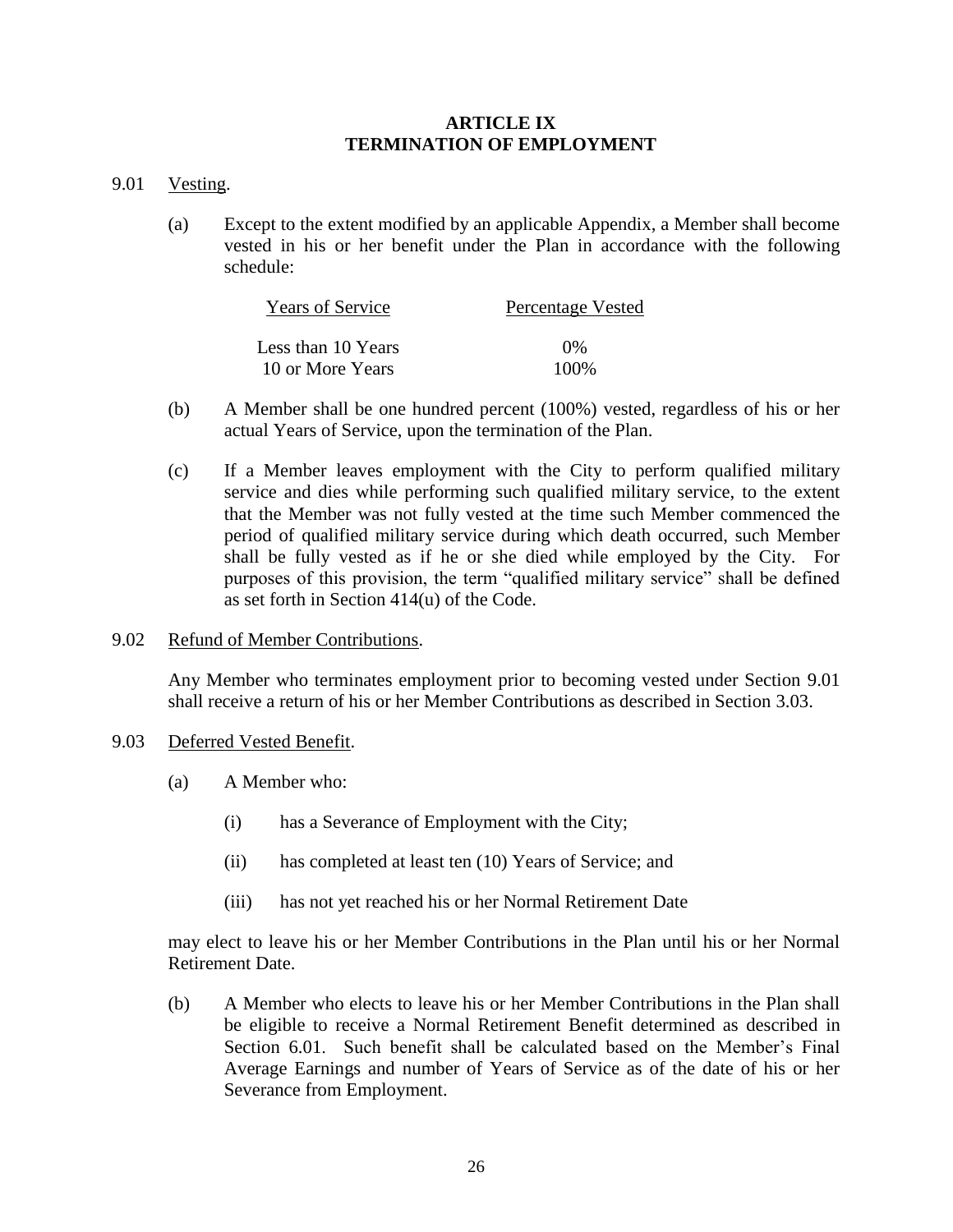(c) A Member entitled to a Normal Retirement Benefit under subparagraph [\(a\)](#page-29-5) above shall have the option to request a return of his or her Member Contributions under Section [3.03\(b\).](#page-12-6) Such return of Member Contributions shall be in lieu of the benefit described in subparagraph [\(b\)](#page-29-6) above. Should a Member elect payment under Section [3.03\(b\),](#page-12-6) his or her benefit shall be considered paid in full and he or she shall not be entitled to any additional benefits.

### 9.04 Forfeitures.

<span id="page-30-0"></span>Any forfeitures arising from the termination of employment or death of a Member, or for any other reason, shall be used to reduce the City's contributions to the Trust. In no event shall forfeitures be used to increase a Member's Retirement Benefit.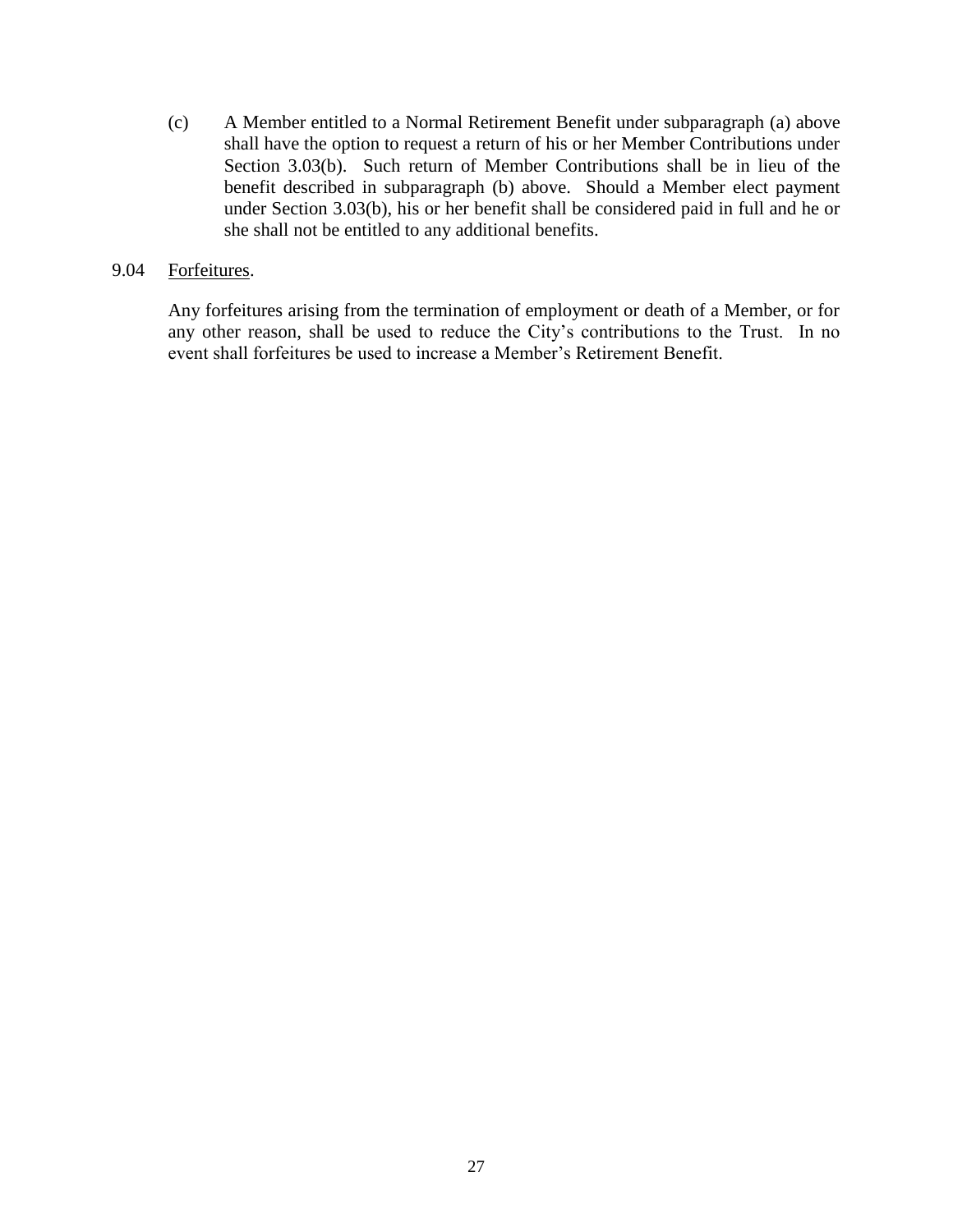## <span id="page-31-1"></span><span id="page-31-0"></span>**ARTICLE X DEATH BENEFITS**

### <span id="page-31-8"></span><span id="page-31-4"></span><span id="page-31-3"></span><span id="page-31-2"></span>10.01 Death of a Member Before Retirement with Ten Years of Service.

- (a) A death benefit shall be paid from the Plan on behalf of a Member who:
	- (i) completed at least ten (10) Years of Service prior to the date of his or her death;
	- (ii) had not yet commenced receiving Retirement Benefits as of the date of his or her death; and
	- (iii) is either:
		- (1) survived by a Spouse to whom the Member was married on the date of the Member's death, and to whom the Member had been married for at least three (3) years at the time of the Member's death; or
		- (2) is survived by a child or children under the age of eighteen (18).
- <span id="page-31-7"></span><span id="page-31-6"></span><span id="page-31-5"></span>(b) If a Member is eligible for a death benefit under subparagraph [\(a\)](#page-31-4) and is survived by a Spouse who meets the requirements of subparagraph  $(a)(iii)(1)$  $(a)(iii)(1)$ , the Member's surviving Spouse will receive an annual benefit calculated as follows: 50% of the appropriate pension multiplier referenced in the attached Appendices multiplied by such Member's Final Average Earnings calculated in accordance with the appropriate Appendix, then multiplied by the deceased Member's Years of Service. In no event shall the surviving Spouse's benefit be less than twentyfive percent (25%) of the Member's Final Average Earnings. This benefit shall be paid in monthly installments until the earlier of the month of the Spouse's death or the month of the Spouse's remarriage.
- (c) If a Member is eligible for a death benefit by meeting the requirements of subparagraph [\(a\),](#page-31-4) and is not survived by a Spouse who meets the requirements of subparagraph  $(a)(iii)(1)$  $(a)(iii)(1)$ , but is survived by a child or children meeting the requirements of subparagraph  $(a)(iii)(2)$ , the then-living children of the Member under 18 will receive an annual benefit calculated as follows: 50% of the appropriate pension multiplier referenced in the attached Appendices multiplied by such Member's Final Average Earnings calculated in accordance with the appropriate Appendix, then multiplied by the deceased Member's Years of Service. In no event shall the child or children's benefit be less than twenty-five (25%) of the Member's Final Average Earnings. This benefit shall be paid in monthly installments to the Member's children under the age of 18, divided among them equally. A child's right to such payment shall cease on the date he or she attains age 18, with the full benefit amount divided among the remaining children under 18.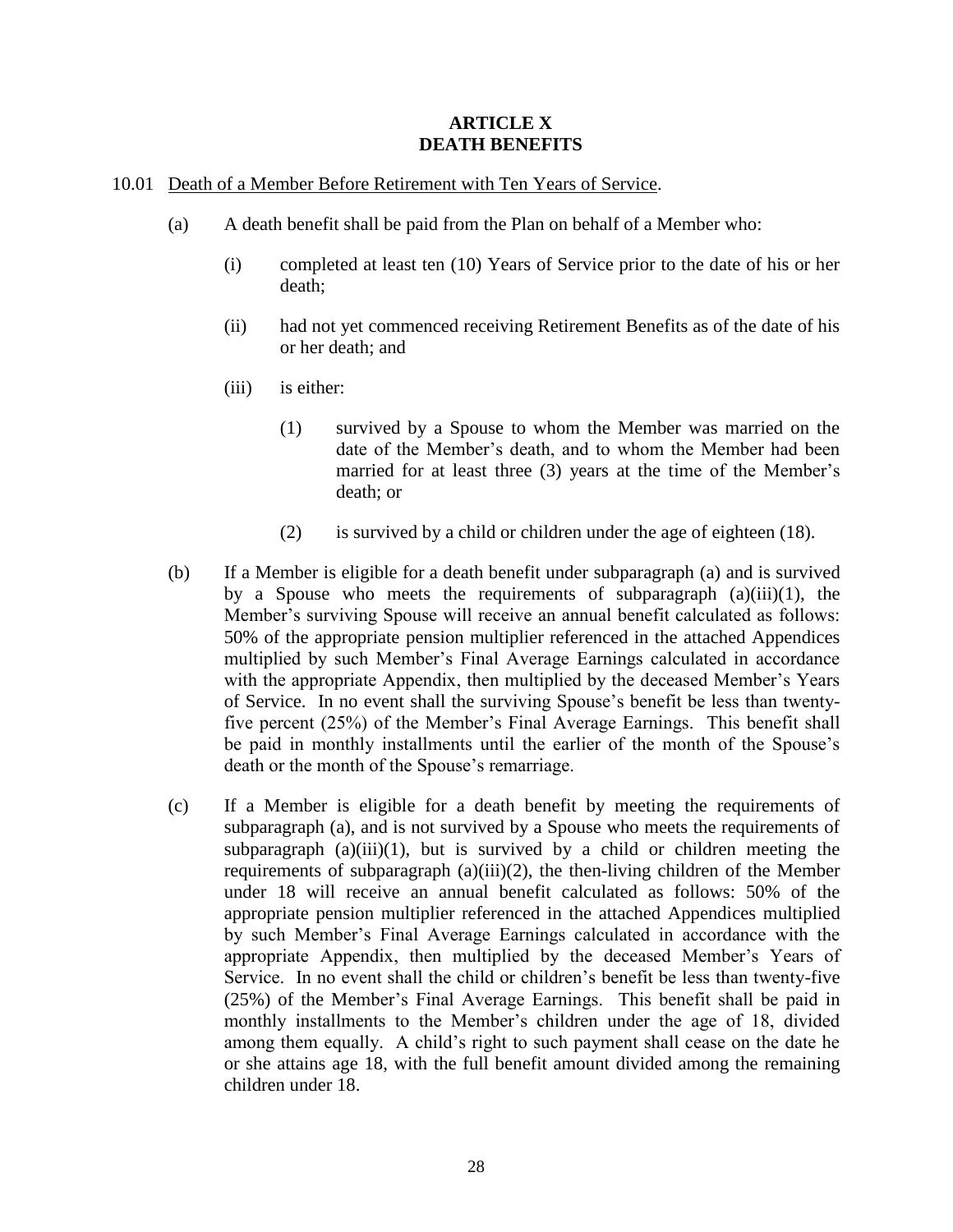- (d) If a Member's Spouse was entitled to a death benefit under subparagraph [\(b\)](#page-31-7) above, but is no longer entitled to such payment due to such Spouse's death or remarriage, the benefit shall instead be paid to the Member's then-living children under the age of 18. Such payment shall be made in monthly installments, divided among them equally. A child's right to such payment shall cease on the date he or she attains age 18, with the full benefit amount divided among the remaining children under 18.
- <span id="page-32-0"></span>(e) The monthly payments to be made under this Section [10.01](#page-31-8) shall commence on the twenty-sixth  $(26<sup>th</sup>)$  day of the month in which the Member's death occurs, or as soon as administratively practicable thereafter. The first and last month's payment shall be prorated in the manner described in Section [8.02.](#page-27-8)
- <span id="page-32-5"></span><span id="page-32-4"></span><span id="page-32-3"></span><span id="page-32-2"></span><span id="page-32-1"></span>10.02 Death of a Member After Retirement.
	- (a) A death benefit shall be paid from the Plan on behalf of a Member who:
		- (i) has commenced, or has been approved to commence, receiving Retirement Benefits at the time of his or her death; and
		- (ii) is either:
			- (1) survived by a Spouse to whom the Member was married on the date of the Member's death, and to whom the Member had been married for at least three (3) years at the time of the Member's death; or
			- (2) is survived by a child or children under the age of eighteen (18).
	- (b) If a Member is eligible for a death benefit under subparagraph [\(a\)](#page-32-1) and is survived by a Spouse who meets the requirements of subparagraph  $(a)(ii)(1)$ , the Member's surviving Spouse will receive an annual benefit equal to fifty percent (50%) of the annual Retirement Benefit the Member was receiving at the time of his or her death. This benefit shall be paid in monthly installments until the earlier of the month of the Spouse's death or the month of the Spouse's remarriage.
	- (c) If a Member is eligible for a death benefit under subparagraph [\(a\)](#page-32-1) and is not survived by a Spouse who meets the requirements of subparagraph  $(a)(ii)(1)$  $(a)(ii)(1)$  but is survived by a child or children meeting the requirements of subparagraph  $(a)(ii)(2)$  $(a)(ii)(2)$ , the then-living children of the Member who are under age 18, if any, will receive an annual benefit equal to fifty percent (50%) of the annual Retirement Benefit the Member was receiving at the time of his or her death. This benefit shall be paid in monthly installments to the Member's children under the age of 18, divided among them equally. A child's right to such payment shall cease on the date he or she attains age 18, with the full benefit amount divided among the remaining children under 18.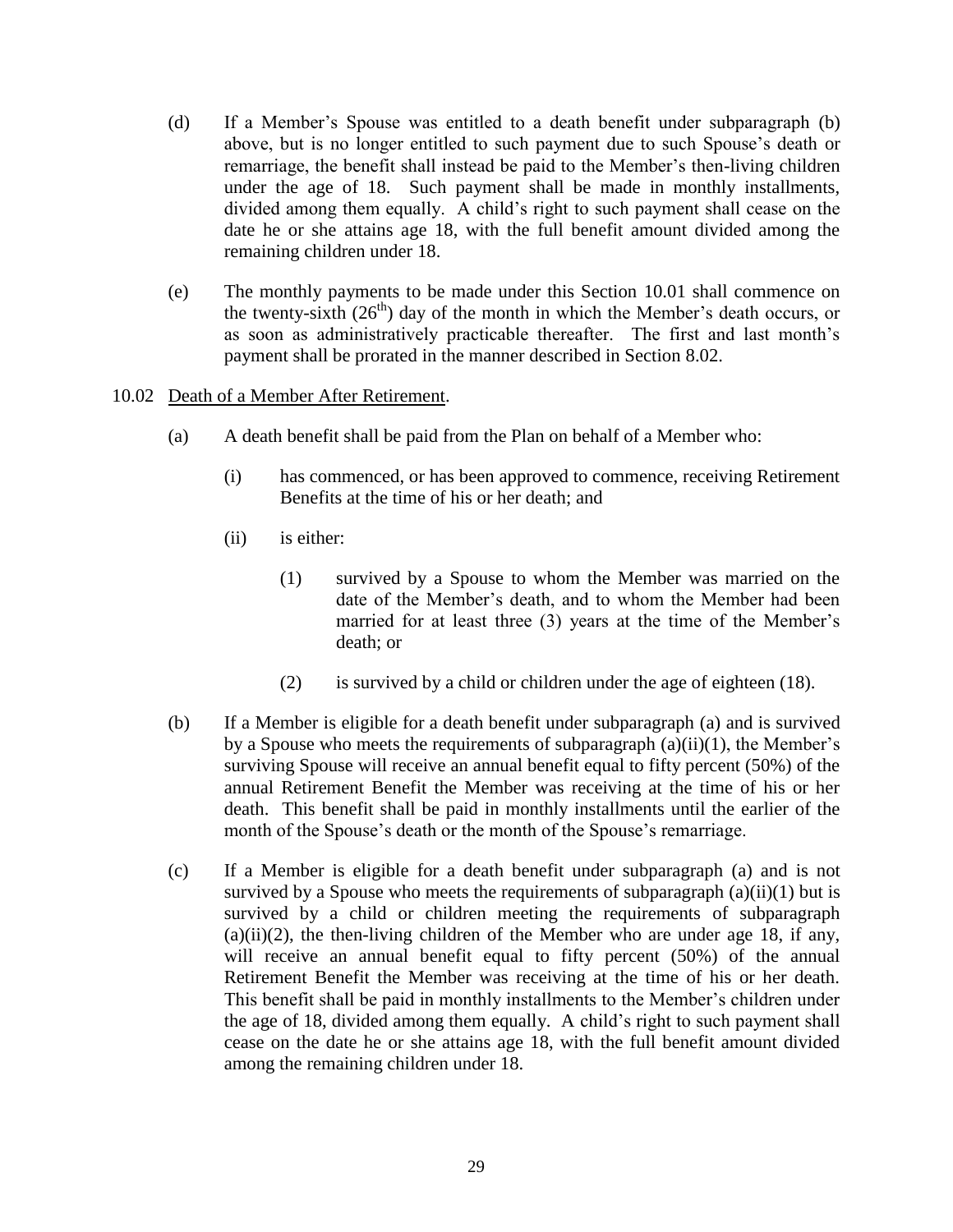- (d) If a Member's Spouse was entitled to a benefit under subparagraph 10.0[2\(b\)](#page-32-4) above, but is no longer entitled to such payment due to such Spouse's death or remarriage, the benefit shall instead be paid to the Member's then-living children under the age of 18. Such payment shall be made in monthly installments, divided among them equally. A child's right to such payment shall cease on the date he or she attains age 18, with the full benefit amount divided among the remaining children under 18.
- (e) The monthly payments to be made under this Section [10.02](#page-32-5) shall commence on the twenty-sixth  $(26<sup>th</sup>)$  day of the month in which the Member's death occurs, or as soon as administratively practicable thereafter. The first and last month's payment shall be prorated in the manner described in Section [8.02.](#page-27-8)

### <span id="page-33-2"></span><span id="page-33-1"></span>10.03 Line of Duty Death Benefit.

- <span id="page-33-0"></span>(a) A line of duty death benefit shall be paid from the Plan if a Member dies or suffers a fatal injury while in the actual performance of duties pertaining to employment by the City. A line of duty death benefit shall not be paid with regard to any Member who has commenced receiving a Disability Retirement Benefit as of the date of his or her death.
- (b) If a Member described in subparagraph [\(a\)](#page-33-1) is survived by a Spouse to whom the Member was married on the date of the Member's death, and to whom the Member had been married for at least three (3) years at the time of the Member's death, the Member's Spouse will receive an annual benefit equal to fifty percent (50%) of such deceased Member's Earnings. This benefit shall be paid in monthly installments until the earlier of: (1) the month of the Spouse's death, or (2) the month of the Spouse's remarriage.
- (c) If the deceased Member leaves no Spouse, or if the Spouse dies or remarries, the Retirement Board shall pay an annual benefit to the then living child or children of the deceased Member who are under age 18. This death benefit shall be paid as an annual benefit equal to fifty percent (50%) of the deceased Member's Earnings. Such payment shall be made in monthly installments, divided equally among the Member's children under 18. A child's right to such payment shall cease on the date he or she attains age 18, with the full benefit amount divided among the remaining children under 18.
- (d) For purposes of this Section [10.03,](#page-33-2) the Member's Earnings shall be determined as of the earlier of: (i) the Member's date of death; or (ii) the date of the Member's injury resulting in the Member's death.
- (e) The monthly payments to be made under this subparagraph to the deceased Member's Spouse, or child(ren) if applicable, shall commence on the twenty-sixth  $(26<sup>th</sup>)$  day of the month in which the Member's death occurs, or as soon as administratively practicable thereafter. The first and last month's payment shall be prorated in the manner described in Section [8.02.](#page-27-8)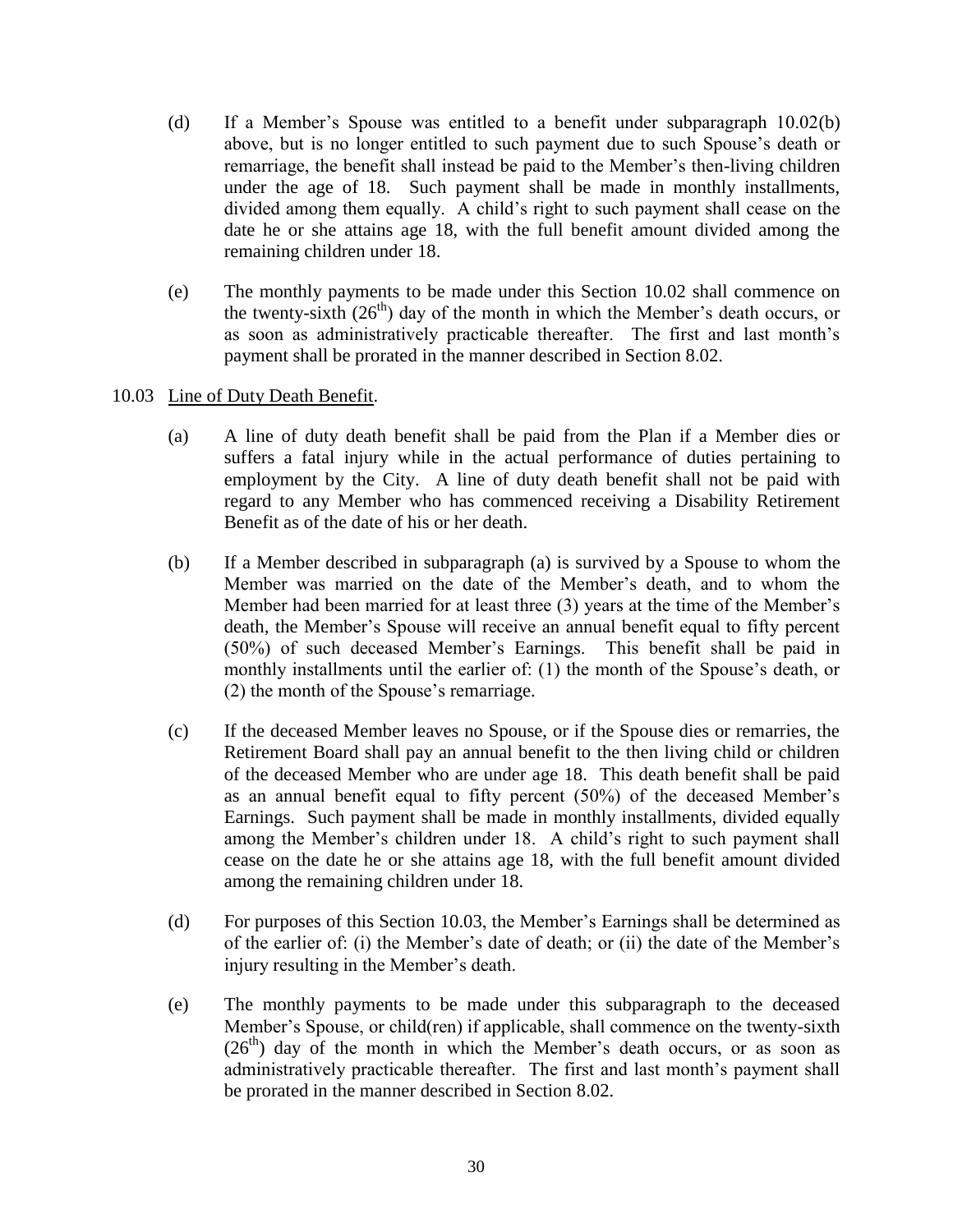(f) Any benefit payable under this Section [10.03](#page-33-2) shall be in lieu of any death benefit the Member's Spouse or child(ren) would have been entitled to under Section [10.01](#page-31-8) or [10.02.](#page-32-5)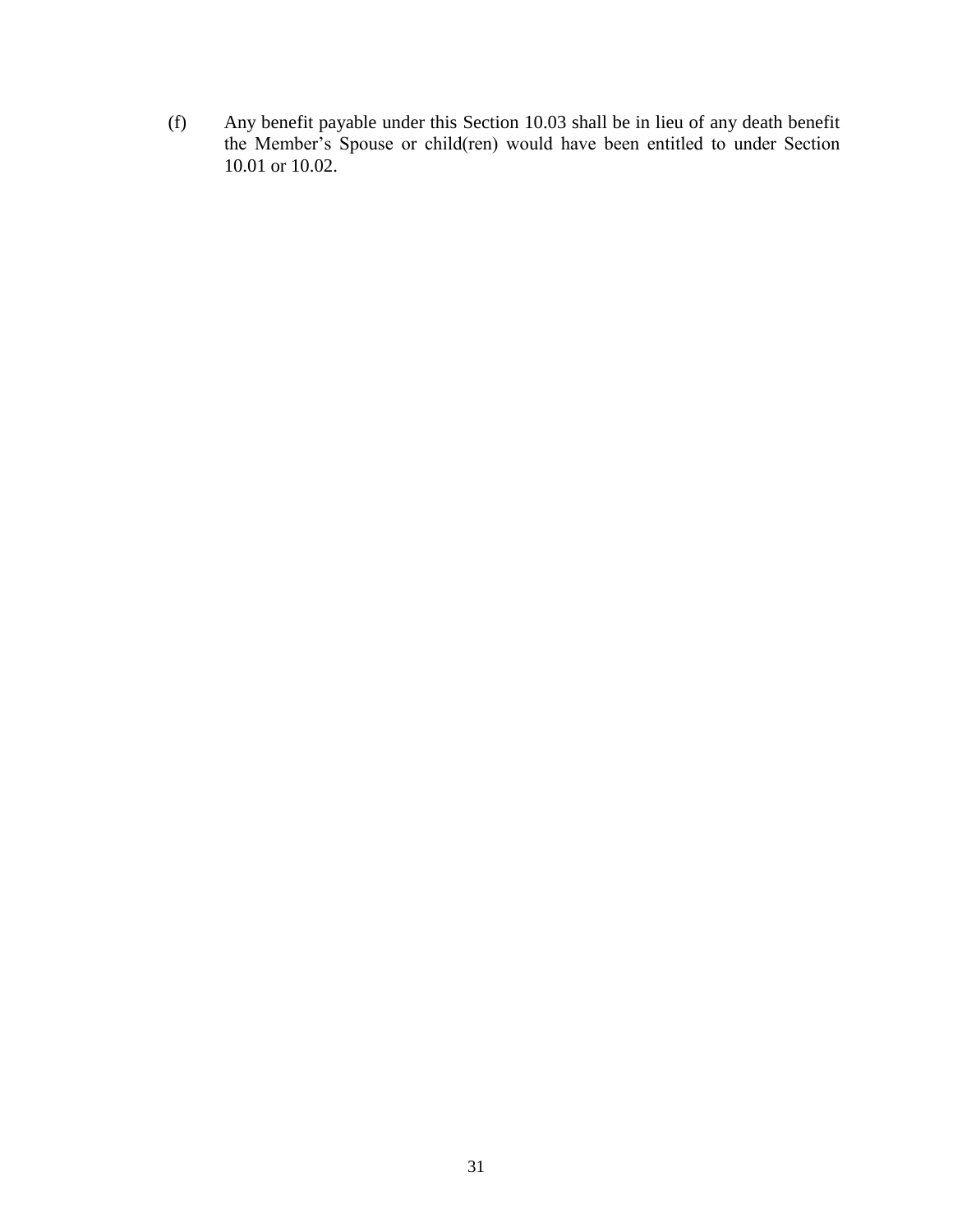## <span id="page-35-0"></span>**ARTICLE XI TRUST**

## 11.01 Trust.

<span id="page-35-1"></span>The Trust is maintained by the Trustee for the Plan under a trust agreement with the City. Benefits under the Plan shall be payable from the assets of the Trust. The Trust shall be funded as described in the Ordinances.

### 11.02 Segregation of Amounts.

<span id="page-35-2"></span>The Plan is funded with a single trust, under which there is separate accounting for the three covered groups of Members—police department employees, fire department employees and general government employees. The assets of each subaccount shall consist of the contributions made by Members within the group and City contributions for such Members, plus earnings thereon, and the liabilities of such subaccount shall be equal to the benefits accrued on behalf of the Members within the group.

Notwithstanding this separate account, the assets of the Trust shall be available to pay all liabilities of the Plan, regardless of the subaccount to which a particular Member belongs.

### 11.03 Expenses of the Plan.

<span id="page-35-3"></span>The expenses of administration of the Plan shall be paid from the Trust, unless the Common Council elects to pay some or all such expenses from the general fund.

### 11.04 No Reversion.

<span id="page-35-4"></span>The Trust shall be for the exclusive benefit of Members, their beneficiaries and persons claiming Plan benefits under or through them. All contributions made to the Trust by the City shall be irrevocable, and such contributions, as well as the assets of the Trust, or any portion of the principal or income thereof, shall never revert to or inure to the benefit of the City except that:

- <span id="page-35-6"></span>(a) the residual amounts specified in [Article XIII](#page-38-4) may be returned to the City; and
- (b) any contributions which are made under a mistake of fact may be returned to the City within one (1) year after the date on which the contributions were made.

The City shall determine, in its sole discretion, whether the contributions described above, other than the residual amounts described in subparagraph [\(a\),](#page-35-6) shall be returned to the City. If any such contributions are to be returned, the City shall direct the Trustee, in writing to return such amounts.

### 11.05 Change of Funding Medium.

<span id="page-35-5"></span>The Common Council shall have the right to change at any time the means through which benefits under the Plan shall be provided. No such change shall constitute a termination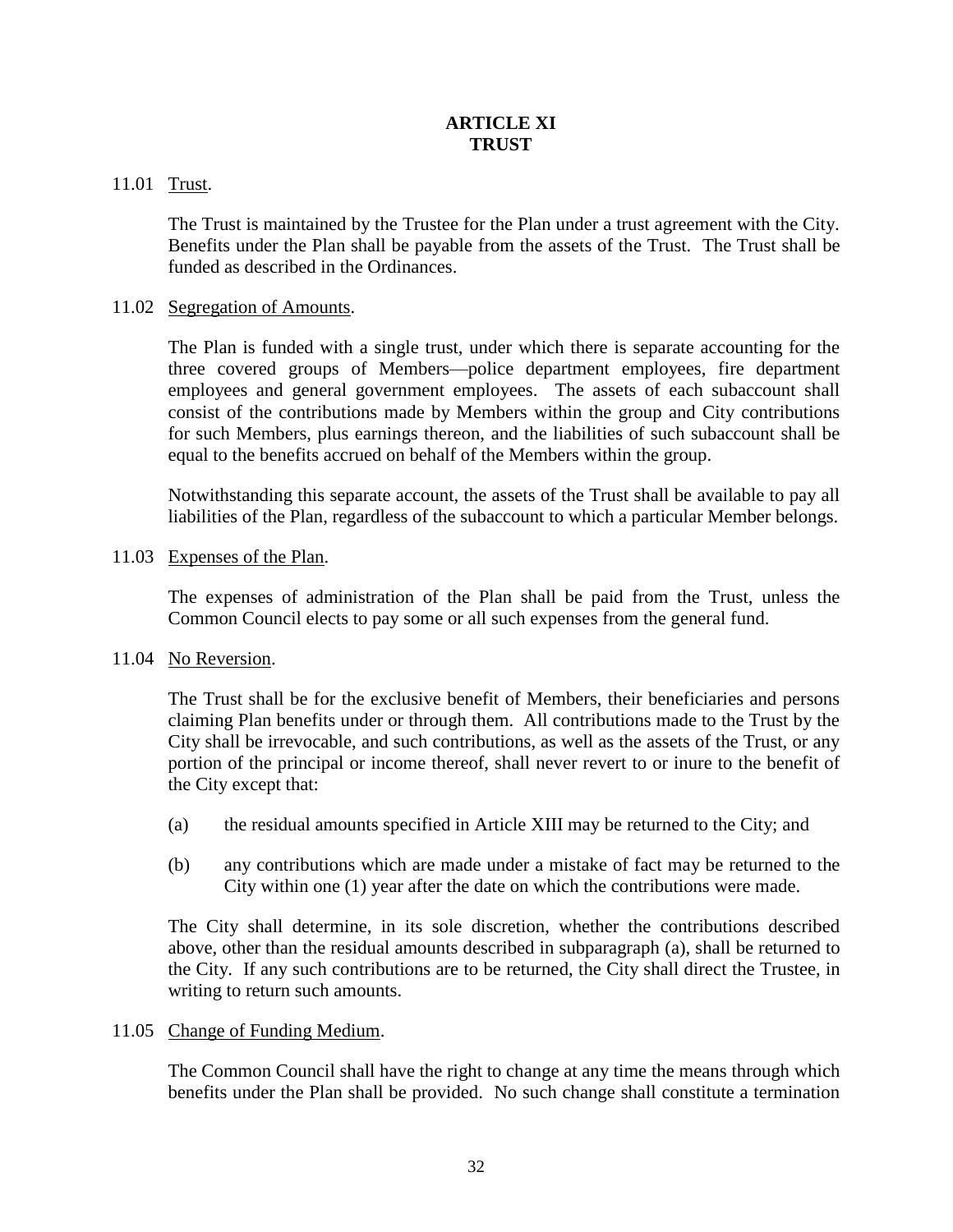of the Plan or result in the diversion to the City of any funds previously contributed in accordance with the Plan.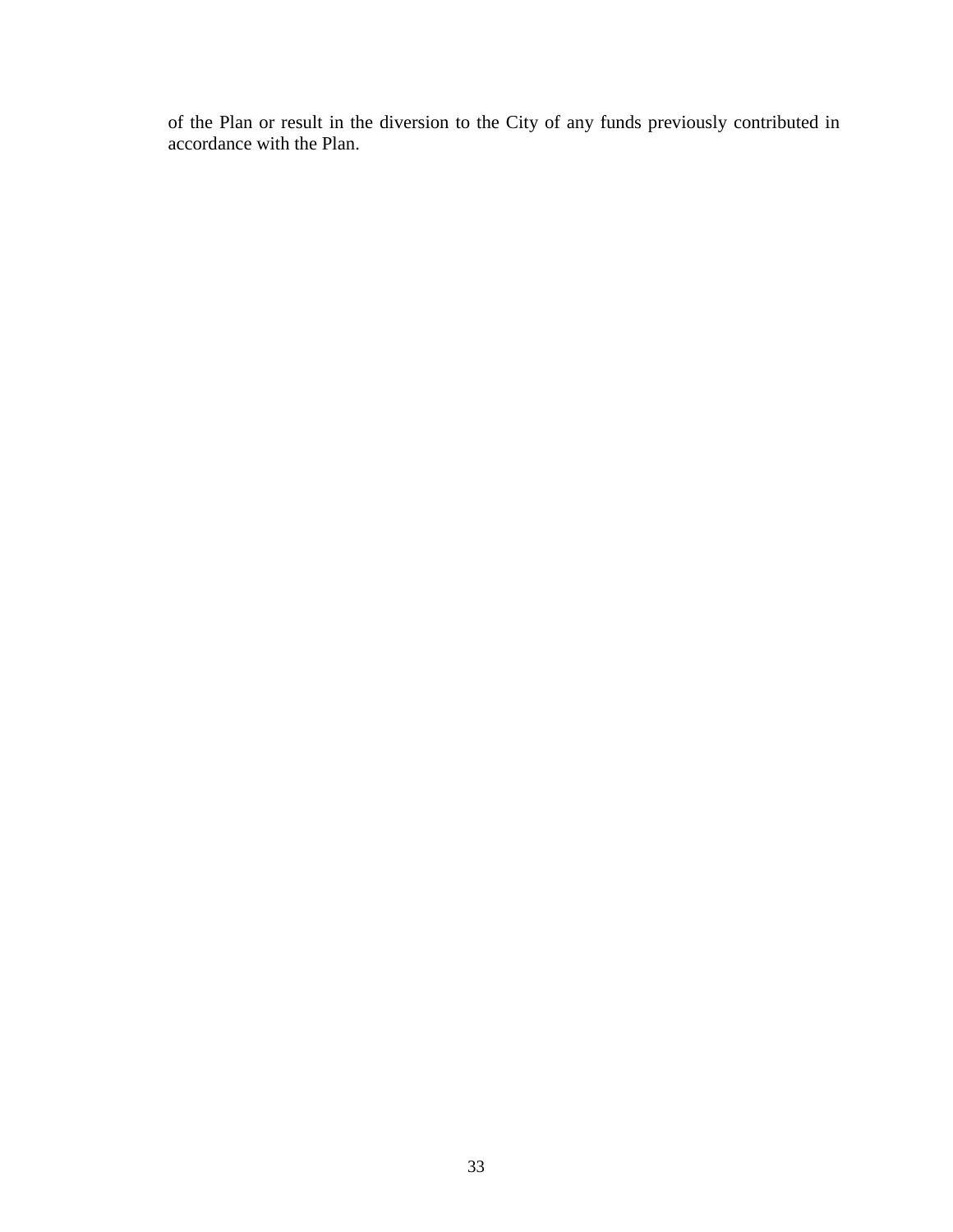## <span id="page-37-0"></span>**ARTICLE XII PLAN ADMINISTRATION**

## <span id="page-37-2"></span>12.01 Administration.

<span id="page-37-1"></span>The Plan shall be administered by the Retirement Board. The Retirement Board shall have the powers set forth in the Ordinances.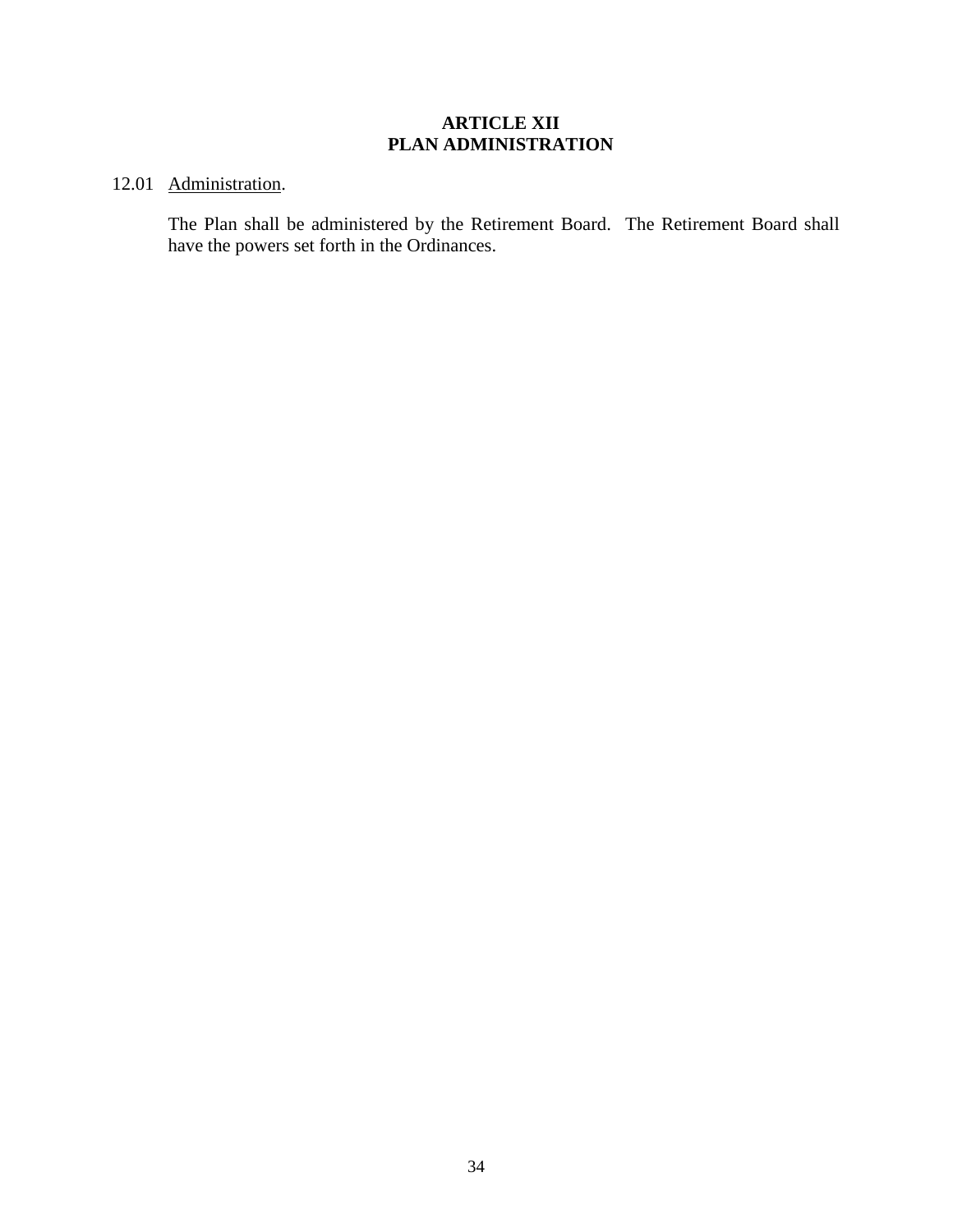### <span id="page-38-1"></span><span id="page-38-0"></span>**ARTICLE XIII AMENDMENT AND TERMINATION**

### <span id="page-38-4"></span>13.01 Amendment of Plan.

The Plan may be amended by the City, by action of the Common Council at any time for any reason. With the exception of the appendices attached hereto, which, if appropriate, must be revised by the Common Council either at the same time or after its approval of any collective bargaining tentative agreement or revision to the Personnel Rules, prior to the adoption of any amendment to the Plan, such amendment shall be provided to the Retirement Board for review. However, no such amendment shall authorize or permit any part of the Trust to be used for or diverted to purposes other than for the exclusive benefit of the Members or their beneficiaries; no such amendment shall cause any reduction in the accrued benefit of any Member, or cause or permit any portion of the Trust to revert to or become the property of the City; and no such amendment which affects the rights, duties or responsibilities of the Trustee may be made without the Trustee's written consent. Any such amendment which affects the rights, duties or responsibilities of the Trustee shall only become effective upon delivery of a written instrument, executed by the City, to the Trustee and the endorsement of the Trustee of his or her written consent thereto, if such consent is required.

### <span id="page-38-3"></span>13.02 Termination.

<span id="page-38-2"></span>It is intended that the Plan will be continued indefinitely, but the City, by action of the Common Council, reserves the right to terminate the Plan on or after such time as there are no Members eligible to accrue additional benefits under the Plan. In the event the Plan is terminated, the rights of each Eligible Employee to benefits accrued as of the date of such termination shall be fully vested and non-forfeitable.

The available Plan assets will be disposed of through the purchase of annuities, for the exclusive benefit of Members and their beneficiaries, in the order of priorities stated at the end of this paragraph. An annuity under which payments will commence immediately will be provided for each person who is receiving benefit payments immediately before the termination of the Plan, and immediately before the termination of the Plan for each Member on his or her Deferred Retirement Date. Deferred annuities, with the first payment due to commence at Normal Retirement Date, will be provided for all other Members.

Class 1. The Accrued Benefit attributable to Member Contributions.

Class 2. Any other retirement benefits, starting at Normal Retirement Date, for Members who retain a vested interest in plan benefits.

Class 3. All other accrued annuity benefits as to which an allocation has not been made pursuant to the above priorities.

Class 4. All other benefits under the Plan.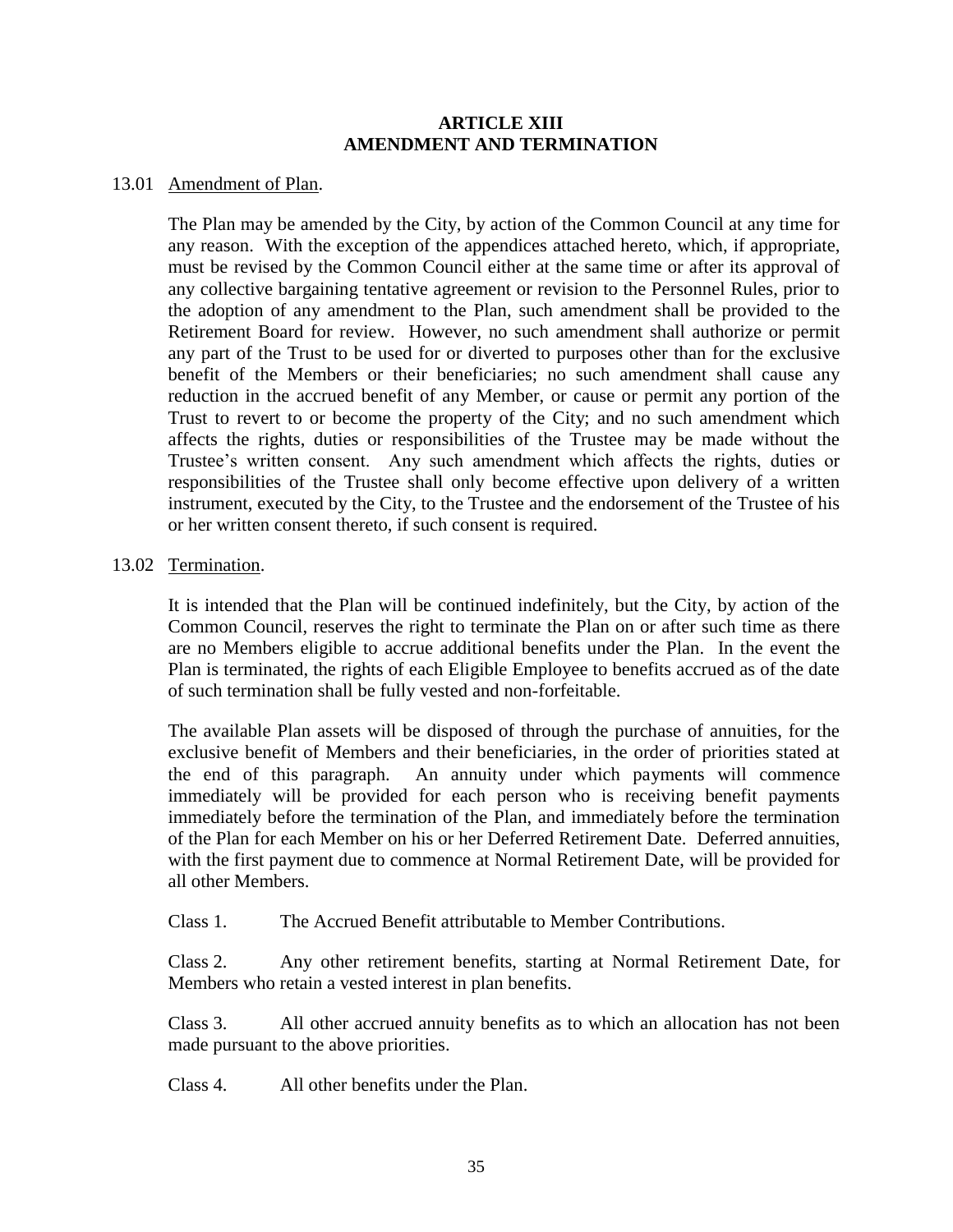Any Plan assets remaining due to an actuarial error after satisfaction of all liabilities of the Plan to Members, beneficiaries, and other parties will be distributed to the City provided the City obtains the consent of the Internal Revenue Service.

The necessary assets determined on the basis of the present value of benefits accrued as of the termination date will be fully allocated under Class 1 before any assets are allocated under Class 2; and then fully allocated under Class 2 before any allocation is made to Class 3; and, so on, allocated to the Class with the lower number before allocation to the higher number Class.

As to any assets available for allocation to Class 3 however, if such assets are not sufficient to satisfy in full the benefits accrued under Class 3 determined on the basis of the Plan provisions in effect as of the termination date, then the benefits under Class 3 to which allocation will be made will be determined instead on the basis of Plan provisions in effect at the later of (a) the beginning of the five (5) year period ending on the plan termination date, or (b) the effective date of the most recent plan amendment during such five (5) year period under which benefits would be fully satisfied by assets available for allocation to Class 3. Any assets remaining for allocation to Class 3 after such determination shall then be applied on a pro-rata basis to benefits for which no allocation has been made, determined from the plan on the date of termination.

### 13.03 Residual Assets.

<span id="page-39-0"></span>Subject to the provisions of any applicable collective bargaining agreement, any residual assets of the Plan shall be distributable to the City if:

- (a) all Plan liabilities to Members and their beneficiaries have been satisfied; and
- (b) the distribution does not contravene any provision of applicable law.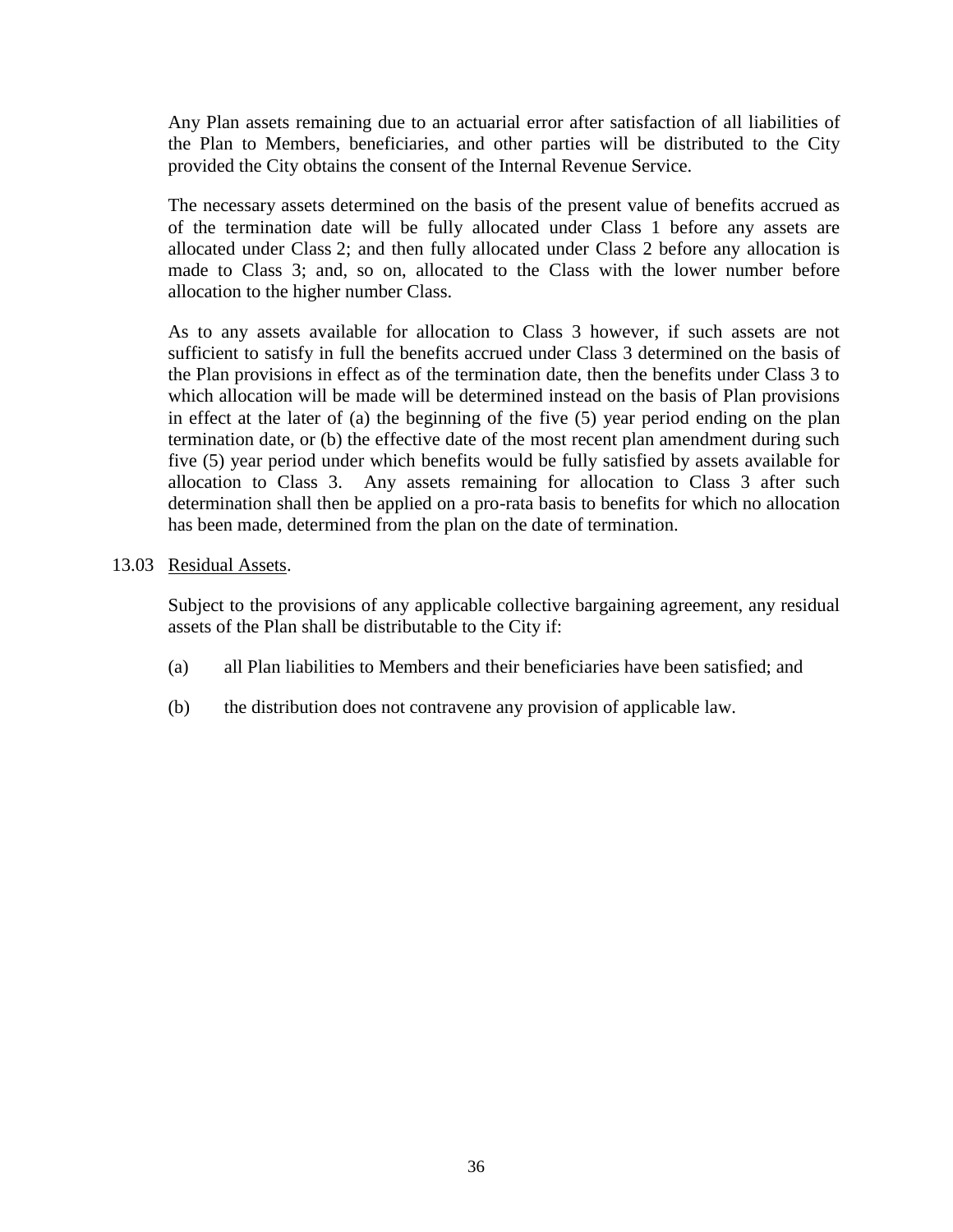## <span id="page-40-1"></span><span id="page-40-0"></span>**ARTICLE XIV MISCELLANEOUS**

### 14.01 Rights of Employees and Members.

This Plan shall not be construed as creating any contract of employment between the City and any employee, and the City shall have the right in all respects to deal with its employees, their hiring, discharge, compensation and conditions of employment as though this Plan did not exist. Nothing in the Plan or Trust Agreement shall be construed as giving any Member or any other person, firm, or corporation, any legal or equitable right as against the City, their officials or employees, or as against the Trustee, except such rights as are specifically provided for in the Plan or Trust Agreement or hereafter created in accordance with the terms and provisions of the Plan.

## 14.02 Non-Assignability of Benefits.

<span id="page-40-2"></span>No benefits under the Plan shall be subject in any manner to anticipation, alienation, sale, transfer, assignment, pledge, encumbrance, charge, or garnishment. Any attempt so to anticipate, alienate, sell, transfer, assign, pledge, encumber, charge or garnish the same shall otherwise be void; nor shall any such benefit be in any manner liable for or subject to the debts, contracts, liabilities, engagements or torts of the person entitled to such benefit, except as specifically provided in this Plan. Notwithstanding the foregoing, nothing in this Section shall prohibit the Plan from following the processing of an order or requirement under Section  $401(a)(13)(C)$  of the Code. Effective July 3, 2017, the Plan shall no longer recognize a domestic relations order received by the City after such date for any member or beneficiary regardless of when the member ceased to be employed by the City.

If any Member or any other beneficiary under the Plan becomes bankrupt or attempts to anticipate, alienate, sell, transfer, assign, pledge, encumber or charge any benefit under the Plan, except as specifically provided herein, or if any garnishment is attempted, then such benefit shall, in the discretion of the Retirement Board, cease and terminate, and in that event the Retirement Board may accumulate or withhold income or apply the same for the support of such Member or beneficiary, or his or her family or any of them, in such manner and in such proportion as the Retirement Board may think proper.

## 14.03 Facility of Payment.

<span id="page-40-3"></span>If, in the judgment of the Retirement Board, any person entitled to payment from the Plan is legally, physically or mentally incapable of personally receiving and receipting for any payment due him or her, such payment or any part thereof, may be made to any person or institution who, in the opinion of said Retirement Board, is then maintaining or has custody of such person, until a claim is made by the duly appointed guardian or other legal representative of such person. Such payments shall, to the extent thereof, discharge all liability of the Retirement Board, the City and the Trust.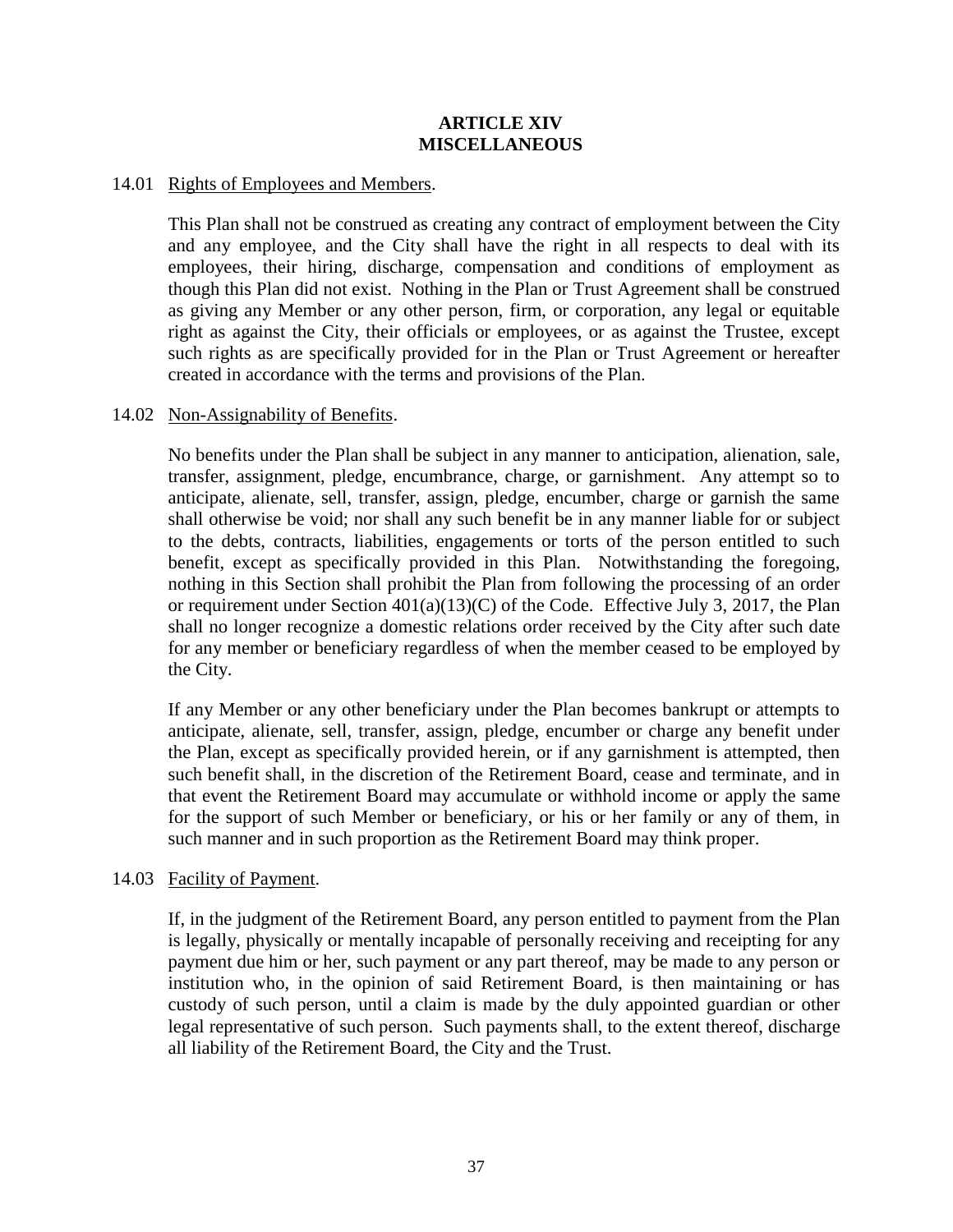#### 14.04 Claims for Benefits; Legal Action.

<span id="page-41-0"></span>The Retirement Board shall set forth a reasonable and equitable process for the consideration of claims for benefits.

If a Member, including his or her Spouse, child(ren) or Beneficiary, has a claim for benefits the individual will be required to bring such claim before the Retirement Board to exhaust his or her administrative remedies prior to filing such claim in a court of law. Any such claim must be filed in a court no later than six (6) years following the date on which the individual commenced receiving benefits from the Plan, or, if earlier, the date the individual purportedly should have commenced receiving benefits. Such six (6) year period shall be measured without regard for any period of time during which a claim for such benefits is pending before the Retirement Board. Persons legally incapable of bringing an action when the right accrues may sue at any time within the three (3) years next after becoming legally capable of instituting suit.

The limitation period set forth above is intended to apply without regard for any state or federal statute of limitations that might otherwise apply to an individual's claim for benefits from the Plan if the Plan were silent on the limitations of claims. Any claim filed after the limitation period set forth above has lapsed shall be time-barred.

### 14.05 Governing Law.

<span id="page-41-1"></span>This Plan shall be construed according to the laws of the State of Connecticut, except to the extent any such laws are superseded by any applicable Federal law, in which case such Federal law shall apply.

### 14.06 Benefit Offsets for Overpayments.

<span id="page-41-2"></span>If a Member or beneficiary receives benefits hereunder for any period in excess of the amount of benefits to which he or she was entitled under the terms of the Plan as in effect for such period, such overpayment, plus earnings, may be: (a) offset against current or future benefit payments, as applicable, until such time as the overpayment is entirely recouped by the Plan; or (b) recouped through repayment of the overpaid amount, plus applicable earnings, to the Trust.

#### 14.07 Location of Participant or Beneficiary.

<span id="page-41-3"></span>In the event that any benefit shall become payable hereunder to any person and if, after written notice from the Trustee mailed to such person's last known address as certified to the Trustee by the Retirement Board, such person shall not present himself or herself to the Trustee within two (2) years after the mailing of such notice, the Trustee shall notify the Retirement Board thereof. The Retirement Board shall thereupon attempt to locate such person or, failing in such effort, to locate such person's designated Beneficiary, if applicable. If the Retirement Board fails to locate such person or his or her Beneficiary, it shall attempt to locate such person's Spouse and/or blood relatives and to allocate the benefit among such persons in such manner as the Retirement Board in its absolute discretion deems equitable. If such person, Beneficiary, Spouse or blood relatives cannot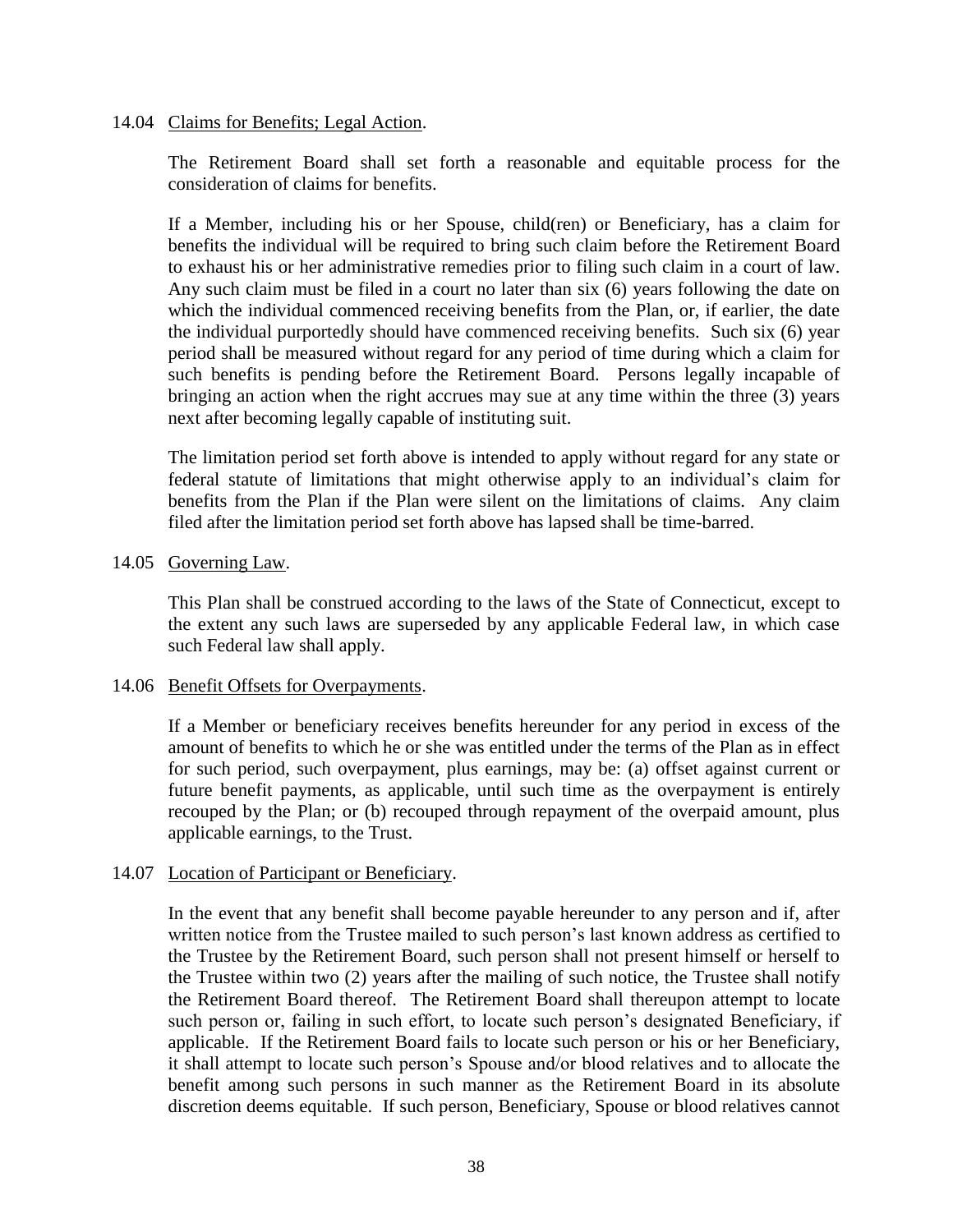be located, the Retirement Board shall treat the benefit as a forfeited amount to be used to pay Plan administrative expenses or reduce future City contributions; provided, however, that in the event that such person is subsequently located such benefit shall be restored and paid to him or her. The Retirement Board's obligation to locate individuals under this Section shall be satisfied if the Retirement Board employs reasonable efforts to that end.

### 14.08 Pronouns and Headings.

<span id="page-42-0"></span>Wherever any words are used herein in the masculine gender they shall be construed as though they were also used in the feminine or neuter gender in all cases where they would so apply, and wherever any words are used herein in the singular form they shall be construed as though they were also used in the plural form in all cases where they would so apply, and vice versa.

The titles of the various articles and sections of the Plan are inserted herein solely for convenience of reference, do not constitute a part of the Plan and shall be disregarded in construing, interpreting or applying any or all of the provisions hereof.

### 14.09 Shall.

When used in this Plan, the word "shall" connotes a mandatory obligation, and is not directory in nature.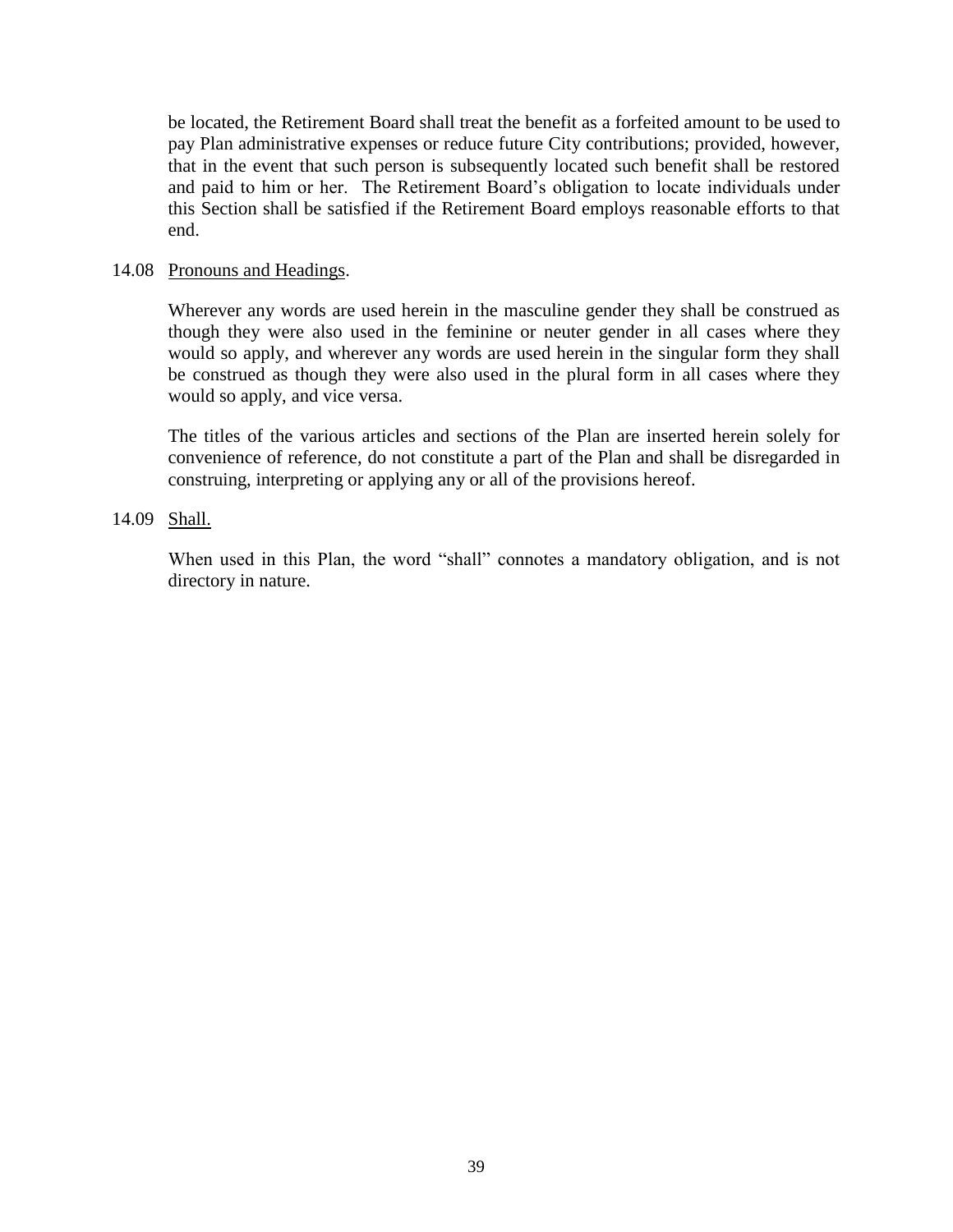This amended and restated Plan has been adopted on this 3rd day of July, 2017 by the Common Council of the City of Middletown.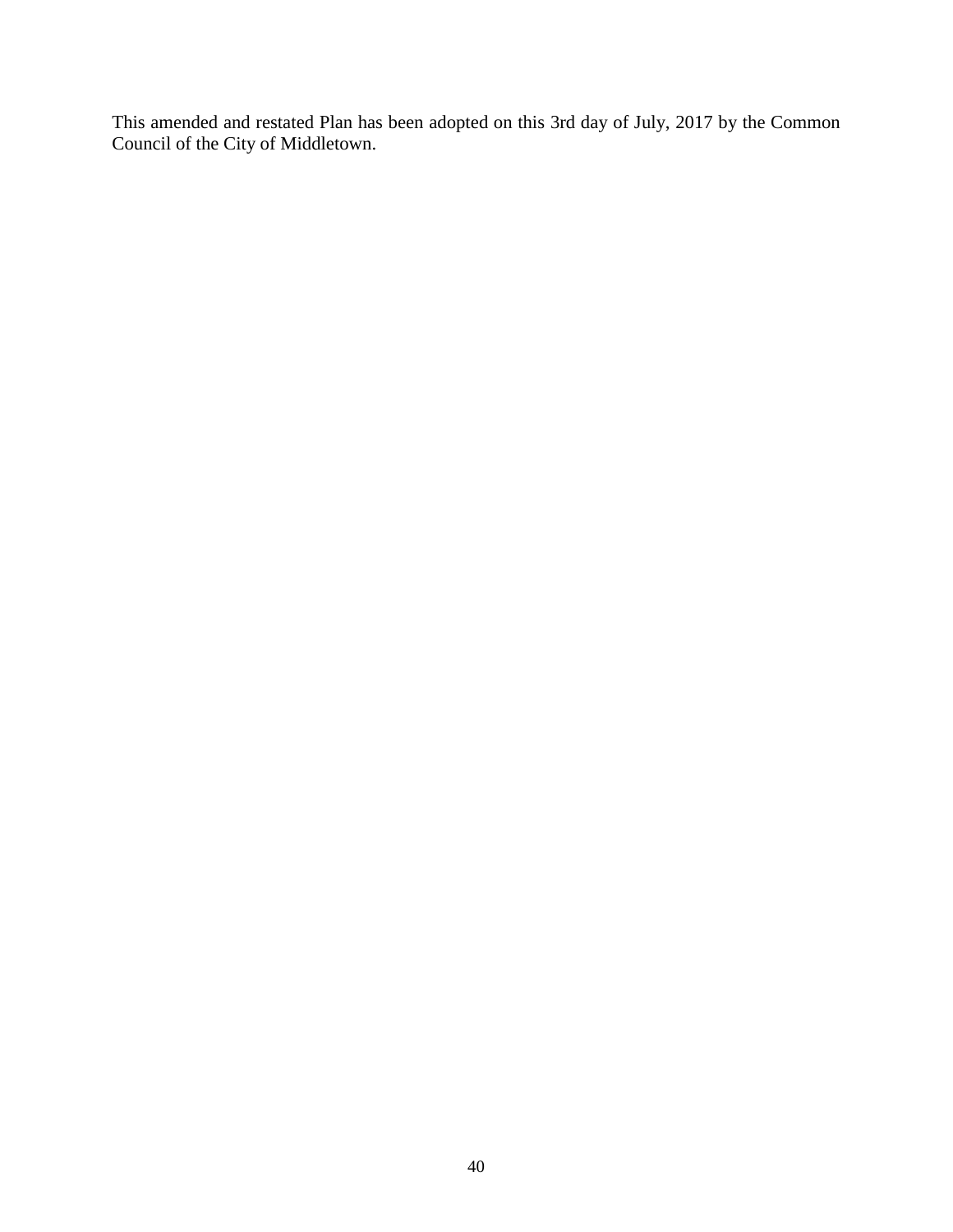## **APPENDIX A DEFINED, EXECUTIVE NON-BARGAINING POSITIONS AND DEFINED, NON-BARGAINING POSITIONS**

<span id="page-44-0"></span>This [Appendix A](#page-44-0) lists the provisions applicable to Eligible Employees of the City who are defined, executive non-bargaining employees and defined, non-bargaining employees as determined under the Personnel Rules. In the event that the provisions of this [Appendix A](#page-44-0) are inconsistent with the terms contained in the remainder of the Plan, the provisions contained in this [Appendix A](#page-44-0) shall take precedence. In the event the provisions of this [Appendix A](#page-44-0) are inconsistent with the terms of the Personnel Rules, the Personnel Rules shall control.

For purposes of this [Appendix A,](#page-44-0) "Member" means (a) an Eligible Employee of the City who (b) is in a defined position under the Personnel Rules or via resolution; (c) is not represented by a collective bargaining unit; and (d) has met the eligibility requirements of [Article II.](#page-10-4) However, certain non-bargaining employees who are covered by Appendix D shall not be eligible for the benefits provided in this Appendix A.

### 1. Definitions.

The following defined terms shall apply to Members covered by this [Appendix A:](#page-44-0)

"Normal Retirement Date" shall mean the date elected by the Member and approved by the Board that occurs after:

- (a) the date on which a Member has completed at least ten (10) Years of Service and has attained age sixty-five (65) or older; or
- (b) the date on which the Member completes twenty (20) Years of Service, regardless of his or her age.
- 2. Member Contributions.

A Member subject to this [Appendix A](#page-44-0) shall be required to make a Member Contribution each pay period equal to six percent (6%) of such Member's Earnings for that pay period. Notwithstanding the foregoing, no Member Contributions shall be required with regard to a Member who: (a) was hired before May 7, 2012; and (b) has completed sufficient Years of Service such that his or her Normal Retirement Benefit as described in Section [3](#page-45-0) below would be subject to the maximum percentage if the Member were to retire immediately.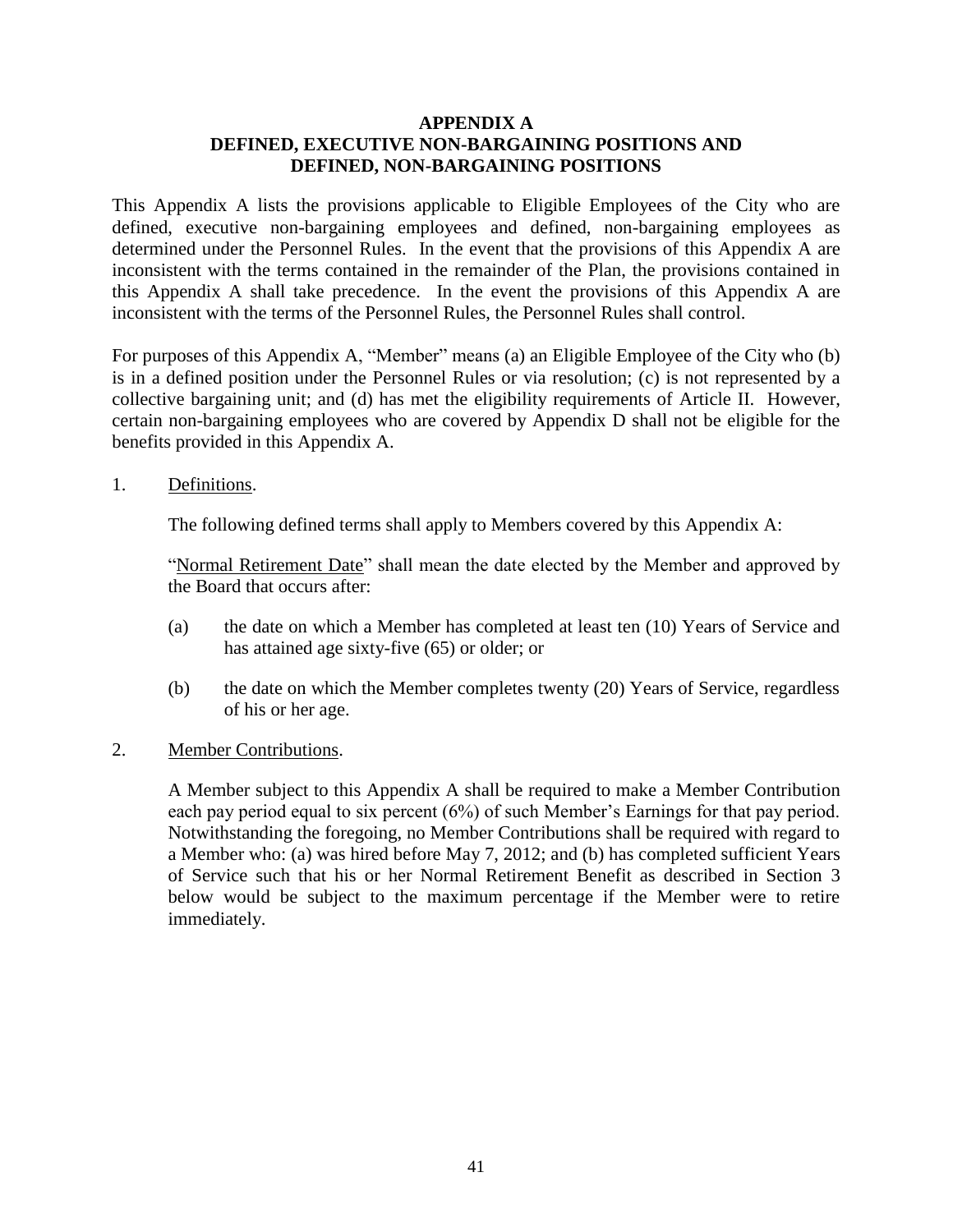### <span id="page-45-0"></span>3. Normal Retirement Benefit.

A Member's Normal Retirement Benefit shall be equal to two and one-half percent (2.5%) of the Member's Final Average Earnings multiplied by his or her Years of Service. The maximum Normal Retirement Benefit a Member may receive under this enhanced formula is eighty percent (80%) of his or her Final Average Earnings.

### 4. Death Benefits.

For purposes of [Article X,](#page-31-2) the provision that death benefits shall only be provided to a Member's child or children until age eighteen (18) shall be applied to permit such payments until a Member's child or children attain age twenty-three (23).

### 5. Special Member Contributions.

A Member may purchase additional Years of Service for service performed: (i) as a member of the U.S. military; or (ii) for the City in temporary emergency employment positions. For each Year of Service purchased, the Member must make a Special Member Contribution in an amount equal to one hundred percent (100%) of the cost as determined by the Plan's actuary.

The Plan Administrator shall determine in its sole discretion whether a Participant is eligible to purchase additional Years of Service.

6. Forfeiture.

A Member's benefit may be subject to forfeiture in accordance with the Personnel Rules.

### <span id="page-45-1"></span>7. Disability – Public Safety.

For purposes of determining whether a Member subject to [Appendix A](#page-44-0) who is currently serving as the Chief of Police, Deputy Chief of Police, Fire Chief, and Deputy Fire Chief, has become Total and Permanently Disabled while performing essential duties pertaining to his or her employment with the City for purposes of [Article V,](#page-17-7) "Totally and Permanently Disabled" shall mean unable to perform the material and substantial duties of the Member's individual's occupation, or any occupation, within the City's Classified System, for which the Member is deemed reasonably qualified by education, training, or experience.

The Disability Retirement payable to a Member who is Totally and Permanently Disabled under this Section [7](#page-45-1) shall not be equal to less than sixty-six and two thirds percent (66- 2/3%) of such Member's annual rate of Earnings on the date he or she became Totally and Permanently Disabled as described in this Section [7.](#page-45-1) The maximum pension payable to a Member under this Section [7](#page-45-1) shall not exceed seventy percent (70%) of the Member's average annual pay received during the four (4) consecutive highest years of service with the City. Such Member's Disability Retirement Benefit payable under this Section [7](#page-45-1) shall be reduced by the amount of wages earned from subsequent new employment.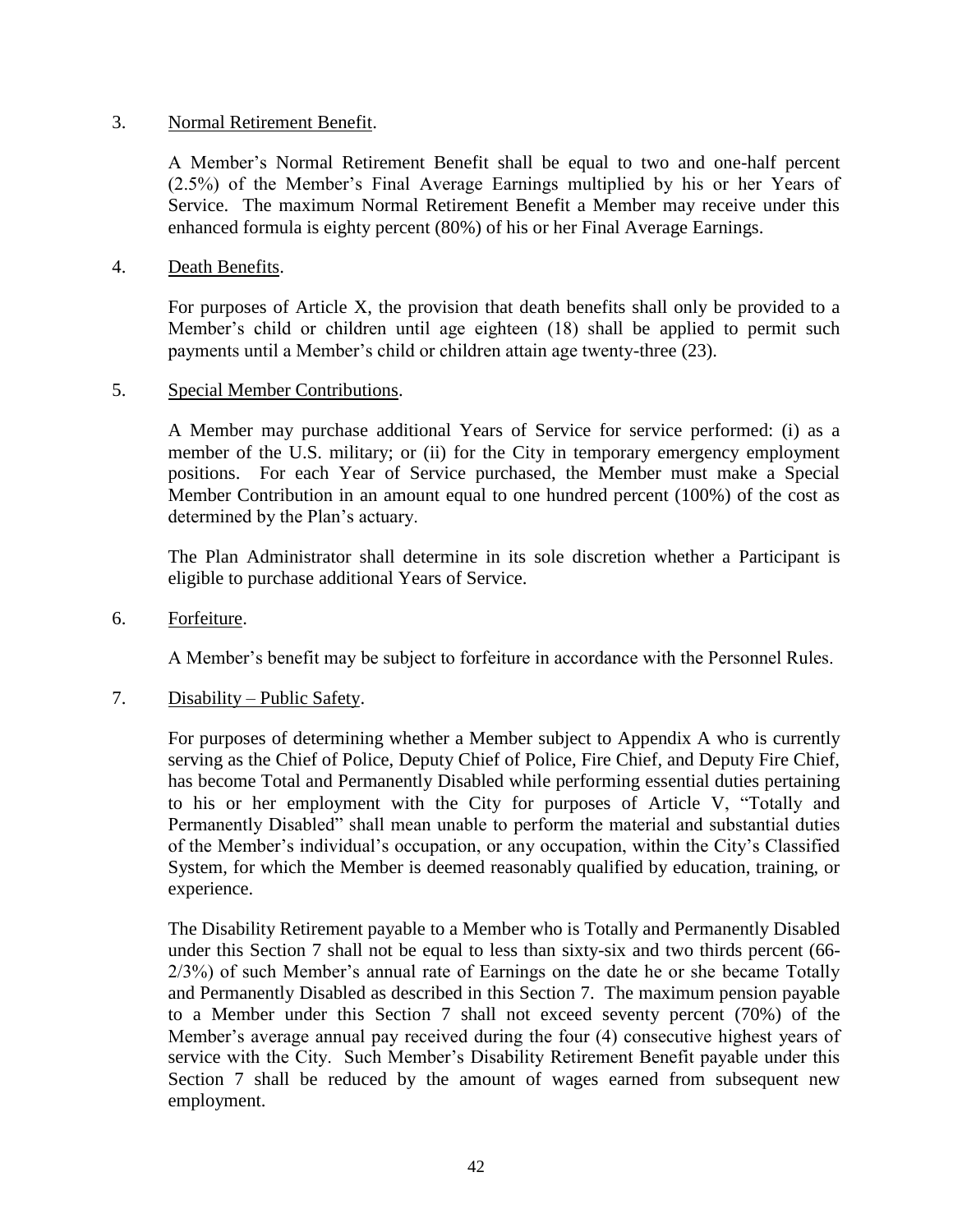### **APPENDIX B POLICE EMPLOYEES COVERED UNDER AFSCME, LOCAL 1361**

<span id="page-46-0"></span>This [Appendix B](#page-46-0) lists the provisions applicable to Eligible Employees of the City who are employed as police officers by the City's Police Department and are covered by the Police CBA. In the event that the provisions of this [Appendix B](#page-46-0) are inconsistent with the terms contained in the remainder of the Plan, the provisions contained in this [Appendix B](#page-46-0) shall take precedence. In the event the provisions of this [Appendix B](#page-46-0) are inconsistent with the terms of version of the Police CBA currently in effect, the Police CBA shall control to the extent it is intended to supersede or supplement the Plan provisions set forth in the Ordinances and/or this Plan document.

For purposes of this [Appendix B,](#page-46-0) "Member" means (a) an Eligible Employee of the City who (b) is covered by the Police CBA; and (c) has met the eligibility requirements of [Article II.](#page-10-4)

### 1. Definitions

The following defined terms shall apply to Members covered by this [Appendix B:](#page-46-0)

"Earnings" shall mean straight-time wages, longevity pay, and holiday payments. Overtime shall be excluded, except that Earnings shall include four percent (4%) of redlined (replacement) overtime pay for: (i) Police Employees hired on or after June 14, 2012; and (ii) Police Employees who elected or are deemed to have elected certain insurance concessions as provided for in the Police CBA.

"Final Average Earnings" shall have the same meaning as set forth in Section [1.19,](#page-7-11) except that Final Average Earnings will be determined without regard to any period during which the Member was out of work due to a workers compensation injury.

"Normal Retirement Date" shall mean the date elected by the Member and approved by the Board that occurs after the earlier of:

- (a) the date on which a Member has completed at least ten (10) Years of Service and has attained age sixty-five (65) or older; or
- (b) the date on which the Member completes twenty (20) Years of Service, regardless of his or her age.

"Totally and Permanently Disabled" shall have the same meaning as set forth in Section [1.33,](#page-8-12) except that the phrase "performing or engaging in any occupation or employment for remuneration or profit" shall be replaced with "performing or engaging in any employment as a police officer."

"Substantially gainful occupation" shall be replaced with "employed as a police officer or in a job with comparable physical requirements."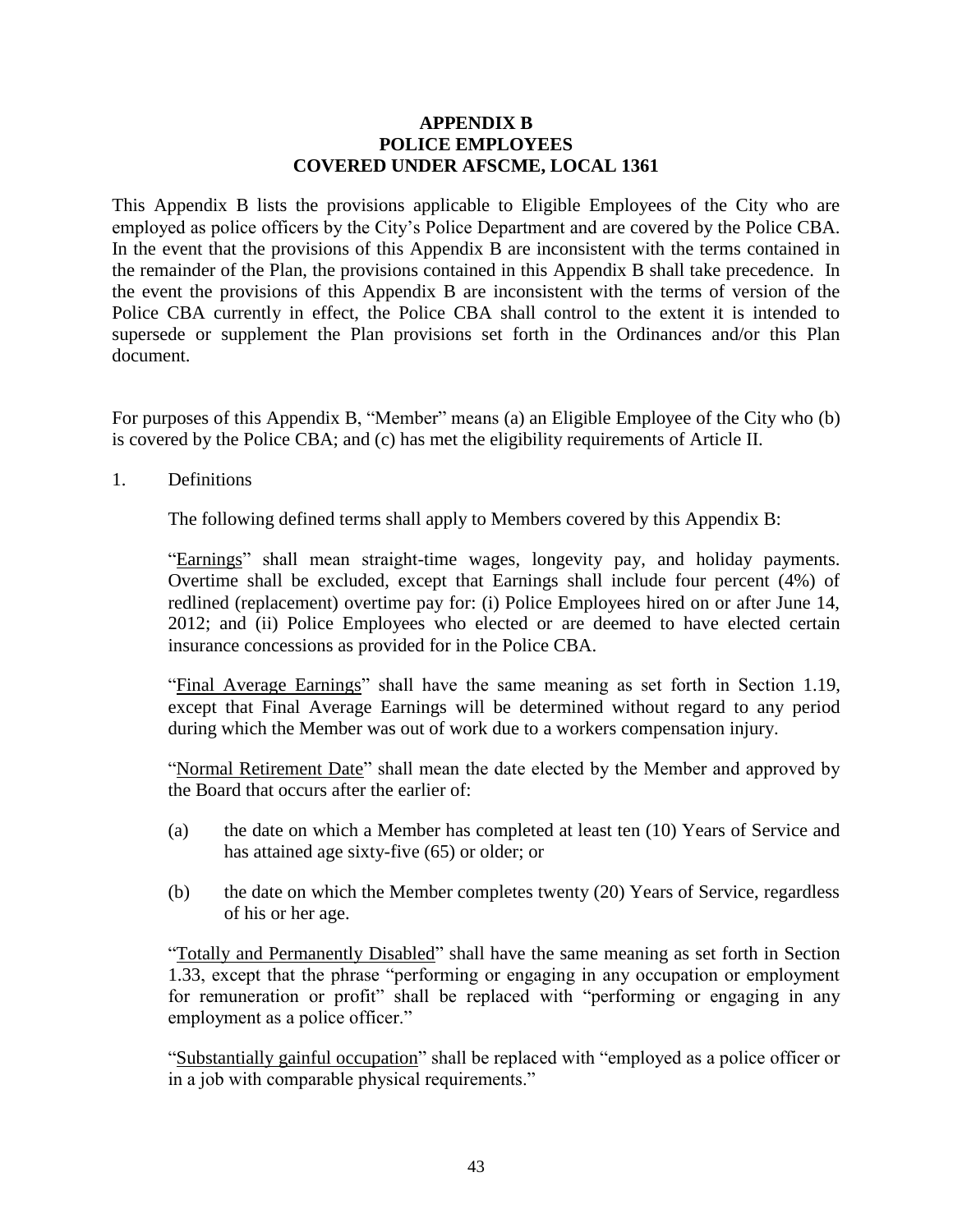### 2. Member Contributions

A Member subject to this [Appendix B](#page-46-0) shall be required to make a Member Contribution each pay period in an amount equal to six and one-half percent (6.5%) of such Member's Earnings for that pay period. Such Member Contributions shall not be "picked-up" but shall be made on an after-tax basis.

### 3. Disability Retirement Determination

- (a) No Member shall be entitled to receive a Disability Retirement Benefit unless and until the Member has first applied for workers compensation and either had the claim accepted by the City, or been awarded compensation by the Workers Compensation Commission, with all administrative and legal appeals exhausted or waived, or reached full and final settlement with the City on the amount of workers compensation to be paid. If the injury forming the basis of the disability claim is not recognized under Connecticut's workers compensation statute, it will not be payable.
- (b) In order to be eligible for a Disability Retirement Benefit, the Member must have at least two impartial medical examinations from medical doctors, one of whom may be the Member's treating physician, provided that the physician is in the City's network of approved workers compensation physicians. The medical doctors must conclude to a reasonable degree of medical certainty that the Member is totally and permanently disabled as a police officer.
- (c) If the first medical examination indicates that the member is disabled, a second medical examination will be required by the City, with the doctor to be selected by the City. If the first and second medical examinations disagree as to whether the member is totally and permanently disabled as a police officer, a third, and final, impartial medical examination, will be selected by the Workers Compensation Commissioner. If the Workers Compensation Commissioner does not select a third impartial medical doctor for the examination, then the City will commission one from a list of approved specialists, approved by the Workers Compensation Commission. The determination of disability will be based on the job description for a police officer as utilized for state certification purposes (POSTC) at the time of the disability.
- (d) Any impartial medical examination must conclude to a reasonable degree of medical certainty that the Member either is or is not totally and permanently disabled as a police officer. Should an examining doctor fail to so conclude, the City will make a one-time request that the doctor clarify the opinion to provide a firm conclusion in the affirmative or the negative. If no firm conclusion is provided, the report will not be considered to be and will not count as an impartial medical examination.
- (e) Upon receipt of the results of the impartial medical examinations described above, the Retirement Board shall consider the Member's application for a Disability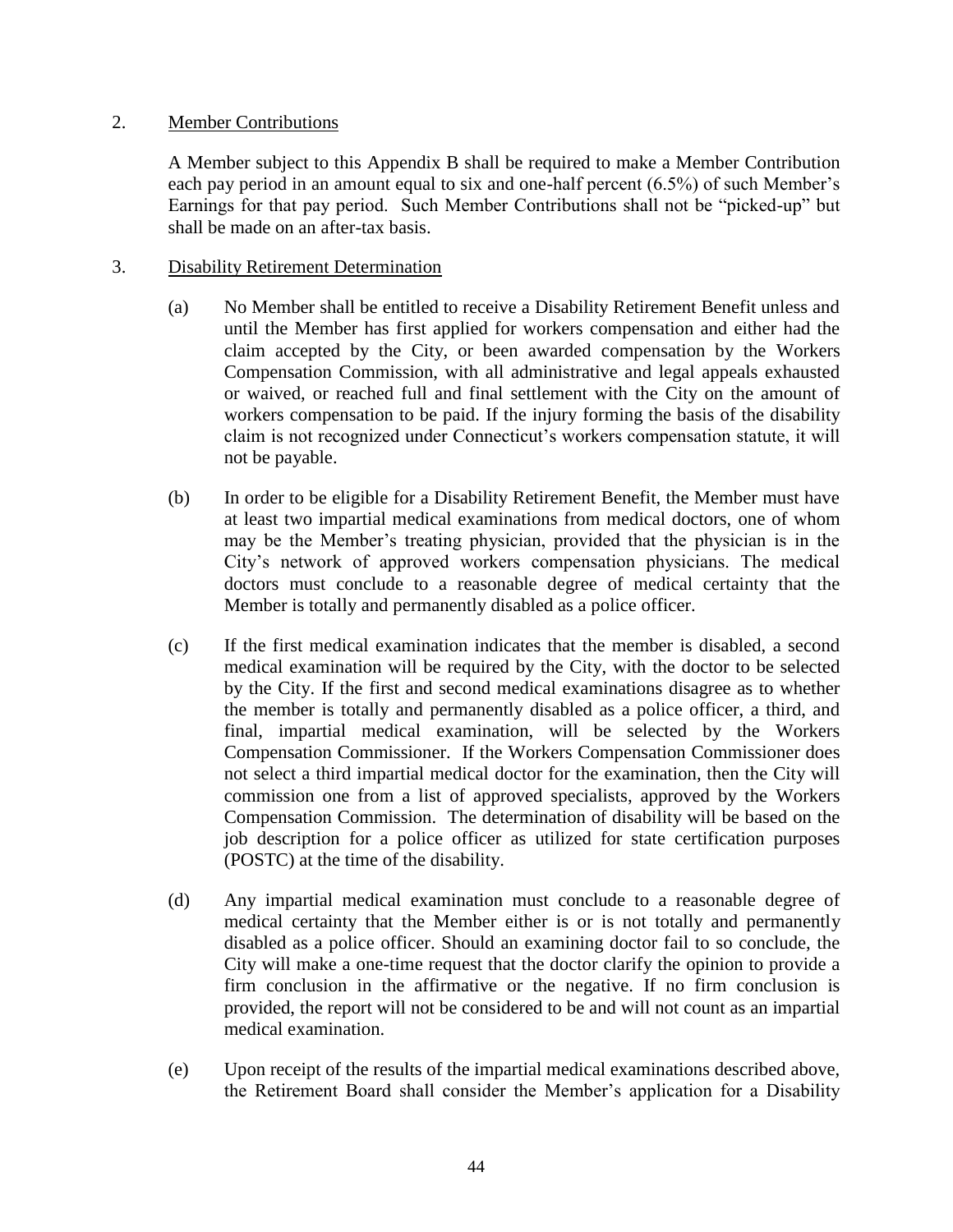Retirement Benefit at its next regularly scheduled meeting, or, if the results are received without sufficient notice for the application to be heard at such meeting, the application shall be heard at or before the second regularly scheduled Retirement Board meeting.

- (f) In determining whether a Member is entitled to a Disability Retirement Benefit, the Retirement Board shall consider: (i) the results of the impartial medical examinations; (ii) any evidence presented by the Member; and (iii) any evidence presented by the City. Such application shall be considered in executive session as a matter involving an individual employee unless the Member requests that said meeting be held as an open meeting.
- (g) Article 25, Section 1(j) of the Police CBA, or a similar provision of any subsequent Police CBA, is hereby incorporated by reference.
- (h) A Member's application for a Disability Retirement Benefit shall be granted if the Retirement Board is presented with sufficient proof demonstrating that the Member is Totally and Permanently Disabled, including, but not limited to, the impartial medical examinations ordered by the Retirement Board. The determination of the Retirement Board shall be conclusive and binding upon all persons.
- 4. Disability Retirement Benefit.
	- (a) A Member covered by this [Appendix B](#page-46-0) shall only be eligible to receive a Disability Retirement Benefit if such Member became Totally and Permanently Disabled during the performance of job-related police duties pertaining to employment with the City, and arose out of and in the course of employment with the City.
	- (b) Notwithstanding the provisions of Section [5.04\(c\),](#page-18-3) the annual rate of pay received by Members who are Totally and Permanently Disabled as a police officer will be sixty-six and two-thirds percent (66 2/3%) of the annual rate of base pay at the time of retirement, as measured by the date on which the Retirement Board approves the Disability Retirement Benefit, or seventy percent (70%) of the average annual pay received during the four (4) consecutive highest years of service, whichever is lower. If the Member's Normal Requirement Benefit is greater than the amount provided in this Section then the Member may elect to receive the Normal Retirement Benefit upon attaining his or her Normal Retirement Date.
	- (c) In no event will the maximum Disability Retirement Benefit payable to a Member covered by this [Appendix B](#page-46-0) exceed seventy percent (70%) of the Member's Final Average Earnings. For this purpose, the Member's Final Average Earnings shall mean the average of the Member's annual Earnings during the four (4) consecutive Plan Years in which the Member had the highest Earnings. This maximum shall be increased to eighty percent (80%) for a Member who: (A) was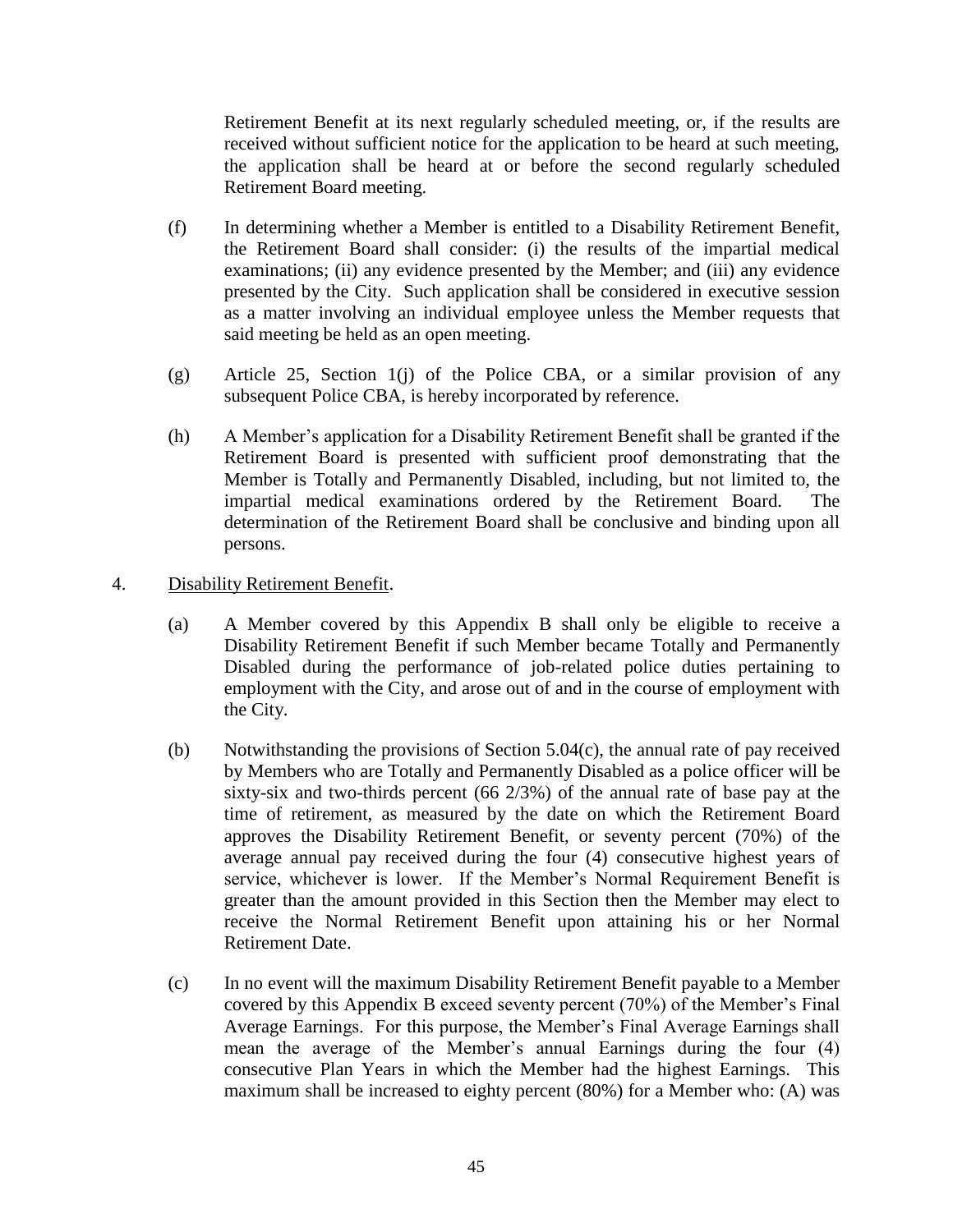hired on or after June 14, 2012, or who elected or is deemed to have elected certain insurance concessions as provided for in the Police CBA; and (B) has completed thirty-two (32) Years of Service.

### 5. Normal Retirement Benefit.

A Member who retires on his or her Normal Retirement Date shall receive a Retirement Benefit equal to two and one-half percent (2.5%) of his or her Final Average Earnings multiplied by his or her Years of Service.

### 6. Death Benefit.

For purposes of the death benefit payable under Section [10.01,](#page-31-8) Section [10.02](#page-32-5) and Section [10.03,](#page-33-2) an individual will be considered the Member's Spouse if the individual: (a) meets the Plan definition of Spouse; (b) was married to the Member on the date of his or her death; and (c) had been married to the Member for at least one (1) year at the time of the Member's death.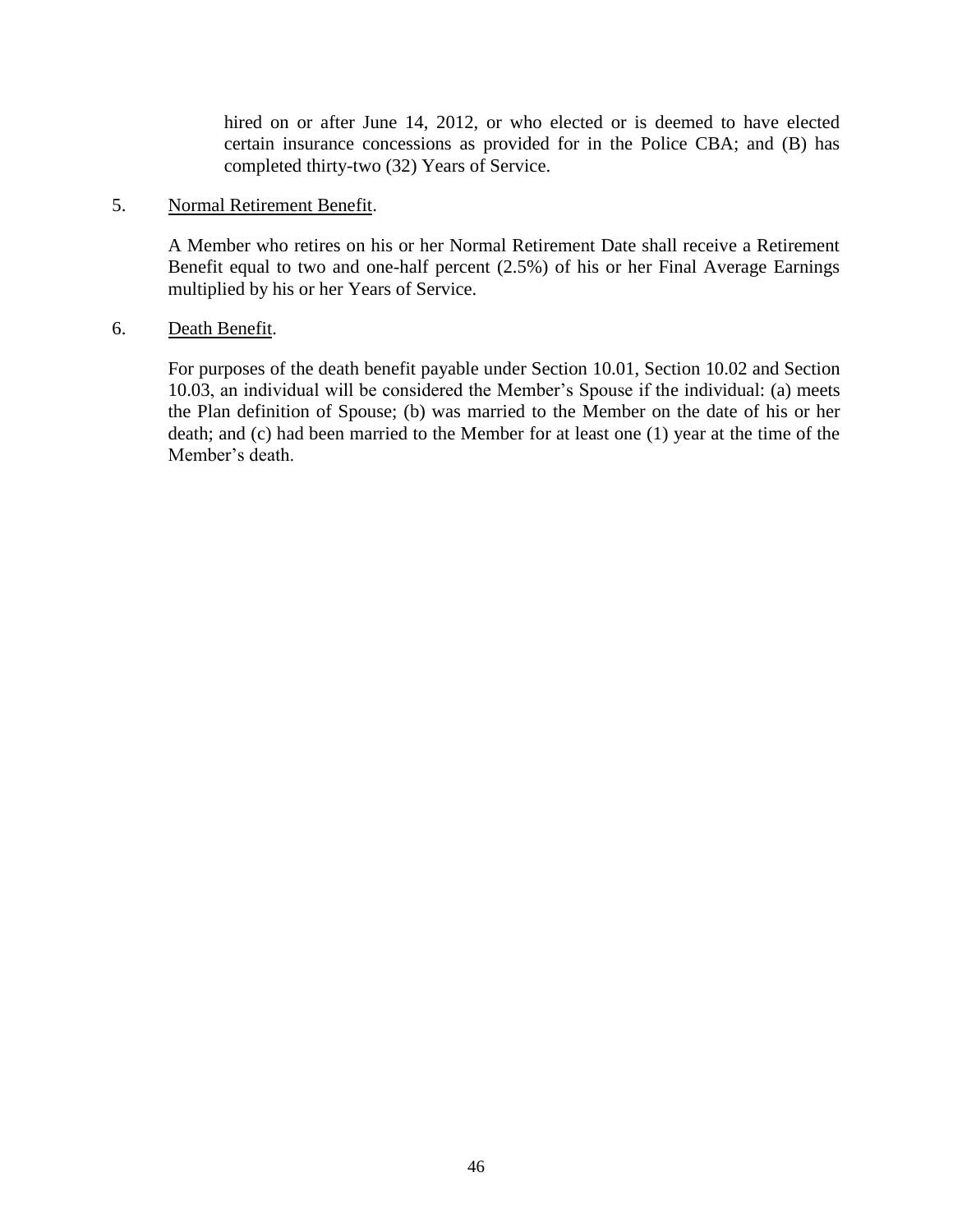### <span id="page-50-0"></span>**APPENDIX C FIREFIGHTER EMPLOYEES COVERED UNDER LOCAL UNION 1073, INTERNATIONAL ASSOCIATION OF FIREFIGHTERS, AFL-CIO**

This [Appendix C](#page-50-0) lists the provisions applicable to Eligible Employees of the City who are employed by the City's Fire Department and are covered by the Firefighters CBA. In the event that the provisions of this [Appendix C](#page-50-0) are inconsistent with the terms contained in the remainder of the Plan, the provisions contained in this [Appendix C](#page-50-0) shall take precedence. In the event the provisions of this [Appendix C](#page-50-0) are inconsistent with the terms of version of the Firefighters CBA currently in effect, the Firefighters CBA shall control to the extent it is intended to supersede or supplement the Plan provisions set forth in the Ordinances and/or this Plan document.

For purposes of this [Appendix C,](#page-50-0) "Member" means (a) an Eligible Employee of the City who (b) is employed by the City's Fire Department as a firefighter or Alarms Division employee and is covered by the Firefighters CBA; and (c) has met the eligibility requirements of [Article II.](#page-10-4)

1. Definitions

The following defined terms shall apply to Members covered by this Appendix C:

"Final Average Earnings" shall means the average of the Member's annual Earnings during the four (4) of out the last five (5) Plan Years immediately prior to the Member's Severance from Employment in which the Member had the highest Earnings.

"Normal Retirement Date" shall mean the date elected by the Member and approved by the Board that occurs after the earlier of:

- (a) the date on which a Member has completed at least ten (10) Years of Service and has attained age sixty-five (65) or older; or
- (b) the date on which the Member completes twenty (20) Years of Service, regardless of his or her age.

"Years of Service" shall have the same definition as set forth in Section [1.36,](#page-8-13) except that Years of Service shall also include up to two (2) Years of Service purchased for periods during which the Member performed active service in the City of Middletown under the provisions of the Comprehensive Employment and Training Act or Emergency Employment Act as described in this [Appendix C.](#page-50-0)

2. Member Contributions.

A Member subject to this [Appendix C](#page-50-0) shall be required to make a Member Contribution each pay period equal to six percent (6%) of such Member's Earnings for that pay period.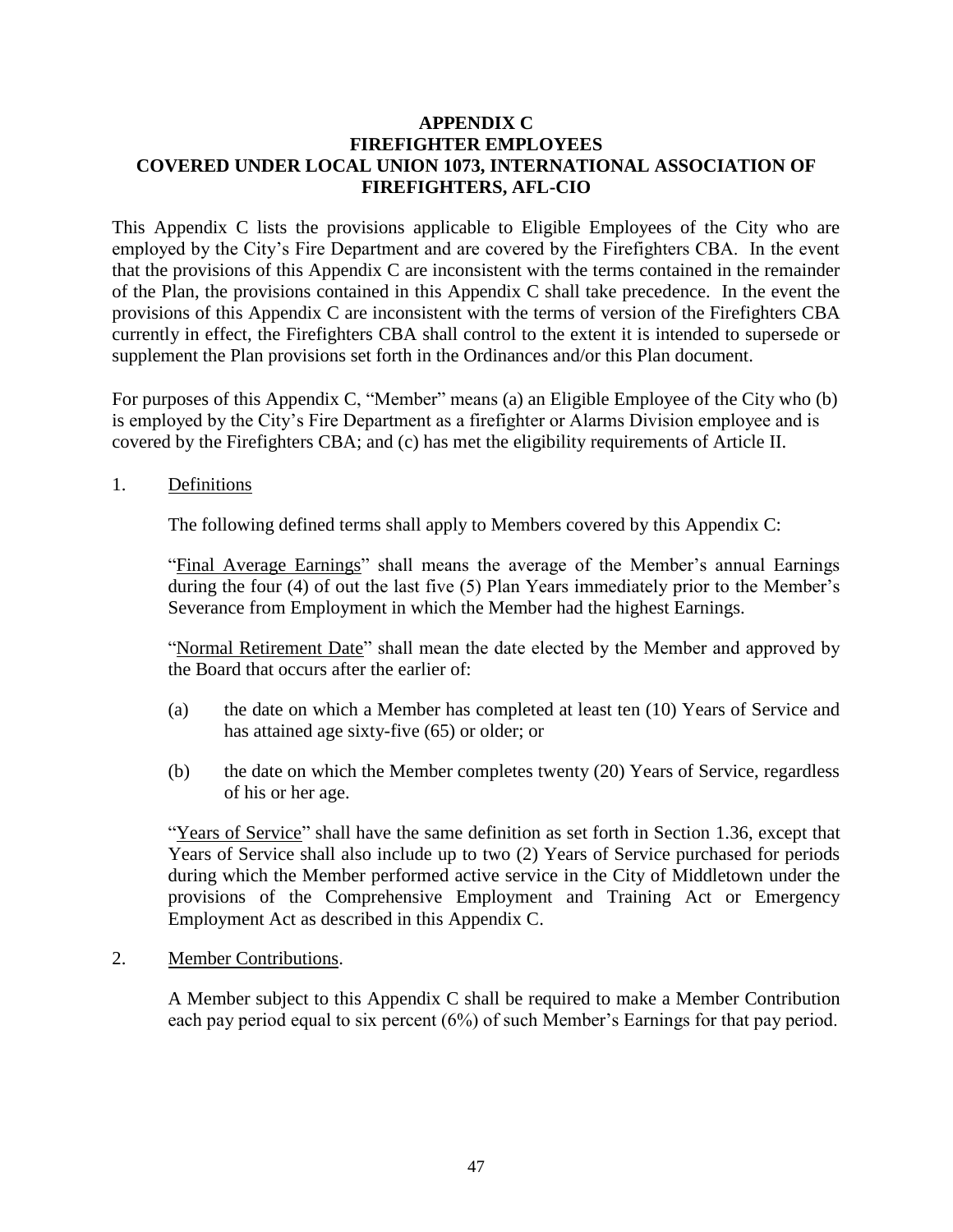### 3. Normal Retirement Benefit.

A Member who retires on his or her Normal Retirement Date shall receive a Retirement Benefit equal to two and one-half percent (2.5%) of his or her Final Average Earnings multiplied by his or her Years of Service. The maximum Normal Retirement Benefit a Member may receive is eighty percent (80%) of his or her Final Average Earnings.

## 4. Disability Retirement Benefit.

- (a) No Disability Retirement Benefit payable to a Member on account of the Member's becoming Totally and Permanent Disabled during the performance of essential duties pertaining to employment by the City shall be equal to less than sixty-six and two-thirds percent (66 2/3%) of the Member's annual rate of pay at the time he or she becomes Totally and Permanently Disabled.
- (b) A Member shall not receive a Disability Retirement Benefit in excess of eighty percent (80%) of his or her average of the annual Earnings during the five (5) consecutive Plan Years that produce the highest annual Earnings.

### 5. Special Member Contributions.

A Member may purchase up to two (2) additional Years of Service for time spent in past service for the City under the provisions of the Comprehensive Employment and Training Act (CETA) or Emergency Employment Act (EEA). To receive credit for such other past service, the following conditions must be satisfied:

- (a) the Member must pay outside of the Plan a small actuarial fee to determine the individual cost of each Year of Service applied for; and
- (b) for each Year of Service purchased, the Member must make a Special Member Contribution in an amount to be determined by the Plan's actuary, which shall be equal to one hundred percent (100%) of the cost of such additional Year(s) of Service.

The Plan Administrator shall determine in its sole discretion whether a Participant is eligible to purchase additional Years of Service.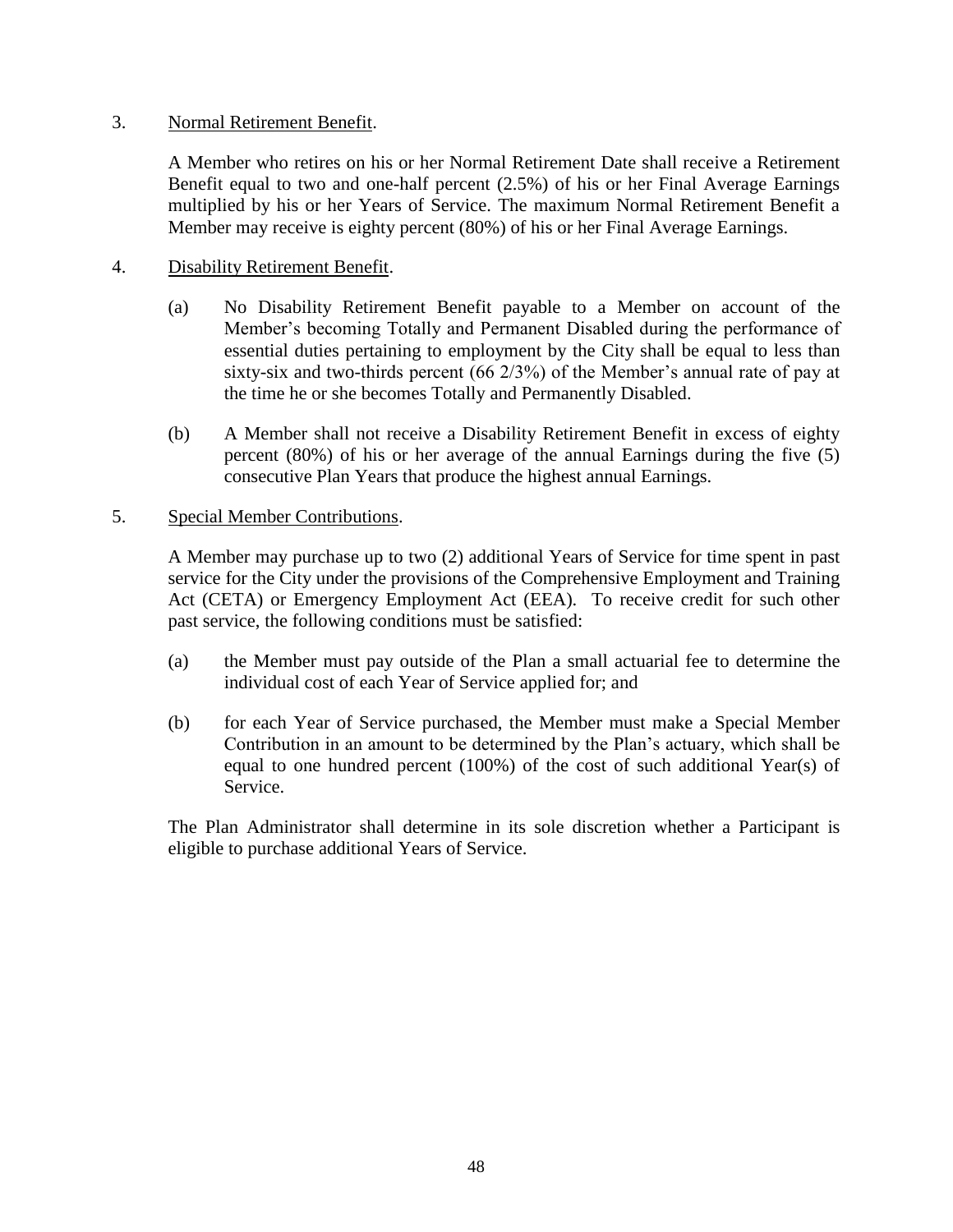### 6. Military Service.

The City will grant all bargaining unit members with active-duty military experience of one (1) year or more, the equivalent of one (1) Year of Service. This credited time may be used for accrual purposes and for vesting an individual's pension benefit. To be eligible for this credit of time, the member must provide sufficient proof of active-duty military experience to the Director of HR in advance of retirement. The Director of HR will review said proof and once verified will forward the necessary documentation on to Payroll to accomplish the military service credit.

Active-duty means full-time service in the Army, Navy, Air Force, Marines, or Coast Guard, or if service in the Reserves or National Guard, active duty deployment to a war zone. It does not mean service in the Reserves or the National Guard if the member was never deployed to a war zone.

### 7. Forfeiture.

A Member's benefit may be subject to forfeiture in accordance with the Firefighters CBA.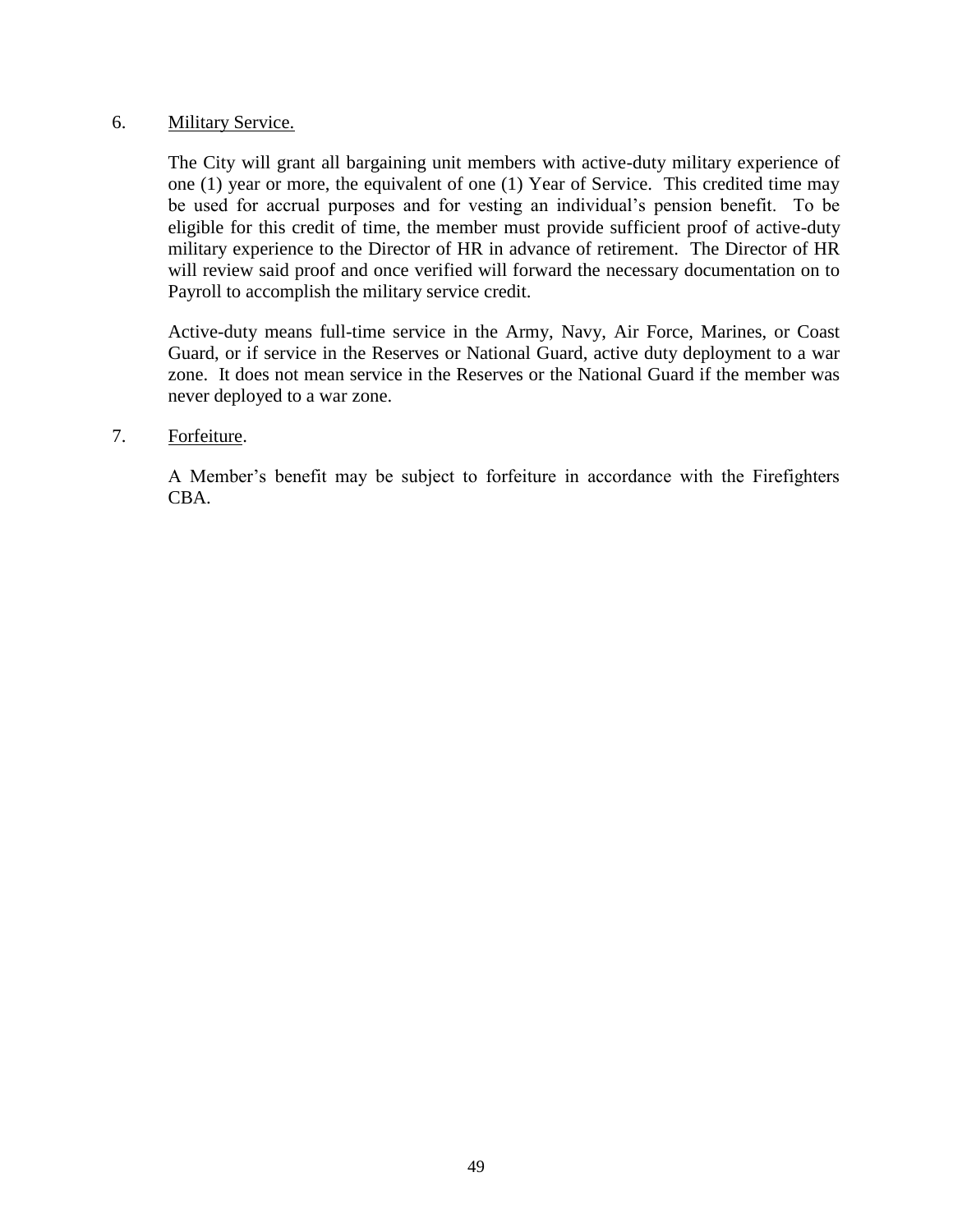### **APPENDIX D AFSCME EMPLOYEES COVERED UNDER LOCAL 466, COUNCIL 4 AFSCME, AFL-CIO**

<span id="page-53-0"></span>This [Appendix D](#page-53-0) lists the provisions applicable to Eligible Employees of the City who are covered by the AFSCME CBA. In the event that the provisions of this [Appendix D](#page-53-0) are inconsistent with the terms contained in the remainder of the Plan, the provisions contained in this [Appendix D](#page-53-0) shall take precedence. In the event the provisions of this [Appendix D](#page-53-0) are inconsistent with the terms of version of the AFSCME CBA currently in effect, the AFSCME CBA shall control to the extent it is intended to supersede or supplement the Plan provisions set forth in the Ordinances and/or this Plan document.

For purposes of this [Appendix D,](#page-53-0) "Member" means (a) an Eligible Employee of the City who (b) is covered by the AFSCME CBA or is a full-time Assistant Registrar for the City; and (c) has met the eligibility requirements of [Article II.](#page-10-4) "Member" shall not include any school cafeteria employees. Also, for purposes of this Appendix D, certain non-bargaining City employees specifically referenced in the Personnel Rules as receiving the same benefits as those covered by the AFSCME, Local 466 CBA, shall be considered a Member under this Appendix and entitled to the benefits set forth herein.

1. Definitions

The following defined terms shall apply to Members covered by this [Appendix D:](#page-53-0)

"Final Average Earnings" shall have the same meaning as set forth in Section [1.19,](#page-7-11) except that the reference to "three (3) consecutive Plan Years" shall be replaced with a reference to "three (3) calendar years."

"Normal Retirement Date" shall mean the date elected by the Member and approved by the Board that occurs after:

- (a) the date on which a Member has completed at least ten (10) Years of Service and has attained age sixty-five (65) or older; or
- (b) (i) the date on which the Member completes twenty-two (22) Years of Service, regardless of his or her age; or (ii) the date that is the second (2nd) anniversary of the Member's Severance from Employment, provided the Member had at least twenty (20) Years of Service on the date of his or her Severance from Employment.

"Years of Service" shall have the same definition as set forth in Section [1.36,](#page-8-13) except that Years of Service shall also include Years of Service purchased for periods during which the Member performed active service in the City of Middletown under the provisions of the Comprehensive Employment and Training Act or Emergency Employment Act as described in this [Appendix D,](#page-53-0) or service that is purchased following a Severance from Employment of eighteen (18) months or less.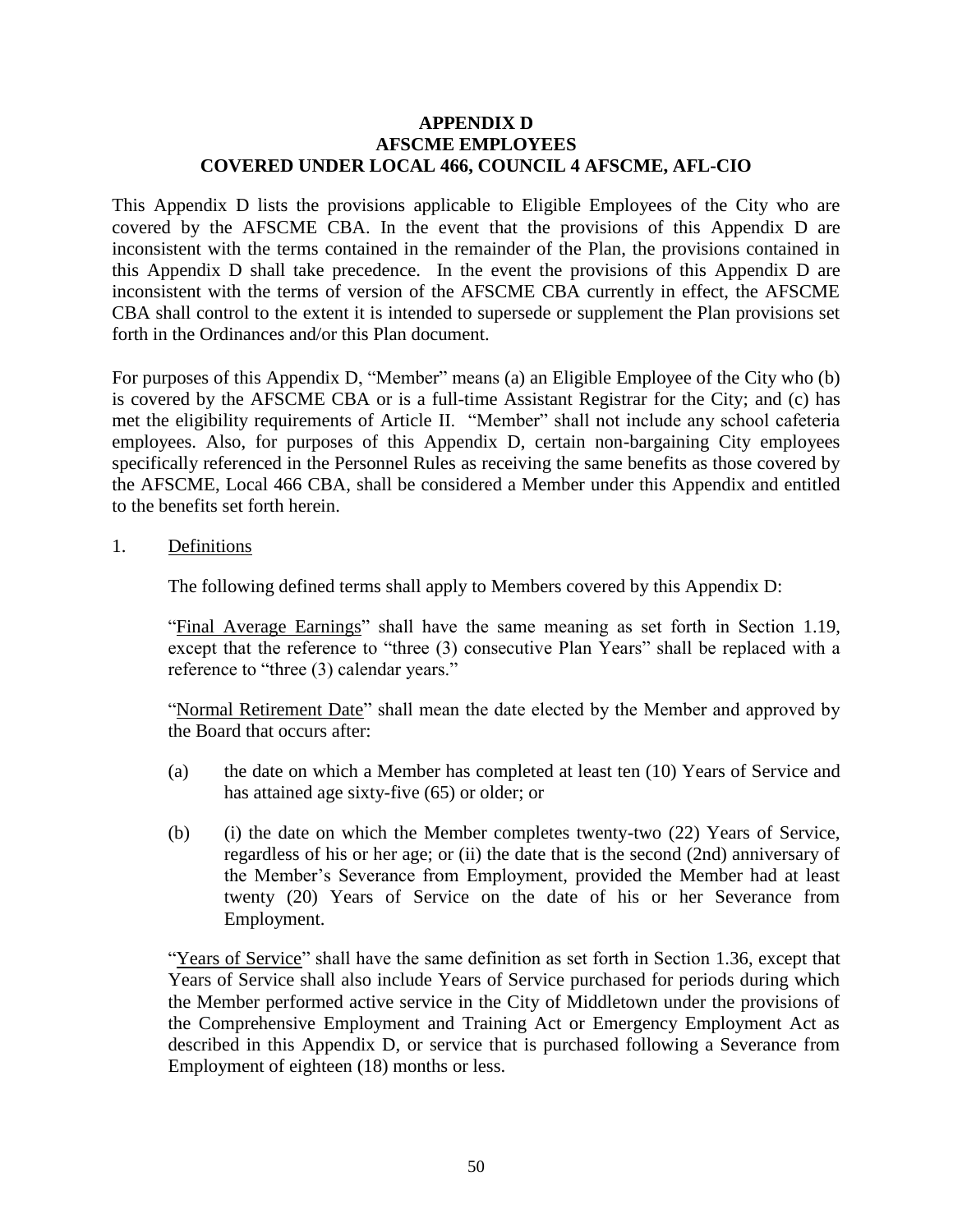## 2. Member Contributions.

- (a) An Eligible Employee covered by the AFSCME CBA who is hired after attaining the age of fifty (50) shall have the option of whether to participate in the Plan. An Eligible Employee who wishes to participate in the Plan must provide a written election to the Board prior to the date he or she commences employment as an Eligible Employee. A decision not to participate shall be irrevocable once made and such Eligible Employee shall be precluded from participating in any retirement plan sponsored by the City.
- (b) A Member subject to this [Appendix D](#page-53-0) shall be required to make a Member Contribution each pay period in an amount equal to six percent (6%) of such Member's Earnings for that pay period.
- (c) The Member may name the beneficiary of their choosing for purposes of a refund of Member Contributions following his or her death.

## 3. Normal Retirement Benefit.

A Member who retires on his or her Normal Retirement Date shall receive a Retirement Benefit equal to two and one-quarter percent (2.25%) of his or her Final Average Earnings multiplied by his or her Years of Service.

4. Death Benefit.

For purposes of any death benefit payable to a deceased Member's Spouse under [Article](#page-31-2)  [X,](#page-31-2) the Member may elect prior to the commencement of his or her Retirement Benefit to receive a reduced benefit during his or her life in exchange for a spousal benefit that exceeds fifty percent (50%) for his or her surviving Spouse after the Member's death. If a Member elects to provide for a survivor's benefit in excess of fifty percent (50%), the single life annuity paid during the Member's life shall be actuarially reduced to reflect the increase in the amount of the Plan's death benefit.

5. Special Member Contributions.

A Member may purchase additional Years of Service for time spent in past service for the City if he or she:

- (a) worked under the provisions of the Comprehensive Employment and Training Act (CETA),
- (b) worked as a temporary employee for more than ninety (90) days, or
- (c) left the employment of the City and returned within eighteen (18) months.

For each Year of Service purchased, the Member must make a Special Member Contribution in an amount to be determined by the Plan's actuary.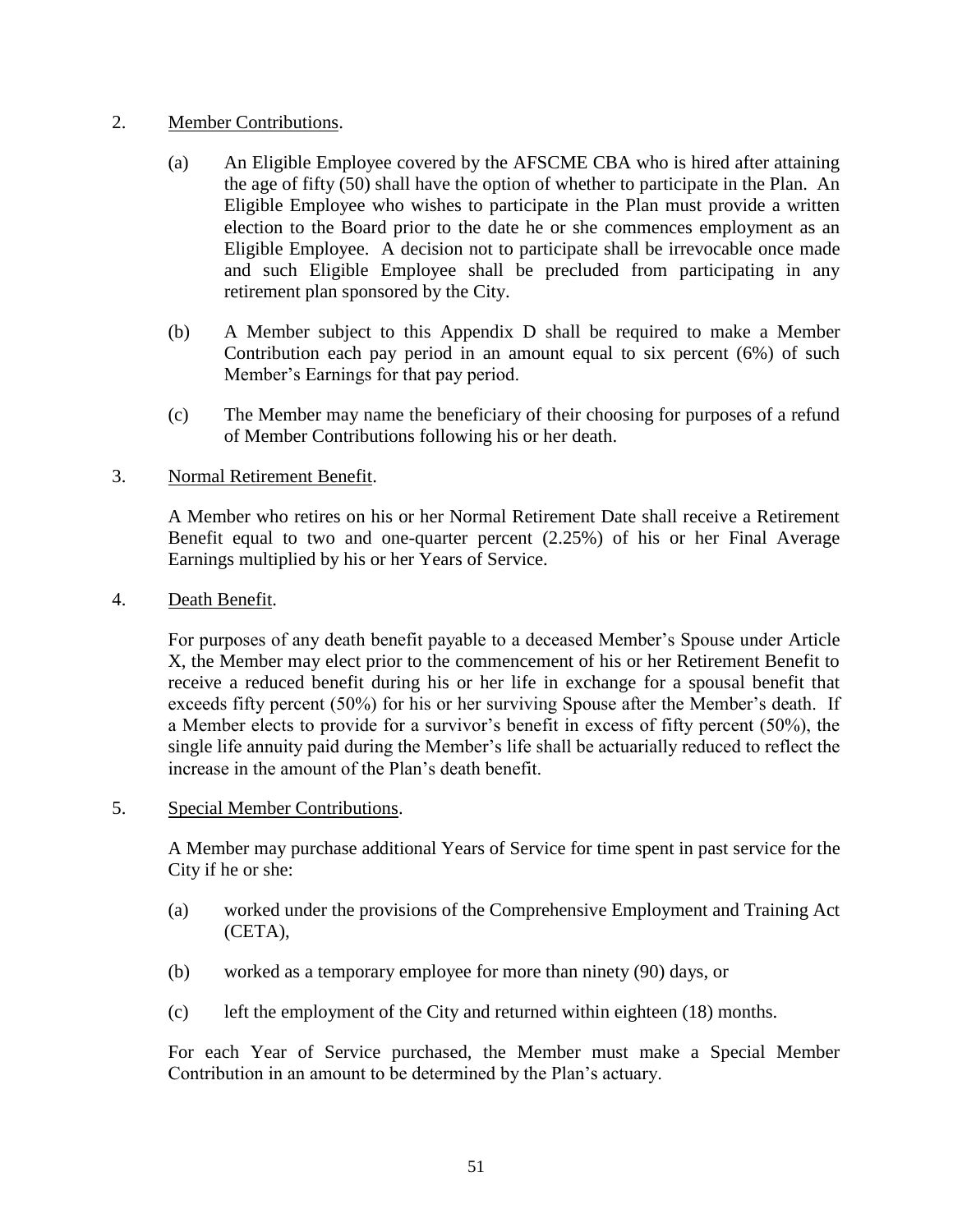The Plan Administrator shall determine in its sole discretion whether a Participant is eligible to purchase additional Years of Service.

6. Forfeiture.

A Member's benefit may be subject to forfeiture in accordance with the AFSCME CBA.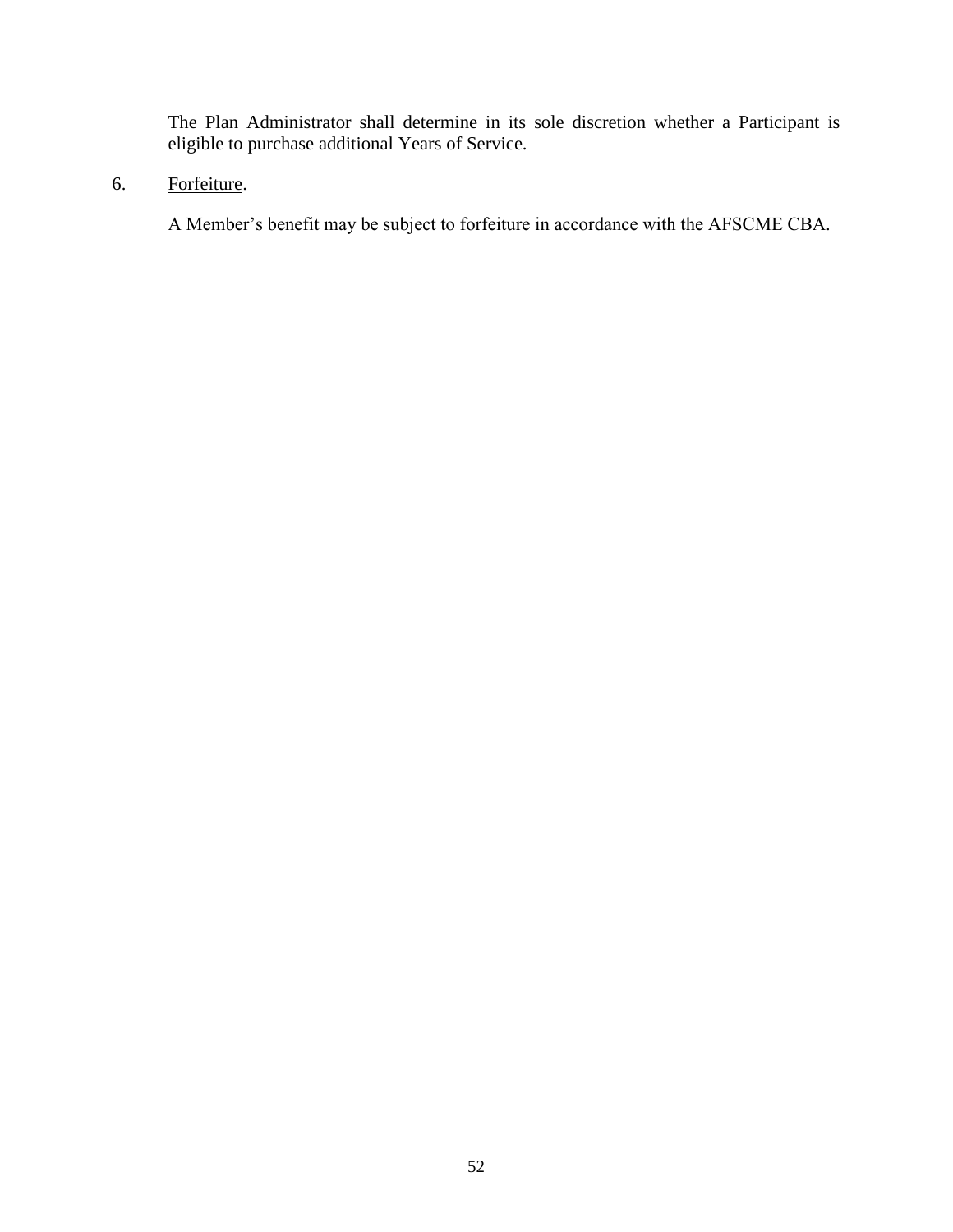### **APPENDIX E UPSEU EMPLOYEES COVERED UNDER UPSEU LOCAL 671**

<span id="page-56-0"></span>This [Appendix E](#page-56-0) lists the provisions applicable to Eligible Employees of the City who are covered by the UPSEU CBA. In the event that the provisions of this [Appendix E](#page-56-0) are inconsistent with the terms contained in the remainder of the Plan, the provisions contained in this [Appendix](#page-56-0)  [E](#page-56-0) shall take precedence. In the event the provisions of this [Appendix E](#page-56-0) are inconsistent with the terms of version of the UPSEU CBA currently in effect, the UPSEU CBA shall control to the extent it is intended to supersede or supplement the Plan provisions set forth in the Ordinances and/or this Plan document.

For purposes of this [Appendix E,](#page-56-0) "Member" means (a) an Eligible Employee of the City who (b) is covered by the UPSEU CBA or via resolution; and (c) has met the eligibility requirements of [Article II.](#page-10-4) Also, for purposes of this Appendix E, certain employees of the Russell Library Company, Inc. who by contract or otherwise are entitled to the same benefits as those covered by the UPSEU CBA shall be considered a Member.

1. Definitions.

The following defined terms shall apply to Members covered by this [Appendix E:](#page-56-0)

"Normal Retirement Date" shall mean the date elected by the Member and approved by the Board that occurs after:

- (a) the date on which a Member has completed at least ten (10) Years of Service and has attained age sixty-five (65) or older;
- (b) for a Member eligible for a Normal Retirement Benefit under Section [3\(b\)](#page-57-0) of this [Appendix E,](#page-56-0) the date on which the Member completes twenty (20) Years of Service, regardless of his or her age; or
- (c) for a Member eligible for a Normal Retirement Benefit under Section  $3(a)$  of this [Appendix E,](#page-56-0) the earlier of: (i) date on which the Member completes twenty-two (22) Years of Service, regardless of his or her age; or (ii) the date that is the second (2nd) anniversary of the Member's Severance from Employment, provided the Member had at least twenty (20) Years of Service on the date of his or her Severance from Employment.

### 2. Member Contributions.

A Member subject to this [Appendix E](#page-56-0) shall be required to make a Member Contribution each pay period equal to six percent (6%) of such Member's Earnings for that pay period. Notwithstanding the foregoing, no Member Contributions shall be required with regard to a Member who has completed sufficient Years of Service such that his or her Normal Retirement Benefit as described in Section [3](#page-57-0) below would be subject to the maximum percentage if the Member were to retire immediately.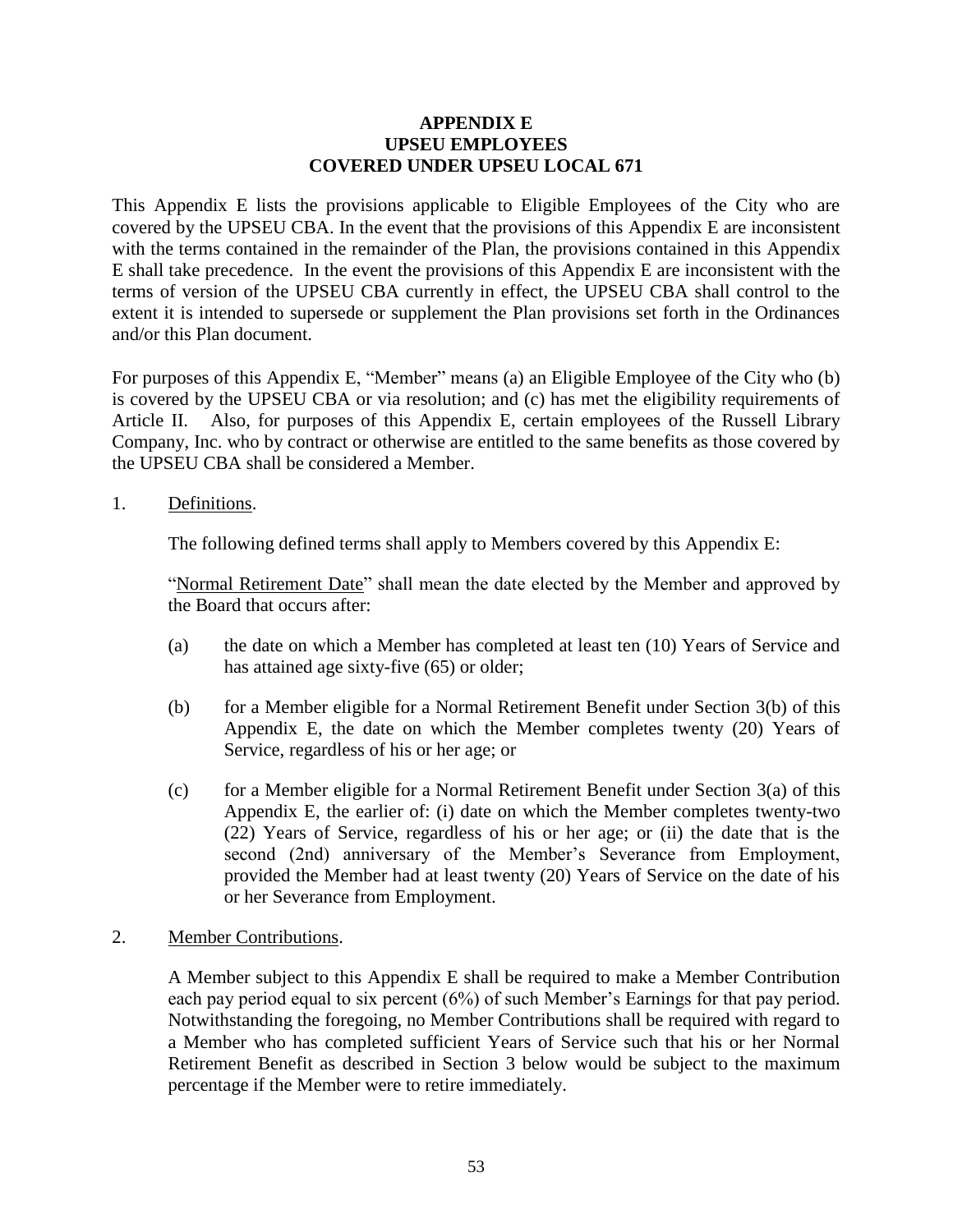### <span id="page-57-0"></span>3. Normal Retirement Benefit.

- (a) A Member who retires on his or her Normal Retirement Date shall receive a Normal Retirement Benefit equal to two and one-quarter percent (2.25%) of his or her Final Average Earnings multiplied by his or her Years of Service. The maximum Normal Retirement Benefit a Member may receive is seventy percent (70%) of his or her Final Average Earnings.
- (b) If the Member has agreed to certain health benefit concessions as set forth in the UPSEU CBA, a Member's Normal Retirement Benefit shall be equal to two and one-half percent (2.5%) of the Member's Final Average Earnings multiplied by his or her Years of Service. The maximum Normal Retirement Benefit a Member may receive under this enhanced formula is eighty percent (80%) of his or her Final Average Earnings.
- 4. Death Benefits.

For purposes of [Article X,](#page-31-2) the provision that death benefits shall only be provided to a Member's child or children until age eighteen (18) shall be applied to permit such payments until a Member's child or children attains age twenty-three (23).

5. Special Member Contributions.

A Member may purchase additional Years of Service for time spent in past service for the City if he or she:

- (a) served in the military or
- (b) worked for the City in temporary emergency employment positions.

For each Year of Service purchased, the Member must make a Special Member Contribution in an amount to be determined by the Plan's actuary.

The Plan Administrator shall determine in its sole discretion whether a Participant is eligible to purchase additional Years of Service.

6. Forfeiture.

A Member's benefit may be subject to forfeiture in accordance with the UPSEU CBA.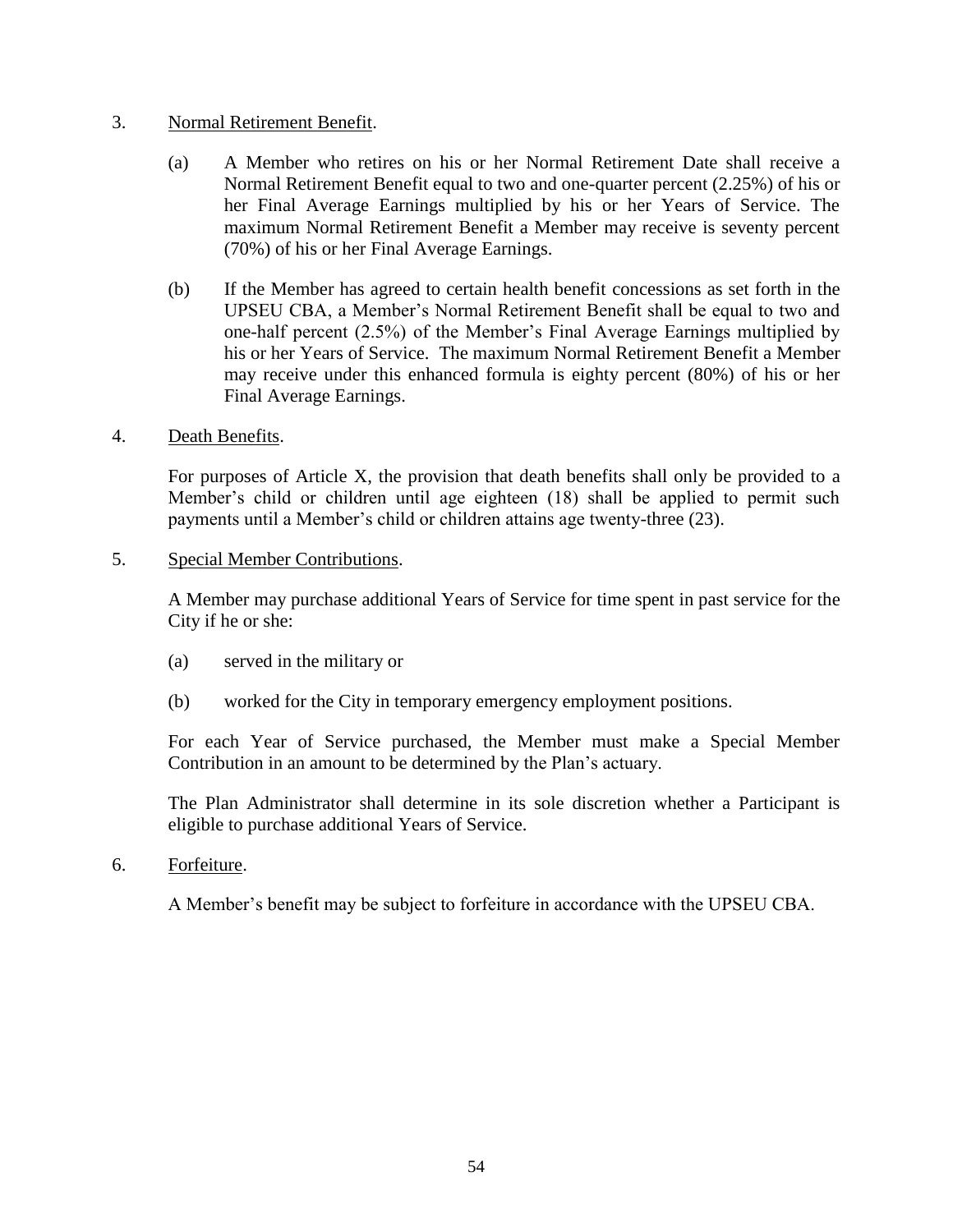### **APPENDIX F RUSSELL LIBRARY AFSCME EMPLOYEES COVERED UNDER LOCAL 1303-85, COUNCIL 4 AFSCME, AFL-CIO**

This Appendix F lists the provisions applicable to Eligible Employees of the Russell Library Company, Inc. who are covered by the Russell Library CBA. In the event that the provisions of this Appendix F are inconsistent with the terms contained in the remainder of the Plan, the provisions contained in this Appendix F shall take precedence. In the event the provisions of this Appendix F are inconsistent with the terms of version of the Russell Library CBA currently in effect, the Russell Library CBA shall control to the extent it is intended to supersede or supplement the Plan provisions set forth in the Ordinances and/or this Plan document.

For purposes of this Appendix F, "Member" means (a) an Eligible Employee of the Russell Library Company, Inc. who (b) is covered by the Russell Library CBA; and (c) has met the eligibility requirements of [Article II.](#page-10-4)

1. Definitions

The following defined terms shall apply to Members covered by this Appendix F:

"Final Average Earnings" shall have the same meaning as set forth in Section [1.19,](#page-7-11) except that the reference to "three (3) consecutive Plan Years" shall be replaced with a reference to "three (3) calendar years."

"Normal Retirement Date" shall mean the date elected by the Member and approved by the Board that occurs after:

- (a) the date on which a Member has completed at least ten (10) Years of Service and has attained age sixty-five (65) or older; or
- (b) (i) the date on which the Member completes twenty-two (22) Years of Service, regardless of his or her age.

"Years of Service" shall have the same definition as set forth in Section [1.36,](#page-8-13) except that Years of Service shall also include Years of Service purchased for periods during which the Member performed active service in the City of Middletown under the provisions of the Comprehensive Employment and Training Act or Emergency Employment Act as described in this [Appendix D,](#page-53-0) or service that is purchased following a Severance from Employment of eighteen (18) months or less.

- 2. Member Contributions.
	- (a) An Eligible Employee covered by the Russell Library CBA who is hired after attaining the age of fifty (50) shall have the option of whether to participate in the Plan. An Eligible Employee who wishes to participate in the Plan must provide a written election to the Board prior to the date he or she commences employment as an Eligible Employee. A decision not to participate shall be irrevocable once